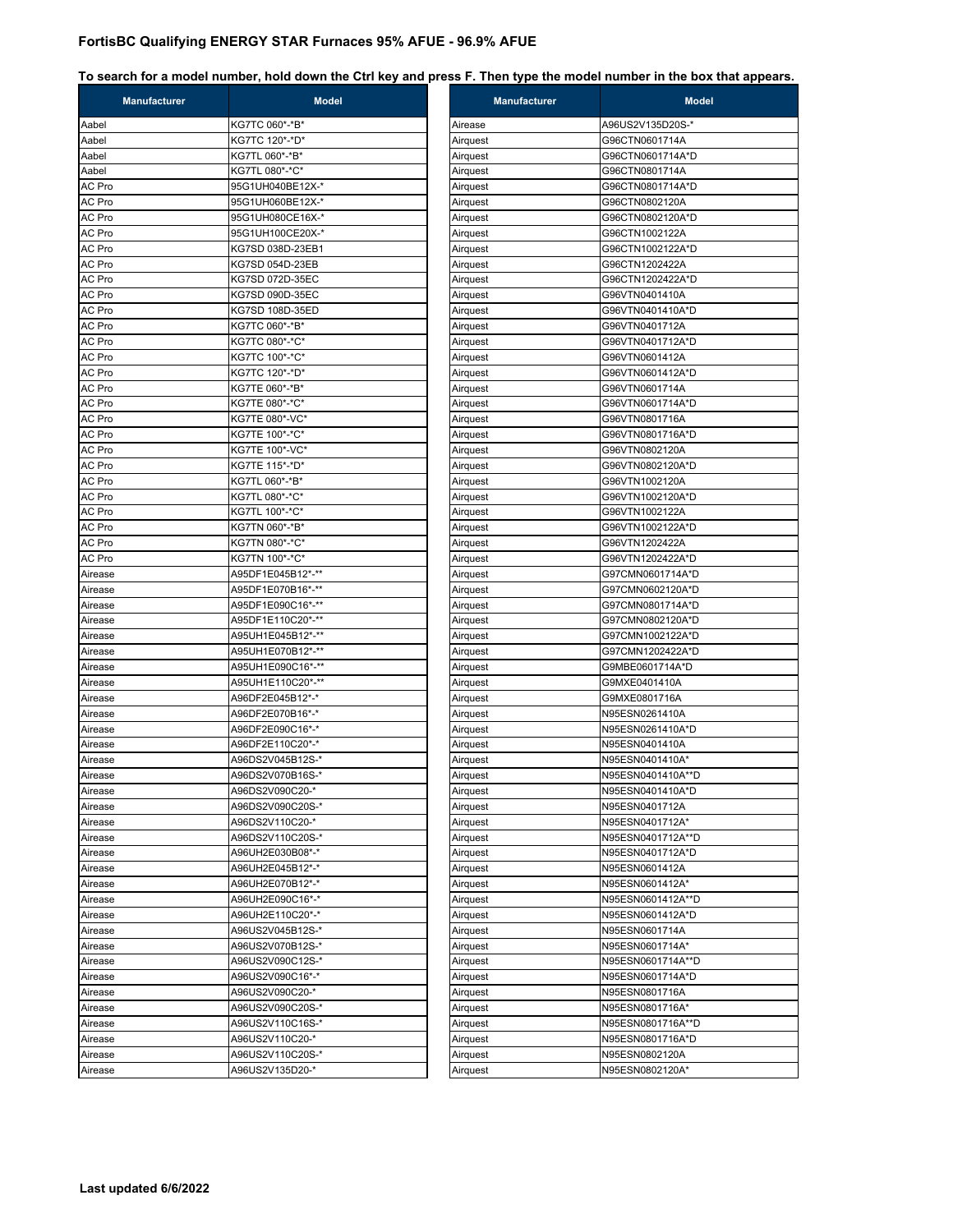| <b>Manufacturer</b> | <b>Model</b>      | Manufacturer | M                |
|---------------------|-------------------|--------------|------------------|
| Airquest            | N95ESN0802120A**D | Alpine       | BG962UH090CV20-* |
| Airquest            | N95ESN0802120A*D  | Alpine       | BG962UH110CV20-* |
| Airquest            | N95ESN1002120A    | Amana        | AC9C960403BN     |
| Airquest            | N95ESN1002120A*   | Amana        | AC9C960603BN     |
| Airquest            | N95ESN1002120A**D | Amana        | AC9C960803BN     |
| Airquest            | N95ESN1002120A*D  | Amana        | AC9C961005CN     |
| Airquest            | N95ESN1002122A    | Amana        | AC9S960403BN     |
| Airquest            | N95ESN1002122A*   | Amana        | AC9S960603BN     |
| Airquest            | N95ESN1002122A**D | Amana        | AC9S960804CN     |
| Airquest            | N95ESN1002122A*D  | Amana        | AC9S961005CN     |
| Airquest            | N95ESN1202422A    | Amana        | AC9S961205DN     |
| Airquest            | N95ESN1202422A*   | Amana        | ACEC960403BN     |
| Airquest            | N95ESN1202422A**D | Amana        | ACEC960603BN     |
| Airquest            | N95ESN1202422A*D  | Amana        | ACEC960803BN     |
| Airquest            | N95ESN1402422A    | Amana        | ACEC961005CN     |
| Airquest            | N95ESN1402422A*D  | Amana        | ACES960403BN     |
| Airquest            | N96VSN0401410A    | Amana        | ACES960603BN     |
| Airquest            | N96VSN0401410A*D  | Amana        | ACES960804CN     |
| Airquest            | N96VSN0401712A    | Amana        | ACES961005CN     |
| Airquest            | N96VSN0401712A*D  | Amana        | ACES961205DN     |
| Airquest            | N96VSN0601412A    | Amana        | ACVC960403BN     |
| Airquest            | N96VSN0601412A*D  | Amana        | ACVC960603BN     |
| Airquest            | N96VSN0601714A    | Amana        | ACVC960804CN     |
| Airquest            | N96VSN0601714A*D  | Amana        | ACVC961005CN     |
| Airquest            | N96VSN0801716A    | Amana        | ACVC961205DN     |
| Airquest            | N96VSN0801716A*D  | Amana        | AM9C960303AN     |
| Airquest            | N96VSN0802120A    | Amana        | AM9C960403AN     |
| Airquest            | N96VSN0802120A*D  | Amana        | AM9C960603AN     |
| Airquest            | N96VSN1002120A    | Amana        | AM9C960603BN     |
| Airquest            | N96VSN1002120A*D  | Amana        | AM9C960803BN     |
| Airquest            | N96VSN1202422A    | Amana        | AM9C960804CN     |
| Airquest            | N96VSN1202422A*D  | Amana        | AM9C961004CN     |
| Airtemp             | VG7SD-038D-T24B1  | Amana        | AM9C961005CN     |
| Airtemp             | VG7SD-054D-T24B1  | Amana        | AM9C961205DN     |
| Airtemp             | VG7SD-072D-T35C1  | Amana        | AM9S960403AN     |
| Airtemp             | VG7SD-072D-T35CP  | Amana        | AM9S960603BN     |
| Airtemp             | VG7SD-090D-T35C1  | Amana        | AM9S960803BN     |
| Airtemp             | VG7SD-108D-T45D1  | Amana        | AM9S960804CN     |
| Airtemp             | VG7SD-120D-T45D*  | Amana        | AM9S960805CN     |
| Airtemp             | VG7TC-060D-E24B1  | Amana        | AM9S961005CN     |
| Airtemp             | VG7TC-080D-E35C1  | Amana        | AM9S961205DN     |
| Airtemp             | VG7TC-100D-E35C1  | Amana        | AMEC960303AN     |
| Airtemp             | VG7TC-120D-E45D1  | Amana        | AMEC960403AN     |
| Airtemp             | VG7TE 100D-VC*    | Amana        | AMEC960603AN     |
| Airtemp             | VG7TE-035D-E23A1  | Amana        | AMEC960603BN     |
| Airtemp             | VG7TE-060D-E24B1  | Amana        | AMEC960803BN     |
| Airtemp             | VG7TE-060D-V24B1  | Amana        | AMEC960804CN     |
| Airtemp             | VG7TE-080D-E35C1  | Amana        | AMEC961004CN     |
| Airtemp             | VG7TE-080D-V35C1  | Amana        | AMEC961005CN     |
| Airtemp             | VG7TE-100D-E35C1  | Amana        | AMEC961205DN     |
| Airtemp             | VG7TN-060D-E24B1  | Amana        | AMES960403AN     |
| Airtemp             | VG7TN-060D-E24BP  | Amana        | AMES960603BN     |
| Airtemp             | VG7TN-080D-E35C1  | Amana        | AMES960803BN     |
| Airtemp             | VG7TN-100D-E35C1  | Amana        | AMES960804CN     |
| Airtemp             | VG7TN-115D-E45D1  | Amana        | AMES960805CN     |
| Allied              | 95G1UH040BE12X-*  | Amana        | AMES961005CN     |
| Allied              | 95G1UH060BE12X-*  | Amana        | AMES961205DN     |
| Allied              | 95G1UH080CE16X-*  | Amana        | AMVC960403BN     |
| Allied              | 95G1UH100CE20X-*  | Amana        | AMVC960603BN     |
| Allied              | A96US2V110C20S-*  | Amana        | AMVC960803BN     |
| Alpine              | BG962UH070BV12-*  | Amana        | AMVC960804CN     |
| Alpine              | BG962UH090CV12-*  | Amana        | AMVC961005CN     |

| <b>Manufacturer</b> | Model            |
|---------------------|------------------|
| Alpine              | BG962UH090CV20-* |
| Alpine              | BG962UH110CV20-* |
| Amana               | AC9C960403BN     |
| Amana               | AC9C960603BN     |
| Amana               | AC9C960803BN     |
| Amana               | AC9C961005CN     |
| Amana               | AC9S960403BN     |
| Amana               | AC9S960603BN     |
| Amana               | AC9S960804CN     |
| Amana               | AC9S961005CN     |
| Amana               | AC9S961205DN     |
| Amana               | ACEC960403BN     |
| Amana               | ACEC960603BN     |
| Amana               | ACEC960803BN     |
| Amana               | ACEC961005CN     |
| Amana               | ACES960403BN     |
| Amana               | ACES960603BN     |
| Amana               | ACES960804CN     |
| Amana               | ACES961005CN     |
| Amana               | ACES961205DN     |
| Amana               | ACVC960403BN     |
| Amana               | ACVC960603BN     |
| Amana               | ACVC960804CN     |
| Amana               | ACVC961005CN     |
| Amana               | ACVC961205DN     |
| Amana               | AM9C960303AN     |
| Amana               | AM9C960403AN     |
| Amana               | AM9C960603AN     |
| Amana               | AM9C960603BN     |
| Amana               | AM9C960803BN     |
| Amana               | AM9C960804CN     |
| Amana               | AM9C961004CN     |
| Amana               | AM9C961005CN     |
| Amana               | AM9C961205DN     |
| Amana               | AM9S960403AN     |
| Amana               | AM9S960603BN     |
| Amana               | AM9S960803BN     |
| Amana               | AM9S960804CN     |
| Amana               | AM9S960805CN     |
| Amana               | AM9S961005CN     |
| Amana               | AM9S961205DN     |
| Amana               | AMEC960303AN     |
| Amana               | AMEC960403AN     |
| Amana               | AMEC960603AN     |
| Amana               | AMEC960603BN     |
| Amana               | AMEC960803BN     |
| Amana               | AMEC960804CN     |
| Amana               | AMEC961004CN     |
| Amana               | AMEC961005CN     |
| Amana               | AMEC961205DN     |
| Amana               | AMES960403AN     |
| Amana               | AMES960603BN     |
| Amana               | AMES960803BN     |
| Amana               | AMES960804CN     |
| Amana               | AMES960805CN     |
| Amana               | AMES961005CN     |
| Amana               | AMES961205DN     |
| Amana               | AMVC960403BN     |
| Amana               | AMVC960603BN     |
| Amana               | AMVC960803BN     |
| Amana               | AMVC960804CN     |
| Amana               | AMVC961005CN     |
|                     |                  |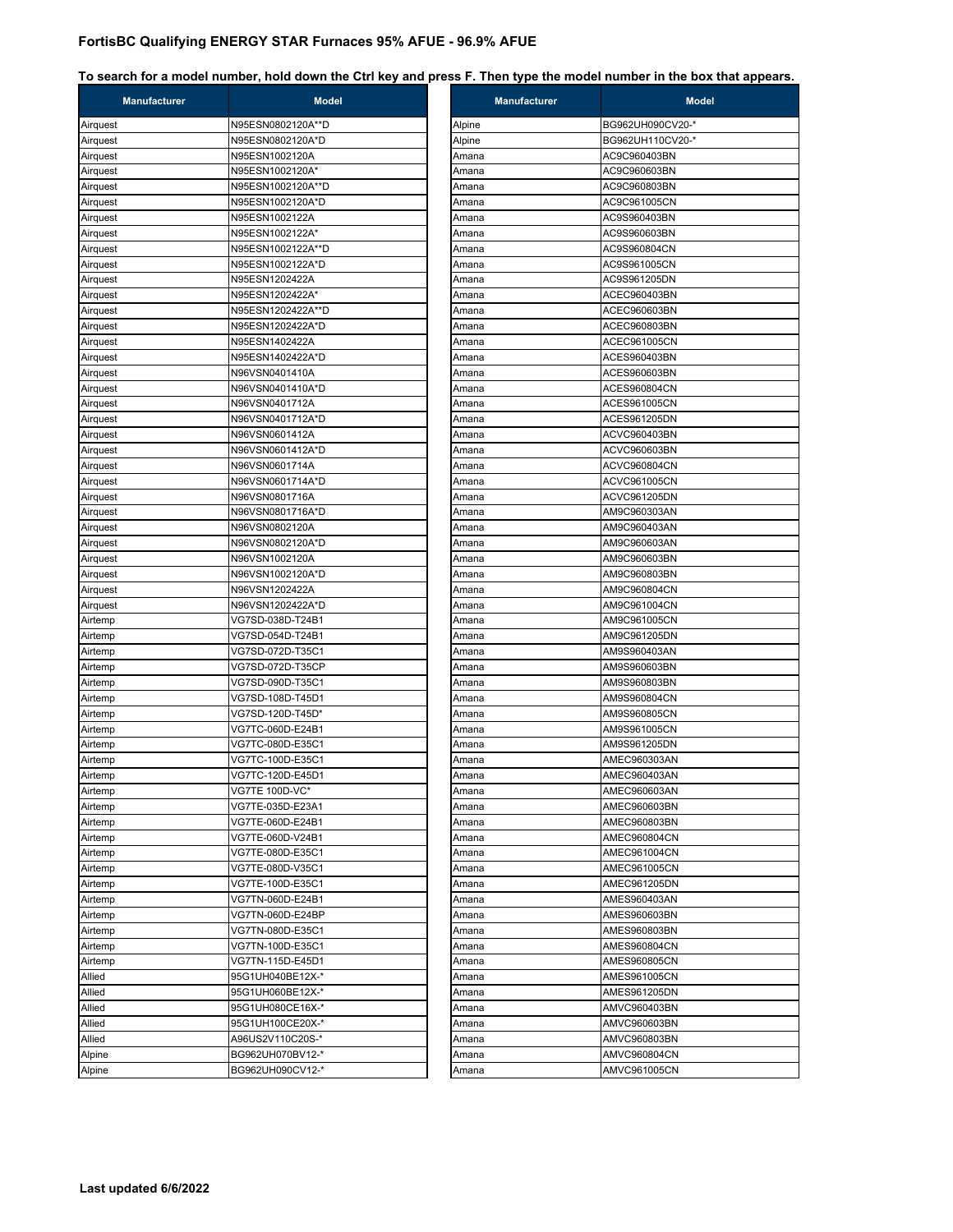| <b>Manufacturer</b> | <b>Model</b>    | <b>Manufacturer</b> | <b>Model</b>     |
|---------------------|-----------------|---------------------|------------------|
| Amana               | AMVC961205DN    | Ameristar           | A951X040BU3S***  |
| American Standard   | ADH2B060A9V3V** | Ameristar           | A951X060BD3S***  |
| American Standard   | ADH2B060A9V3V** | Ameristar           | A951X060BU4S***  |
| American Standard   | ADH2B080A9V3V** | Ameristar           | A951X080BD4S***  |
| American Standard   | ADH2C100A9V4V** | Ameristar           | A951X080BU4S***  |
| American Standard   | ADH2C100A9V4V** | Ameristar           | A951X080CU5S***  |
| American Standard   | ADH2D120A9V5V** | Ameristar           | A951X100CD5S***  |
| American Standard   | ADH2D120A9V5V** | Ameristar           | A951X100CU5S***  |
| American Standard   | ADHMB060BCV3VB* | Ameristar           | A951X120DD5S***  |
| American Standard   | ADHMB080ACV3VB* | Ameristar           | A951X120DU5S***  |
| American Standard   | ADHMC100ACV4VB* | Ameristar           | A952V040BD3S***  |
| American Standard   | ADHMD120BCV5VB* | Ameristar           | A952V040BU3S***  |
| American Standard   | AUH2C100A9V4V** | Ameristar           | A952V060BD3S***  |
| American Standard   | AUH2D120A9V5V** | Ameristar           | A952V060BU3S***  |
| American Standard   | AUH2D120A9V5V** | Ameristar           | A952V060BU4S***  |
| American Standard   | AUHMC100ACV4V** | Ameristar           | A952V080BD4S***  |
| American Standard   | S9V2B040D3PS*** | Ameristar           | A952V080BU4S***  |
| American Standard   | S9V2B040U3PS*** | Ameristar           | A952V080CU5S***  |
| American Standard   | S9V2B060D3PS*** | Ameristar           | A952V100CD4S***  |
| American Standard   | S9V2B060U3PS*** | Ameristar           | A952V100CD5S***  |
| American Standard   | S9V2B060U4PS*** | Ameristar           | A952V100CU4S***  |
| American Standard   | S9V2B080D4PS*** | Ameristar           | A952V100CU5S***  |
| American Standard   | S9V2B080U4PS*** | Ameristar           | A952V120DD5S***  |
| American Standard   | S9V2C080U5PS*** | Ameristar           | A952V120DU5S***  |
| American Standard   | S9V2C100D4PS*** | Ameristar           | M952V080BD36A**  |
| American Standard   | S9V2C100D5PS*** | Answer Aire         | FG7TC 060*-*B*   |
| American Standard   | S9V2C100U4PS*** | <b>Answer Aire</b>  | FG7TC 120*-*D*   |
| American Standard   | S9V2C100U5PS*** | Answer Aire         | FG7TL 060*-*B*   |
| American Standard   | S9V2D120D5PS*** | Answer Aire         | FG7TL 080*-*C*   |
| American Standard   | S9V2D120U5PS*** | Arcoaire            | F96CTN0601714A   |
| American Standard   | S9X1B040D2PS*** | Arcoaire            | F96CTN0601714A*D |
| American Standard   | S9X1B040D3PSB** | Arcoaire            | F96CTN0801714A   |
| American Standard   | S9X1B040U3PSB** | Arcoaire            | F96CTN0801714A*D |
| American Standard   | S9X1B060D3PS*** | Arcoaire            | F96CTN0802120A   |
| American Standard   | S9X1B060D3PSB** | Arcoaire            | F96CTN0802120A*D |
| American Standard   | S9X1B060U4PSB** | Arcoaire            | F96CTN1002122A   |
| American Standard   | S9X1B080D4PS*** | Arcoaire            | F96CTN1002122A*D |
| American Standard   | S9X1B080D4PSB** | Arcoaire            | F96CTN1202422A   |
| American Standard   | S9X1B080U3PS*** | Arcoaire            | F96CTN1202422A*D |
| American Standard   | S9X1B080U4PS*** | Arcoaire            | F96VTN0401410A   |
| American Standard   | S9X1B080U4PSB** | Arcoaire            | F96VTN0401410A*D |
| American Standard   | S9X1C080U5PSB** | Arcoaire            | F96VTN0401712A   |
| American Standard   | S9X1C100D5PS*** | Arcoaire            | F96VTN0401712A*D |
| American Standard   | S9X1C100D5PSB** | Arcoaire            | F96VTN0601412A   |
| American Standard   | S9X1C100U4PS*** | Arcoaire            | F96VTN0601412A*D |
| American Standard   | S9X1C100U5PSB** | Arcoaire            | F96VTN0601714A   |
| American Standard   | S9X1D120D5PS*** | Arcoaire            | F96VTN0601714A*D |
| American Standard   | S9X1D120D5PSB** | Arcoaire            | F96VTN0801716A   |
| American Standard   | S9X1D120U5PS*** | Arcoaire            | F96VTN0801716A*D |
| American Standard   | S9X1D120U5PSB** | Arcoaire            | F96VTN0802120A   |
| American Standard   | S9X2B040D3PSB** | Arcoaire            | F96VTN0802120A*D |
| American Standard   | S9X2B040U3PSB** | Arcoaire            | F96VTN1002120A   |
| American Standard   | S9X2B060D3PSB** | Arcoaire            | F96VTN1002120A*D |
| American Standard   | S9X2B060U4PSB** | Arcoaire            | F96VTN1002122A   |
| American Standard   | S9X2B080D4PSB** | Arcoaire            | F96VTN1002122A*D |
| American Standard   | S9X2B080U4PSB** | Arcoaire            | F96VTN1202422A   |
| American Standard   | S9X2C080U5PSB** | Arcoaire            | F96VTN1202422A*D |
| American Standard   | S9X2C100D5PSB** | Arcoaire            | F97CMN0601714A*D |
| American Standard   | S9X2C100U5PSB** | Arcoaire            | F97CMN0602120A*D |
| American Standard   | S9X2D120D5PSB** | Arcoaire            | F97CMN0801714A*D |
| American Standard   | S9X2D120U5PSB** | Arcoaire            | F97CMN0802120A*D |
| Ameristar           | A951X040BD3S*** | Arcoaire            | F97CMN1002122A*D |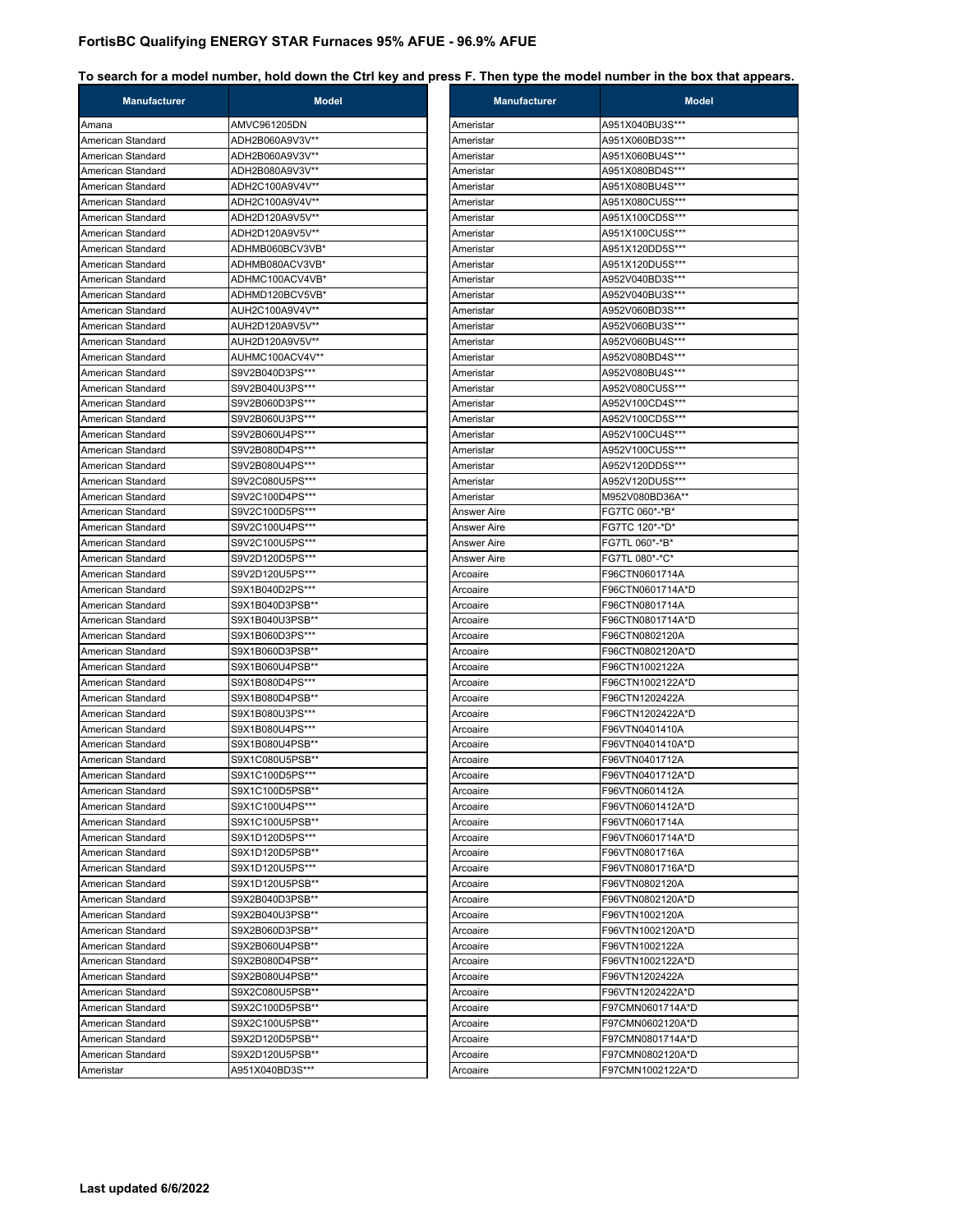| <b>Manufacturer</b>  | <b>Model</b>      | <b>Manufacturer</b>            | <b>Model</b>      |
|----------------------|-------------------|--------------------------------|-------------------|
| Arcoaire             | F97CMN1202422A*D  | Armstrong Air                  | A95DF1E070B16*-** |
| Arcoaire             | F9MBE0601714A*D   | Armstrong Air                  | A95DF1E090C16*-** |
| Arcoaire             | F9MXE0401410A     | Armstrong Air                  | A95DF1E110C20*-** |
| Arcoaire             | F9MXE0801716A     | Armstrong Air                  | A95UH1E045B12*-** |
| Arcoaire             | N95ESN0261410A    | Armstrong Air                  | A95UH1E070B12*-** |
| Arcoaire             | N95ESN0261410A*D  | Armstrong Air                  | A95UH1E090C16*-** |
| Arcoaire             | N95ESN0401410A    | Armstrong Air                  | A95UH1E110C20*-** |
| Arcoaire             | N95ESN0401410A*   | Armstrong Air                  | A96DF2E045B12*-*  |
| Arcoaire             | N95ESN0401410A**D | Armstrong Air                  | A96DF2E070B16*-*  |
| Arcoaire             | N95ESN0401410A*D  | Armstrong Air                  | A96DF2E090C16*-*  |
| Arcoaire             | N95ESN0401712A    | Armstrong Air                  | A96DF2E110C20*-*  |
| Arcoaire             | N95ESN0401712A*   | Armstrong Air                  | A96DS2V045B12S-*  |
| Arcoaire             | N95ESN0401712A**D | Armstrong Air                  | A96DS2V070B16S-*  |
| Arcoaire             | N95ESN0401712A*D  | Armstrong Air                  | A96DS2V090C20-*   |
| Arcoaire             | N95ESN0601412A    | Armstrong Air                  | A96DS2V090C20S-*  |
| Arcoaire             | N95ESN0601412A*   | Armstrong Air                  | A96DS2V110C20-*   |
| Arcoaire             | N95ESN0601412A**D | Armstrong Air                  | A96DS2V110C20S-*  |
| Arcoaire             | N95ESN0601412A*D  | Armstrong Air                  | A96UH2E030B08*-*  |
| Arcoaire             | N95ESN0601714A    | Armstrong Air                  | A96UH2E045B12*-*  |
|                      | N95ESN0601714A*   |                                | A96UH2E070B12*-*  |
| Arcoaire<br>Arcoaire | N95ESN0601714A**D | Armstrong Air<br>Armstrong Air | A96UH2E090C16*-*  |
|                      |                   |                                |                   |
| Arcoaire             | N95ESN0601714A*D  | Armstrong Air                  | A96UH2E110C20*-*  |
| Arcoaire             | N95ESN0801716A    | Armstrong Air                  | A96US2V045B12S-*  |
| Arcoaire             | N95ESN0801716A*   | Armstrong Air                  | A96US2V070B12S-*  |
| Arcoaire             | N95ESN0801716A**D | Armstrong Air                  | A96US2V090C12S-*  |
| Arcoaire             | N95ESN0801716A*D  | Armstrong Air                  | A96US2V090C16*-*  |
| Arcoaire             | N95ESN0802120A    | Armstrong Air                  | A96US2V090C20-*   |
| Arcoaire             | N95ESN0802120A*   | Armstrong Air                  | A96US2V090C20S-*  |
| Arcoaire             | N95ESN0802120A**D | Armstrong Air                  | A96US2V110C16S-*  |
| Arcoaire             | N95ESN0802120A*D  | Armstrong Air                  | A96US2V110C20-*   |
| Arcoaire             | N95ESN1002120A    | Armstrong Air                  | A96US2V110C20S-*  |
| Arcoaire             | N95ESN1002120A*   | Armstrong Air                  | A96US2V135D20-*   |
| Arcoaire             | N95ESN1002120A**D | Armstrong Air                  | A96US2V135D20S-*  |
| Arcoaire             | N95ESN1002120A*D  | <b>Blue Dot</b>                | FG7TC 060*-*B*    |
| Arcoaire             | N95ESN1002122A    | <b>Blue Dot</b>                | FG7TC 120*-*D*    |
| Arcoaire             | N95ESN1002122A*   | <b>Blue Dot</b>                | FG7TL 060*-*B*    |
| Arcoaire             | N95ESN1002122A**D | <b>Blue Dot</b>                | FG7TL 080*-*C*    |
| Arcoaire             | N95ESN1002122A*D  | Blueridge                      | BG951UH045BE12-*  |
| Arcoaire             | N95ESN1202422A    | Blueridge                      | BG951UH070BE12-*  |
| Arcoaire             | N95ESN1202422A*   | Blueridge                      | BG951UH090CE16-*  |
| Arcoaire             | N95ESN1202422A**D | Blueridge                      | BG951UH110CE20-*  |
| Arcoaire             | N95ESN1202422A*D  | Blueridge                      | BG952UH070BV12-*  |
| Arcoaire             | N95ESN1402422A    | Blueridge                      | BG952UH090CV12-*  |
| Arcoaire             | N95ESN1402422A*D  | Blueridge                      | BG952UH090CV20-*  |
| Arcoaire             | N96VSN0401410A    | Blueridge                      | BG952UH110CV20-*  |
| Arcoaire             | N96VSN0401410A*D  | Blueridge                      | BG961UH045BE12    |
| Arcoaire             | N96VSN0401712A    | Blueridge                      | BG961UH070BE12    |
| Arcoaire             | N96VSN0401712A*D  | Blueridge                      | BG961UH090CE16    |
| Arcoaire             | N96VSN0601412A    | Blueridge                      | BG961UH110CE20    |
| Arcoaire             | N96VSN0601412A*D  | Bosch                          | BGH96M060B3A      |
|                      | N96VSN0601714A    |                                | BGH96M080B3A      |
| Arcoaire             |                   | Bosch                          |                   |
| Arcoaire             | N96VSN0601714A*D  | Bosch                          | BGH96M080C4A      |
| Arcoaire             | N96VSN0801716A    | Bosch                          | BGH96M100C5A      |
| Arcoaire             | N96VSN0801716A*D  | Bosch                          | BGH96M100D5A      |
| Arcoaire             | N96VSN0802120A    | Bosch                          | BGH96M120D5A      |
| Arcoaire             | N96VSN0802120A*D  | Broan                          | FG7SD-038D-T24B1  |
| Arcoaire             | N96VSN1002120A    | Broan                          | FG7SD-054D-T24B1  |
| Arcoaire             | N96VSN1002120A*D  | Broan                          | FG7SD-072D-T35C*  |
| Arcoaire             | N96VSN1202422A    | Broan                          | FG7SD-090D-T35C1  |
| Arcoaire             | N96VSN1202422A*D  | Broan                          | FG7SD-108D-T45D1  |
| Armstrong Air        | 96G1UH060BE12X-*  | Broan                          | FG7SD-120D-T45D1  |
|                      |                   |                                |                   |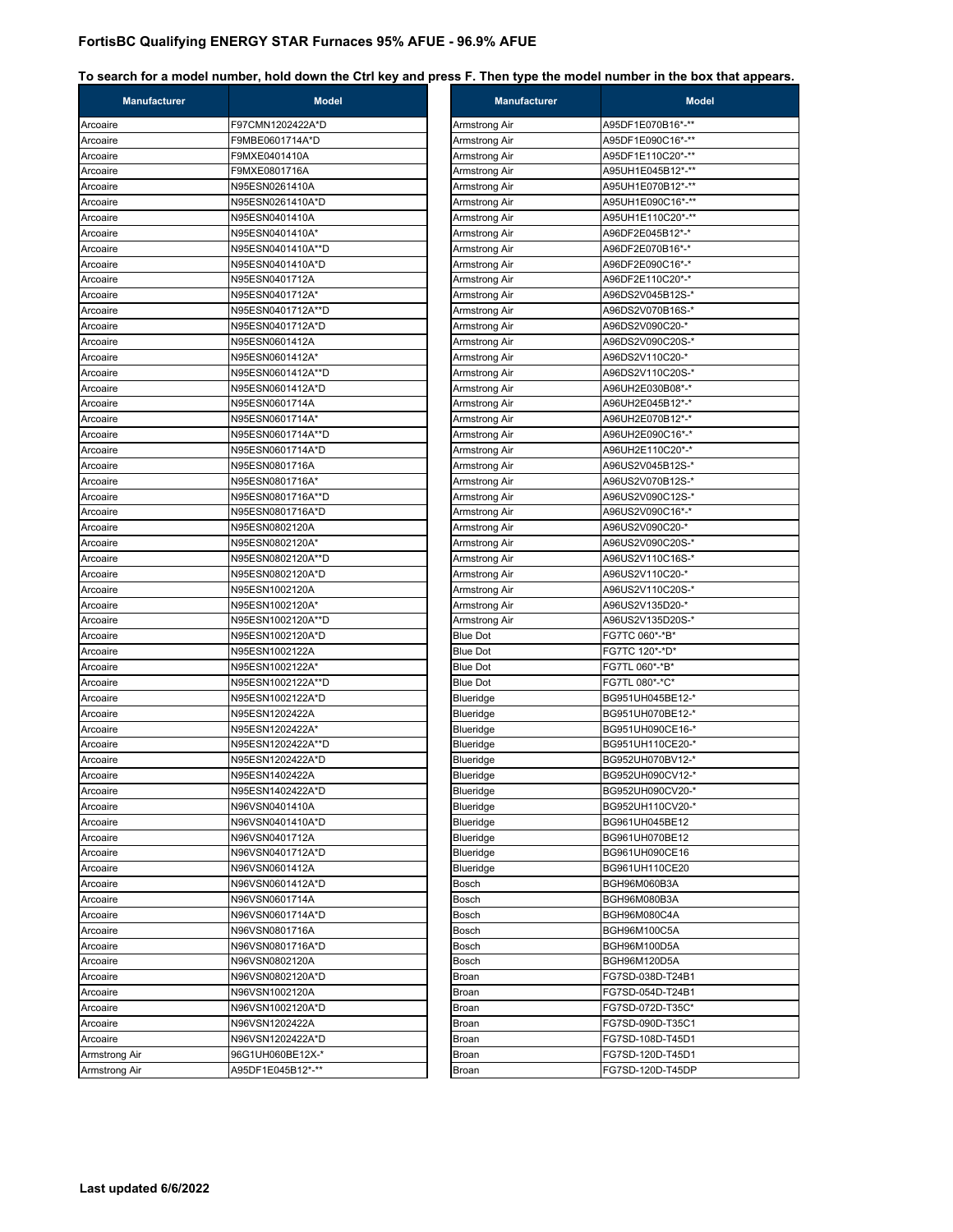| Manufacturer   | <b>Model</b>                         | Manufacturer           | <b>Model</b>                     |
|----------------|--------------------------------------|------------------------|----------------------------------|
| Broan          | FG7TC 060*-*B*                       | Brock                  | PG95ESAA36040B*D                 |
| Broan          | FG7TC 120*-*D*                       | <b>Brock</b>           | PG95ESAA36060A                   |
| Broan          | FG7TC-060*-V24B1                     | Brock                  | PG95ESAA36060A*D                 |
| Broan          | FG7TC-060D-V24B1                     | Brock                  | PG95ESAA42060B                   |
| Broan          | FG7TC-080*-V35C1                     | <b>Brock</b>           | PG95ESAA42060B*D                 |
| Broan          | FG7TC-080D-V35C1                     | Brock                  | PG95ESAA48080B                   |
| Broan          | FG7TC-100*-V35C1                     | Brock                  | PG95ESAA48080B*D                 |
| Broan          | FG7TC-100D-V35C1                     | <b>Brock</b>           | PG95ESAA60080C                   |
| Broan          | FG7TE 080*-*C*                       | Brock                  | PG95ESAA60080C*D                 |
| Broan          | FG7TE 080*-VC*                       | Brock                  | PG95ESAA60100C                   |
| Broan          | FG7TE-035D-E23A1                     | <b>Brock</b>           | PG95ESAA60100C*D                 |
| Broan          | FG7TE-060D-E24B1                     | <b>Brock</b>           | PG95ESAA66120D                   |
| Broan          | FG7TE-060D-V24B1                     | Brock                  | PG95ESAA66120D*D                 |
| Broan          | FG7TE-080D-E35C1                     | Brock                  | PG95ESAA66140D                   |
| Broan          | FG7TE-080D-V35C1                     | Brock                  | PG95ESAA66140D*D                 |
| Broan          | FG7TE-100D-E35C1                     | <b>Brock</b>           | PG96VTAA30040A                   |
| Broan          | FG7TE-115D-E45D1                     | Brock                  | PG96VTAA30040A*D                 |
| Broan          | FG7TE-115D-V45D1                     | Brock                  | PG96VTAA36040B                   |
| Broan          | FG7TL 060*-*B*                       | <b>Brock</b>           | PG96VTAA36040B*D                 |
| Broan          | FG7TL 080*-*C*                       | Brock                  | PG96VTAA36060A                   |
| Broan          | FG7TN-060D-V24B1                     | Brock                  | PG96VTAA36060A*D                 |
| Broan          | FG7TN-080D-V35C1                     | <b>Brock</b>           | PG96VTAA42060B                   |
| Broan          | FG7TN-100D-V35C1                     | <b>Brock</b>           | PG96VTAA42060B*D                 |
| Broan          | FG7TN-100D-V35CP                     | Brock                  | PG96VTAA48080B                   |
| Broan          | FG7TN-115D-V45C1                     | Brock                  | PG96VTAA48080B*D                 |
| Broan          | KG7SD 090D-35EC                      | <b>Brock</b>           | PG96VTAA60080C                   |
| Broan          | KG7SD-038D-T24B1                     | Brock                  | PG96VTAA60080C*D                 |
| Broan          | KG7SD-054D-T24B1                     | Brock                  | PG96VTAA60100C                   |
| Broan          | KG7SD-072D-T35C*                     | <b>Brock</b>           | PG96VTAA60100C*D                 |
| Broan          | KG7SD-090D-T35C1                     | <b>Brock</b>           | PG96VTAA66120D                   |
| Broan          | KG7SD-108D-T45D1                     | Brock                  | PG96VTAA66120D*D                 |
| Broan          | KG7SD-120D-T45D1                     | <b>Brothers Select</b> | FG7TC 060*-*B*                   |
| Broan          | KG7SD-120D-T45DP                     | <b>Brothers Select</b> | FG7TC 120*-*D*                   |
| Broan          | KG7TC 060*-*B*                       | <b>Brothers Select</b> | FG7TL 060*-*B*                   |
| Broan          | KG7TC 120*-*D*                       | <b>Brothers Select</b> | FG7TL 080*-*C*                   |
| Broan          | KG7TC-060*-E24B1<br>KG7TC-060D-E24B1 | Bryant                 | 915SB30026E14<br>915SB30026E14*D |
| Broan          | KG7TC-080*-E35C1                     | Bryant                 | 915SB30040E14                    |
| Broan<br>Broan | KG7TC-080D-E35C1                     | Bryant                 | 915SB30040E14*                   |
| Broan          | KG7TC-100*-E35C1                     | Bryant<br>Bryant       | 915SB30040E14**D                 |
| Broan          | KG7TC-100D-E35C1                     | Bryant                 | 915SB30040E14*D                  |
| Broan          | KG7TC-120*-E45D1                     | Bryant                 | 915SB36040E17                    |
| Broan          | KG7TC-120D-E45D1                     | Bryant                 | 915SB36040E17*                   |
| Broan          | KG7TE 080*-*C*                       | Bryant                 | 915SB36040E17**D                 |
| Broan          | KG7TE 080*-VC*                       | <b>Bryant</b>          | 915SB36040E17*D                  |
| Broan          | KG7TE-035D-E23A1                     | <b>Bryant</b>          | 915SB36060E14                    |
| Broan          | KG7TE-060D-E24B1                     | <b>Bryant</b>          | 915SB36060E14*                   |
| Broan          | KG7TE-080D-E35C1                     | Bryant                 | 915SB36060E14**D                 |
| Broan          | KG7TE-100D-E35C1                     | <b>Bryant</b>          | 915SB36060E14*D                  |
| Broan          | KG7TE-115D-E45D1                     | <b>Bryant</b>          | 915SB42060E17                    |
| Broan          | KG7TL 060*-*B*                       | Bryant                 | 915SB42060E17*                   |
| Broan          | KG7TL 080*-*C*                       | Bryant                 | 915SB42060E17**D                 |
| Broan          | KG7TN-060D-E24B1                     | <b>Bryant</b>          | 915SB42060E17*D                  |
| Broan          | KG7TN-060D-E24BP                     | Bryant                 | 915SB48080E17                    |
| Broan          | KG7TN-080D-E35C1                     | Bryant                 | 915SB48080E17*                   |
| Broan          | KG7TN-100D-E35C1                     | <b>Bryant</b>          | 915SB48080E17**D                 |
| Broan          | KG7TN-115D-E45D1                     | Bryant                 | 915SB48080E17*D                  |
| <b>Brock</b>   | PG95ESAA30026A                       | Bryant                 | 915SB60080E21                    |
| <b>Brock</b>   | PG95ESAA30026A*D                     | <b>Bryant</b>          | 915SB60080E21*                   |
| <b>Brock</b>   | PG95ESAA30040A                       | Bryant                 | 915SB60080E21**D                 |
| <b>Brock</b>   | PG95ESAA30040A*D                     | <b>Bryant</b>          | 915SB60080E21*D                  |
| <b>Brock</b>   | PG95ESAA36040B                       | Bryant                 | 915SB60100E21                    |
|                |                                      |                        |                                  |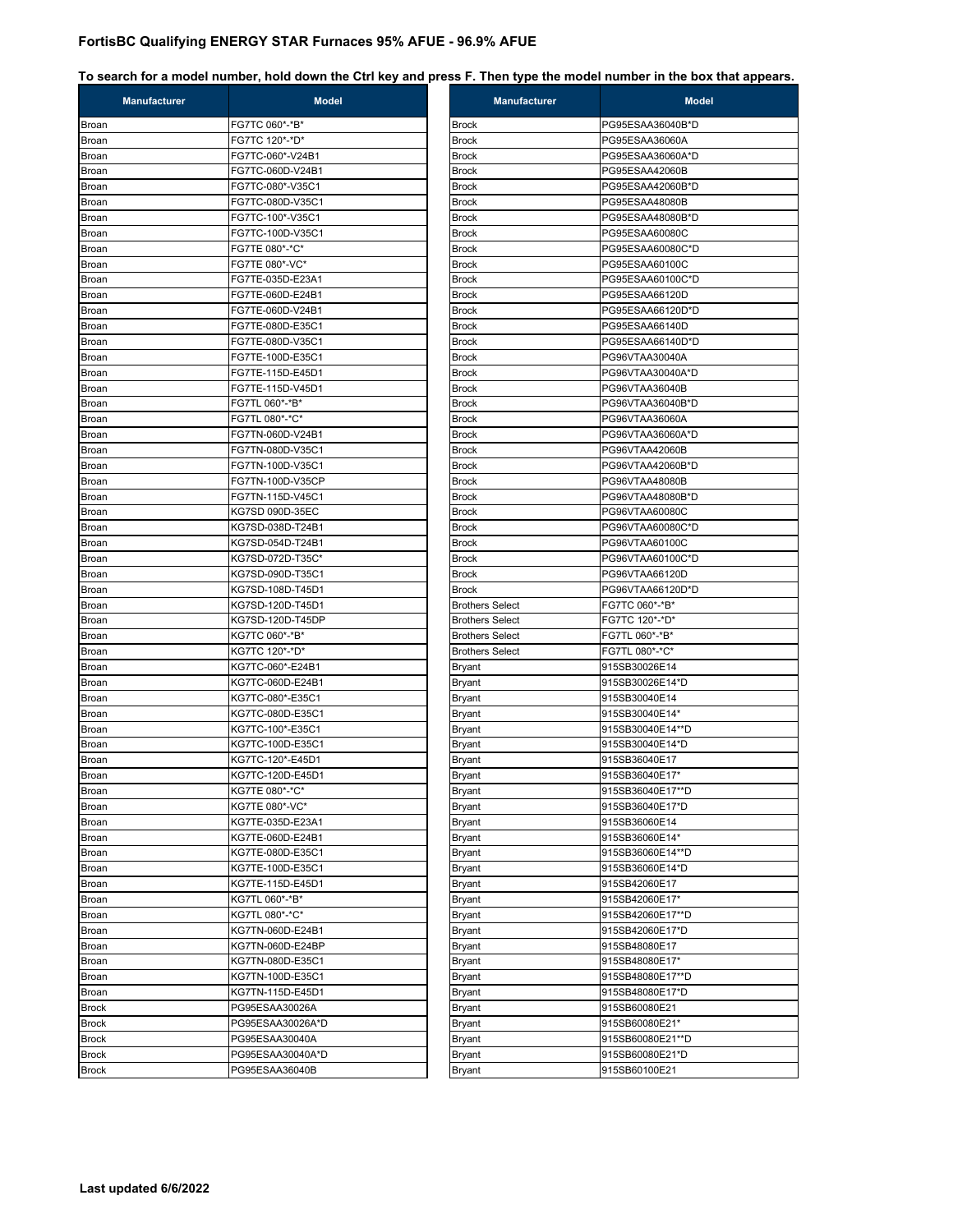| <b>Manufacturer</b> | <b>Model</b>     | <b>Manufacturer</b> | <b>Model</b>        |
|---------------------|------------------|---------------------|---------------------|
| Bryant              | 915SB60100E21*   | <b>Bryant</b>       | 987MB42060C17*D     |
| Bryant              | 915SB60100E21**D | <b>Bryant</b>       | 987MB42080C17*D     |
| Bryant              | 915SB60100E21*D  | <b>Bryant</b>       | 987MB60060C21*D     |
| Bryant              | 915SB66100E21    | <b>Bryant</b>       | 987MB60080C21*D     |
| Bryant              | 915SB66100E21*   | <b>Bryant</b>       | 987MB66100C21*D     |
| Bryant              | 915SB66100E21**D | <b>Bryant</b>       | 987MB66120C24*D     |
| Bryant              | 915SB66100E21*D  | Carrier             | 59MN7B060C17--14*D  |
| Bryant              | 915SB66120E24    | Carrier             | 59MN7B060C21--20*D  |
| Bryant              | 915SB66120E24*   | Carrier             | 59MN7B080C17--14*D  |
| Bryant              | 915SB66120E24**D | Carrier             | 59MN7B080C21--20*D  |
| Bryant              | 915SB66120E24*D  | Carrier             | 59MN7B100C21--22*D  |
| Bryant              | 915SB66140E24    | Carrier             | 59MN7B120C24--22*D  |
| Bryant              | 915SB66140E24*D  | Carrier             | 59SC5B026E14--10    |
| Bryant              | 925SA30026E14    | Carrier             | 59SC5B026E14--10*D  |
| <b>Bryant</b>       | 925SA30026E14*D  | Carrier             | 59SC5B040E14--10    |
| Bryant              | 925SA30040E14*D  | Carrier             | 59SC5B040E14--10*   |
| Bryant              | 925SA36040E17*D  | Carrier             | 59SC5B040E14--10**D |
| Bryant              | 925SA36060E14    | Carrier             | 59SC5B040E14--10*D  |
| Bryant              | 926SA30040V14    | Carrier             | 59SC5B040E17--12    |
| Bryant              | 926SA30040V14*D  | Carrier             | 59SC5B040E17--12*   |
| Bryant              | 926SA36040V17    | Carrier             | 59SC5B040E17--12**D |
| Bryant              | 926SA36040V17*D  | Carrier             | 59SC5B040E17--12*D  |
| Bryant              | 926SA36060V14    | Carrier             | 59SC5B060E14--12    |
| Bryant              | 926SA36060V14*D  | Carrier             | 59SC5B060E14--12*   |
| Bryant              | 926SA42060V17    | Carrier             | 59SC5B060E14--12**D |
| Bryant              | 926SA42060V17*D  | Carrier             | 59SC5B060E14--12*D  |
| Bryant              | 926SA48080V17    | Carrier             | 59SC5B060E17--14    |
| Bryant              | 926SA48080V17*D  | Carrier             | 59SC5B060E17--14*   |
| Bryant              | 926SA60080V21    | Carrier             | 59SC5B060E17--14**D |
| Bryant              | 926SA60080V21*D  | Carrier             | 59SC5B060E17--14*D  |
| Bryant              | 926SA60100V21    | Carrier             | 59SC5B080E17--16    |
| Bryant              | 926SA60100V21*D  | Carrier             | 59SC5B080E17--16*   |
| Bryant              | 926SA66120V24    | Carrier             | 59SC5B080E17--16**D |
| Bryant              | 926SA66120V24*D  | Carrier             | 59SC5B080E17--16*D  |
| Bryant              | 926TB30040V14    | Carrier             | 59SC5B080E21--20    |
| Bryant              | 926TB30040V14*D  | Carrier             | 59SC5B080E21--20*   |
| Bryant              | 926TB36040V17    | Carrier             | 59SC5B080E21--20**D |
| Bryant              | 926TB36040V17*D  | Carrier             | 59SC5B080E21--20*D  |
| Bryant              | 926TB36060V14    | Carrier             | 59SC5B100E21--20    |
| Bryant              | 926TB36060V14*D  | Carrier             | 59SC5B100E21--20*   |
| Bryant              | 926TB42060V17    | Carrier             | 59SC5B100E21--20**D |
| Bryant              | 926TB42060V17*D  | Carrier             | 59SC5B100E21--20*D  |
| Bryant              | 926TB48080V17    | Carrier             | 59SC5B100E21--22    |
| Bryant              | 926TB48080V17*D  | Carrier             | 59SC5B100E21--22*   |
| Bryant              | 926TB60080V21    | Carrier             | 59SC5B100E21--22**D |
| <b>Bryant</b>       | 926TB60080V21*D  | Carrier             | 59SC5B100E21--22*D  |
| Bryant              | 926TB60100V21    | Carrier             | 59SC5B120E24--22    |
| Bryant              | 926TB60100V21*D  | Carrier             | 59SC5B120E24--22*   |
| <b>Bryant</b>       | 926TB66100V21    | Carrier             | 59SC5B120E24--22**D |
| Bryant              | 926TB66100V21*D  | Carrier             | 59SC5B120E24--22*D  |
| Bryant              | 926TB66120V24    | Carrier             | 59SC5B140E24--22    |
| Bryant              | 926TB66120V24*D  | Carrier             | 59SC5B140E24--22*D  |
| Bryant              | 986TC42060C17    | Carrier             | 59SP5A026E14--10    |
| Bryant              | 986TC42060C17*D  | Carrier             | 59SP5A026E14--10*D  |
| Bryant              | 986TC42080C17    | Carrier             | 59SP5A040E14--10*D  |
| Bryant              | 986TC42080C17*D  | Carrier             | 59SP5A040E17--12*D  |
| Bryant              | 986TC60080C21    | Carrier             | 59SP5A060E14--12    |
| Bryant              | 986TC60080C21*D  | Carrier             | 59SP6A040V14--10    |
| Bryant              | 986TC66100C21    | Carrier             | 59SP6A040V14--10*D  |
| Bryant              | 986TC66100C21*D  | Carrier             | 59SP6A040V17--12    |
| Bryant              | 986TC66120C24    | Carrier             | 59SP6A040V17--12*D  |
| Bryant              | 986TC66120C24*D  | Carrier             | 59SP6A060V14--12    |

| <b>Manufacturer</b> | <b>MOGGI</b>        |
|---------------------|---------------------|
| Bryant              | 987MB42060C17*D     |
| Bryant              | 987MB42080C17*D     |
| Bryant              | 987MB60060C21*D     |
| Bryant              | 987MB60080C21*D     |
| Bryant              | 987MB66100C21*D     |
| Bryant              | 987MB66120C24*D     |
| Carrier             | 59MN7B060C17--14*D  |
| Carrier             | 59MN7B060C21--20*D  |
| Carrier             | 59MN7B080C17--14*D  |
| Carrier             | 59MN7B080C21--20*D  |
| Carrier             | 59MN7B100C21--22*D  |
| Carrier             | 59MN7B120C24--22*D  |
| Carrier             | 59SC5B026E14--10    |
| Carrier             | 59SC5B026E14--10*D  |
| Carrier             | 59SC5B040E14--10    |
| Carrier             | 59SC5B040E14--10*   |
| Carrier             | 59SC5B040E14--10**D |
| Carrier             | 59SC5B040E14--10*D  |
| Carrier             | 59SC5B040E17--12    |
| Carrier             | 59SC5B040E17--12*   |
| Carrier             | 59SC5B040E17--12**D |
| Carrier             | 59SC5B040E17--12*D  |
| Carrier             | 59SC5B060E14--12    |
| Carrier             | 59SC5B060E14--12*   |
| Carrier             | 59SC5B060E14--12**D |
| Carrier             | 59SC5B060E14--12*D  |
| Carrier             | 59SC5B060E17--14    |
| Carrier             | 59SC5B060E17--14*   |
| Carrier             | 59SC5B060E17--14**D |
| Carrier             | 59SC5B060E17--14*D  |
| Carrier             | 59SC5B080E17--16    |
| Carrier             | 59SC5B080E17--16*   |
| Carrier             | 59SC5B080E17--16**D |
| Carrier             | 59SC5B080E17--16*D  |
| Carrier             | 59SC5B080E21--20    |
| Carrier             | 59SC5B080E21--20*   |
| Carrier             | 59SC5B080E21--20**D |
| Carrier             | 59SC5B080E21--20*D  |
| Carrier             | 59SC5B100E21--20    |
| Carrier             | 59SC5B100E21--20*   |
| Carrier             | 59SC5B100E21--20**D |
| Carrier             | 59SC5B100E21--20*D  |
| Carrier             | 59SC5B100E21--22    |
| Carrier             | 59SC5B100E21--22*   |
| Carrier             | 59SC5B100E21--22**D |
| Carrier             | 59SC5B100E21--22*D  |
| Carrier             | 59SC5B120E24--22    |
| Carrier             | 59SC5B120E24--22*   |
| Carrier             | 59SC5B120E24--22**D |
| Carrier             | 59SC5B120E24--22*D  |
| Carrier             | 59SC5B140E24--22    |
| Carrier             | 59SC5B140E24--22*D  |
| Carrier             | 59SP5A026E14--10    |
| Carrier             | 59SP5A026E14--10*D  |
| Carrier             | 59SP5A040E14--10*D  |
| Carrier             | 59SP5A040E17--12*D  |
| Carrier             | 59SP5A060E14--12    |
| Carrier             | 59SP6A040V14--10    |
| Carrier             | 59SP6A040V14--10*D  |
| Carrier             | 59SP6A040V17--12    |
| Carrier             | 59SP6A040V17--12*D  |
| Carrier             | 59SP6A060V14--12    |
|                     |                     |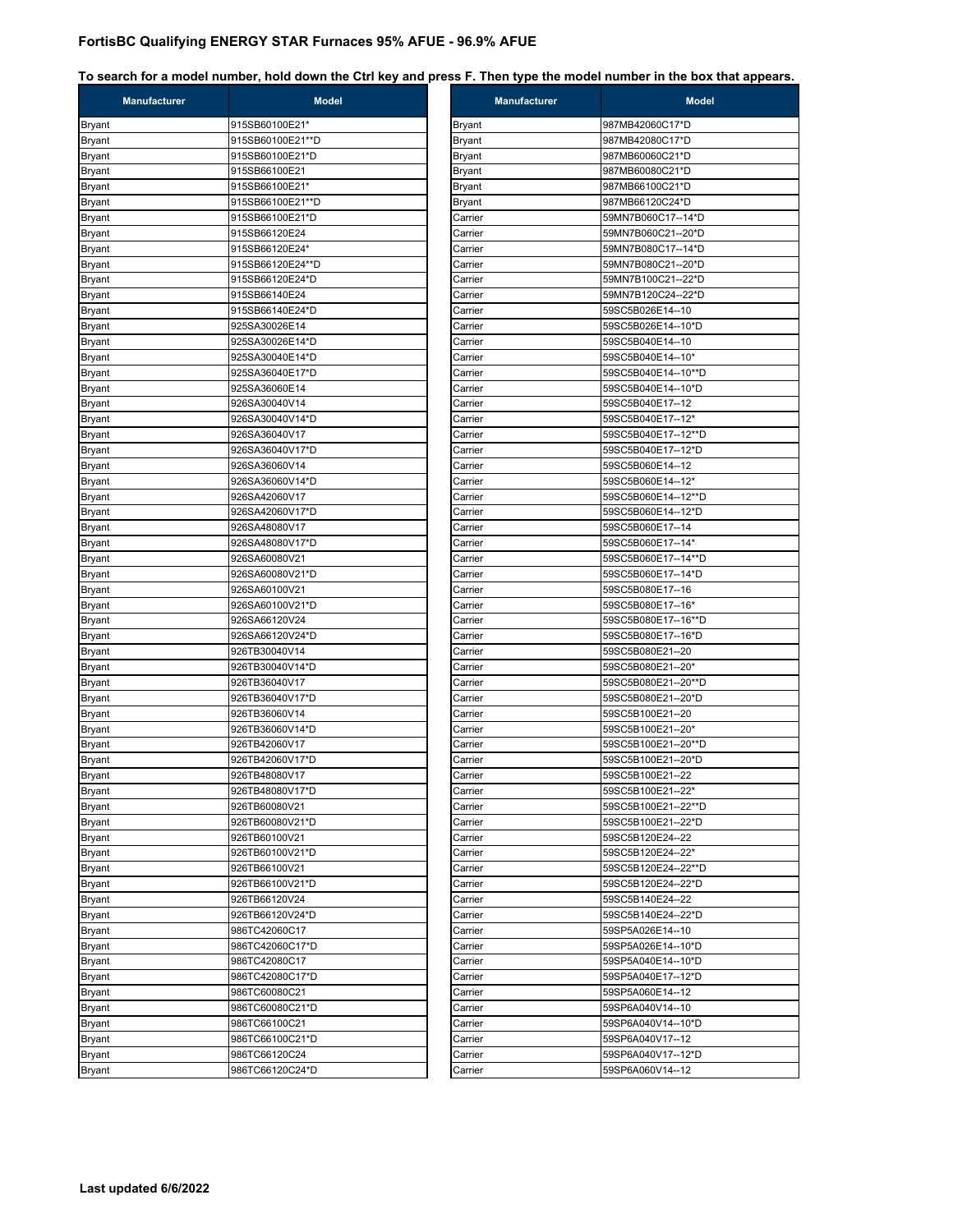| <b>Manufacturer</b>  | <b>Model</b>       | <b>Manufacturer</b>          | <b>Model</b>   |
|----------------------|--------------------|------------------------------|----------------|
| Carrier              | 59SP6A060V14--12*D | Champion Heating and Cooling | TM9E026A08MP12 |
| Carrier              | 59SP6A060V17--14   | Champion Heating and Cooling | TM9E040A10MP12 |
| Carrier              | 59SP6A060V17--14*D | Champion Heating and Cooling | TM9E060A10MP12 |
| Carrier              | 59SP6A080V17--16   | Champion Heating and Cooling | TM9E060B12MP12 |
| Carrier              | 59SP6A080V17--16*D | Champion Heating and Cooling | TM9E080B12MP12 |
| Carrier              | 59SP6A080V21--20   | Champion Heating and Cooling | TM9E080C16MP12 |
| Carrier              | 59SP6A080V21--20*D | Champion Heating and Cooling | TM9E080C20MP12 |
| Carrier              | 59SP6A100V21--20   | Champion Heating and Cooling | TM9E100C16MP12 |
| Carrier              | 59SP6A100V21--20*D | Champion Heating and Cooling | TM9E100C20MP12 |
| Carrier              | 59SP6A120V24--22   | Champion Heating and Cooling | TM9E120D20MP12 |
| Carrier              | 59SP6A120V24--22*D | Champion Heating and Cooling | TM9V040A10MP12 |
| Carrier              | 59TN6B060C17--14   | Champion Heating and Cooling | TM9V060B12MP12 |
| Carrier              | 59TN6B060C17--14*D | Champion Heating and Cooling | TM9V080B12MP12 |
| Carrier              | 59TN6B080C17--14   | Champion Heating and Cooling | TM9V080C16MP12 |
| Carrier              | 59TN6B080C17--14*D | Champion Heating and Cooling | TM9V100C16MP12 |
| Carrier              | 59TN6B080C21--20   | Champion Heating and Cooling | TM9V100C20MP12 |
| Carrier              | 59TN6B080C21--20*D | Champion Heating and Cooling | TM9V120D20MP12 |
| Carrier              | 59TN6B100C21--22   | Champion Heating and Cooling | TM9Y040A10MP11 |
| Carrier              | 59TN6B100C21--22*D | Champion Heating and Cooling | TM9Y060B12MP11 |
| Carrier              | 59TN6B120C24--22   | Champion Heating and Cooling | TM9Y080B12MP11 |
| Carrier              | 59TN6B120C24--22*D | Champion Heating and Cooling | TM9Y080C16MP11 |
| Carrier              | 59TP6B040V14--10   | Champion Heating and Cooling | TM9Y100C16MP11 |
| Carrier              | 59TP6B040V14--10*D | Champion Heating and Cooling | TM9Y100C20MP11 |
| Carrier              | 59TP6B040V17--12   | Champion Heating and Cooling | TM9Y120D20MP11 |
| Carrier              | 59TP6B040V17--12*D | Climate Star                 | KG7TC 060*-*B* |
| Carrier              | 59TP6B060V14--12   | <b>Climate Star</b>          | KG7TC 120*-*D* |
| Carrier              | 59TP6B060V14--12*D | Climate Star                 | KG7TL 060*-*B* |
| Carrier              | 59TP6B060V17--14   | <b>Climate Star</b>          | KG7TL 080*-*C* |
| Carrier              | 59TP6B060V17--14*D | Coleman                      | MM9E060B12MP11 |
| Carrier              | 59TP6B080V17--16   | Coleman                      | MM9E080B12MP11 |
| Carrier              | 59TP6B080V17--16*D | Coleman                      | MM9E080C16MP11 |
| Carrier              | 59TP6B080V21--20   | Coleman                      | MM9E080C20MP11 |
| Carrier              | 59TP6B080V21--20*D | Coleman                      | MM9E100C16MP11 |
| Carrier              | 59TP6B100V21--20   | Coleman                      | TM9E026A08MP12 |
| Carrier              | 59TP6B100V21--20*D | Coleman                      | TM9E040A10MP12 |
| Carrier              | 59TP6B100V21--22   | Coleman                      | TM9E060A10MP12 |
| Carrier              | 59TP6B100V21--22*D | Coleman                      | TM9E060B12MP12 |
| Carrier              | 59TP6B120V24--22   | Coleman                      | TM9E080B12MP12 |
| Carrier              | 59TP6B120V24--22*D | Coleman                      | TM9E080C16MP12 |
| Century              | GDD95T070B4*       | Coleman                      | TM9E080C20MP12 |
| Century              | GDD95T090C5*       | Coleman                      | TM9E100C16MP12 |
| Century              | GDD95T110C5*       | Coleman                      | TM9E100C20MP12 |
| Century              | GUH95C045B3M       | Coleman                      | TM9E120D20MP12 |
| Century              | GUH95C070B3M       | Coleman                      | TM9V040A10MP12 |
| Century              | GUH95C090C4M       | Coleman                      | TM9V040A10MP12 |
| Century              | GUH95C110C5M       | Coleman                      | TM9V060B12MP12 |
| Century              | GUH95T045B3*       | Coleman                      | TM9V060B12MP12 |
| Century              | GUH95T070B3*       | Coleman                      | TM9V080B12MP12 |
| Century              | GUH95T090C3*       | Coleman                      | TM9V080C16MP12 |
| Century              | GUH95T090C5*       | Coleman                      | TM9V100C16MP12 |
| Century              | GUH95T110C5*       | Coleman                      | TM9V100C16MP12 |
| Century              | GUH95T135D5*       | Coleman                      | TM9V100C20MP12 |
| Century              | GUH96T045B3M-*     | Coleman                      | TM9V120D20MP12 |
| Century              | GUH96T070B3M-*     | Coleman                      | TM9Y040A10MP11 |
| Century              | GUH96T090C3M-*     | Coleman                      | TM9Y060B12MP11 |
| Century              | GUH96T090C5M-*     | Coleman                      | TM9Y080B12MP11 |
| Century              | GUH96T110C5M-*     | Coleman                      | TM9Y080C16MP11 |
| Century              | GUH96T135D5M-*     | Coleman                      | TM9Y100C16MP11 |
| Century Comfort Plus | KG7TC 060*-*B*     | Coleman                      | TM9Y100C20MP11 |
| Century Comfort Plus | KG7TC 120*-*D*     | Coleman                      | TM9Y120D20MP11 |
| Century Comfort Plus | KG7TL 060*-*B*     | Columbus Worthington Air     | FG7TC 060*-*B* |
| Century Comfort Plus | KG7TL 080*-*C*     | Columbus Worthington Air     | FG7TC 120*-*D* |
|                      |                    |                              |                |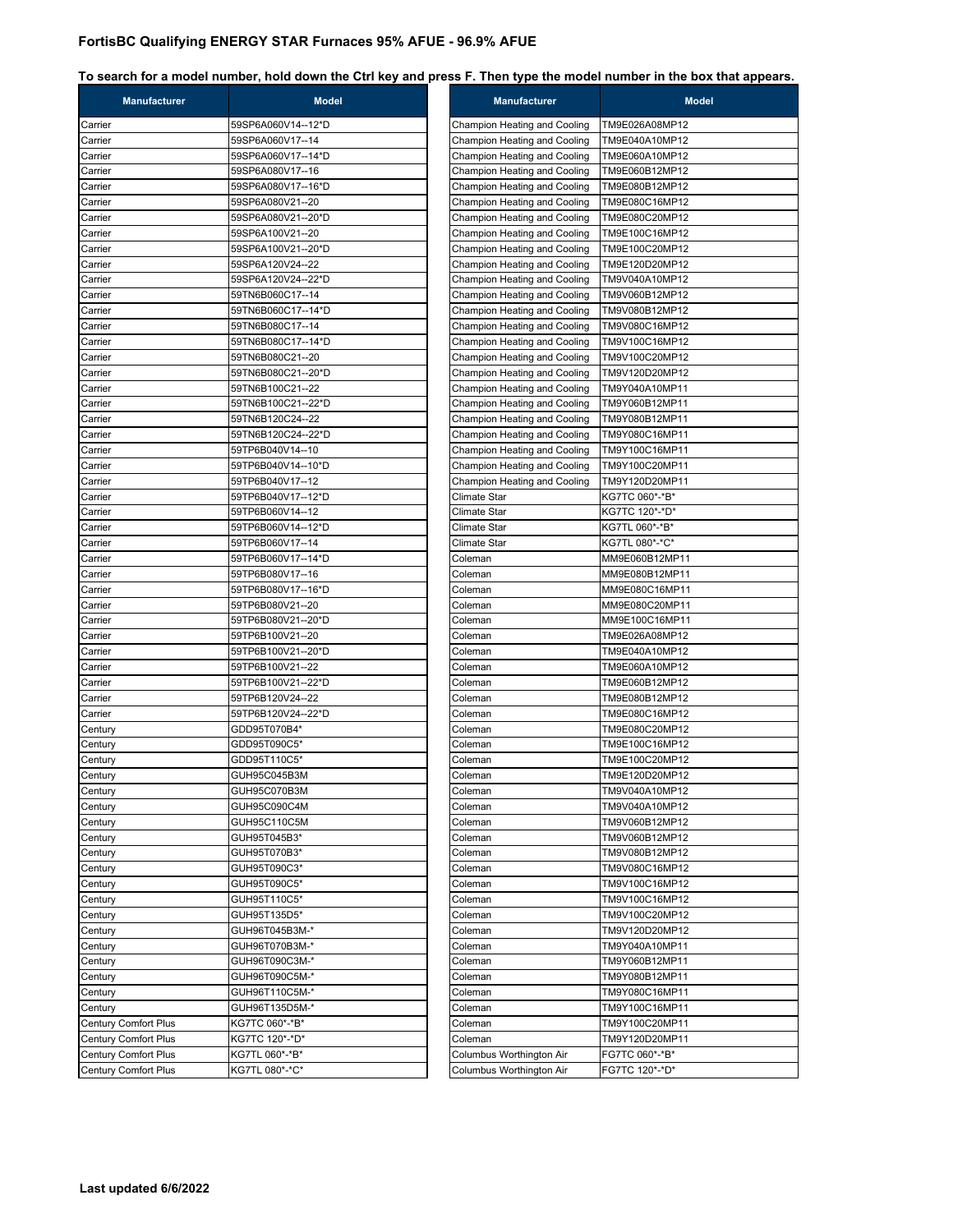| <b>Manufacturer</b>      | <b>Model</b>     | <b>Manufacturer</b> | <b>Model</b>      |
|--------------------------|------------------|---------------------|-------------------|
| Columbus Worthington Air | FG7TL 060*-*B*   | Comfortmaker        | N95ESN0401410A*   |
| Columbus Worthington Air | FG7TL 080*-*C*   | Comfortmaker        | N95ESN0401410A**D |
| Comfort-Aire             | GDD95T070B4*     | Comfortmaker        | N95ESN0401410A*D  |
| Comfort-Aire             | GDD95T090C5*     | Comfortmaker        | N95ESN0401712A    |
| Comfort-Aire             | GDD95T110C5*     | Comfortmaker        | N95ESN0401712A*   |
| Comfort-Aire             | GUH95C045B3M     | Comfortmaker        | N95ESN0401712A**D |
| Comfort-Aire             | GUH95C070B3M     | Comfortmaker        | N95ESN0401712A*D  |
| Comfort-Aire             | GUH95C090C4M     | Comfortmaker        | N95ESN0601412A    |
| Comfort-Aire             | GUH95C110C5M     | Comfortmaker        | N95ESN0601412A*   |
| Comfort-Aire             | GUH95C135D5M     | Comfortmaker        | N95ESN0601412A**D |
| Comfort-Aire             | GUH95T045B3*     | Comfortmaker        | N95ESN0601412A*D  |
| Comfort-Aire             | GUH95T070B3*     | Comfortmaker        | N95ESN0601714A    |
| Comfort-Aire             | GUH95T090C3*     | Comfortmaker        | N95ESN0601714A*   |
| Comfort-Aire             | GUH95T090C5*     | Comfortmaker        | N95ESN0601714A**D |
| Comfort-Aire             | GUH95T110C5*     | Comfortmaker        | N95ESN0601714A*D  |
| Comfort-Aire             | GUH95T135D5*     | Comfortmaker        | N95ESN0801716A    |
| Comfort-Aire             | GUH96T045B3M-*   | Comfortmaker        | N95ESN0801716A*   |
| Comfort-Aire             | GUH96T070B3M-*   | Comfortmaker        | N95ESN0801716A**D |
| Comfort-Aire             | GUH96T090C3M-*   | Comfortmaker        | N95ESN0801716A*D  |
| Comfort-Aire             | GUH96T090C5M-*   | Comfortmaker        | N95ESN0802120A    |
| Comfort-Aire             | GUH96T110C5M-*   | Comfortmaker        | N95ESN0802120A*   |
| Comfort-Aire             | GUH96T135D5M-*   | Comfortmaker        | N95ESN0802120A**D |
| Comfortmaker             | G96CTN0601714A   | Comfortmaker        | N95ESN0802120A*D  |
| Comfortmaker             | G96CTN0601714A*D | Comfortmaker        | N95ESN1002120A    |
| Comfortmaker             | G96CTN0801714A   | Comfortmaker        | N95ESN1002120A*   |
| Comfortmaker             | G96CTN0801714A*D | Comfortmaker        | N95ESN1002120A**D |
| Comfortmaker             | G96CTN0802120A   | Comfortmaker        | N95ESN1002120A*D  |
| Comfortmaker             | G96CTN0802120A*D | Comfortmaker        | N95ESN1002122A    |
| Comfortmaker             | G96CTN1002122A   | Comfortmaker        | N95ESN1002122A*   |
| Comfortmaker             | G96CTN1002122A*D | Comfortmaker        | N95ESN1002122A**D |
| Comfortmaker             | G96CTN1202422A   | Comfortmaker        | N95ESN1002122A*D  |
| Comfortmaker             | G96CTN1202422A*D | Comfortmaker        | N95ESN1202422A    |
| Comfortmaker             | G96VTN0401410A   | Comfortmaker        | N95ESN1202422A*   |
| Comfortmaker             | G96VTN0401410A*D | Comfortmaker        | N95ESN1202422A**D |
| Comfortmaker             | G96VTN0401712A   | Comfortmaker        | N95ESN1202422A*D  |
| Comfortmaker             | G96VTN0401712A*D | Comfortmaker        | N95ESN1402422A    |
| Comfortmaker             | G96VTN0601412A   | Comfortmaker        | N95ESN1402422A*D  |
| Comfortmaker             | G96VTN0601412A*D | Comfortmaker        | N96VSN0401410A    |
| Comfortmaker             | G96VTN0601714A   | Comfortmaker        | N96VSN0401410A*D  |
| Comfortmaker             | G96VTN0601714A*D | Comfortmaker        | N96VSN0401712A    |
| Comfortmaker             | G96VTN0801716A   | Comfortmaker        | N96VSN0401712A*D  |
| Comfortmaker             | G96VTN0801716A*D | Comfortmaker        | N96VSN0601412A    |
| Comfortmaker             | G96VTN0802120A   | Comfortmaker        | N96VSN0601412A*D  |
| Comfortmaker             | G96VTN0802120A*D | Comfortmaker        | N96VSN0601714A    |
| Comfortmaker             | G96VTN1002120A   | Comfortmaker        | N96VSN0601714A*D  |
| Comfortmaker             | G96VTN1002120A*D | Comfortmaker        | N96VSN0801716A    |
| Comfortmaker             | G96VTN1002122A   | Comfortmaker        | N96VSN0801716A*D  |
| Comfortmaker             | G96VTN1002122A*D | Comfortmaker        | N96VSN0802120A    |
| Comfortmaker             | G96VTN1202422A   | Comfortmaker        | N96VSN0802120A*D  |
| Comfortmaker             | G96VTN1202422A*D | Comfortmaker        | N96VSN1002120A    |
| Comfortmaker             | G97CMN0601714A*D | Comfortmaker        | N96VSN1002120A*D  |
| Comfortmaker             | G97CMN0602120A*D | Comfortmaker        | N96VSN1202422A    |
| Comfortmaker             | G97CMN0801714A*D | Comfortmaker        | N96VSN1202422A*D  |
| Comfortmaker             | G97CMN0802120A*D | Concord             | 95G1UH040BE12X-*  |
| Comfortmaker             | G97CMN1002122A*D | Concord             | 95G1UH060BE12X-*  |
| Comfortmaker             | G97CMN1202422A*D | Concord             | 95G1UH080CE16X-*  |
| Comfortmaker             | G9MBE0601714A*D  | Concord             | 95G1UH100CE20X-*  |
| Comfortmaker             | G9MXE0401410A    | Concord             | 95G2DF070BV16-*   |
| Comfortmaker             | G9MXE0801716A    | Concord             | 95G2DF090CV20-*   |
| Comfortmaker             | N95ESN0261410A   | Concord             | 95G2DF110CV20-*   |
| Comfortmaker             | N95ESN0261410A*D | Concord             | 95G2UH045BV12-*   |
| Comfortmaker             | N95ESN0401410A   | Concord             | 95G2UH070BV12-*   |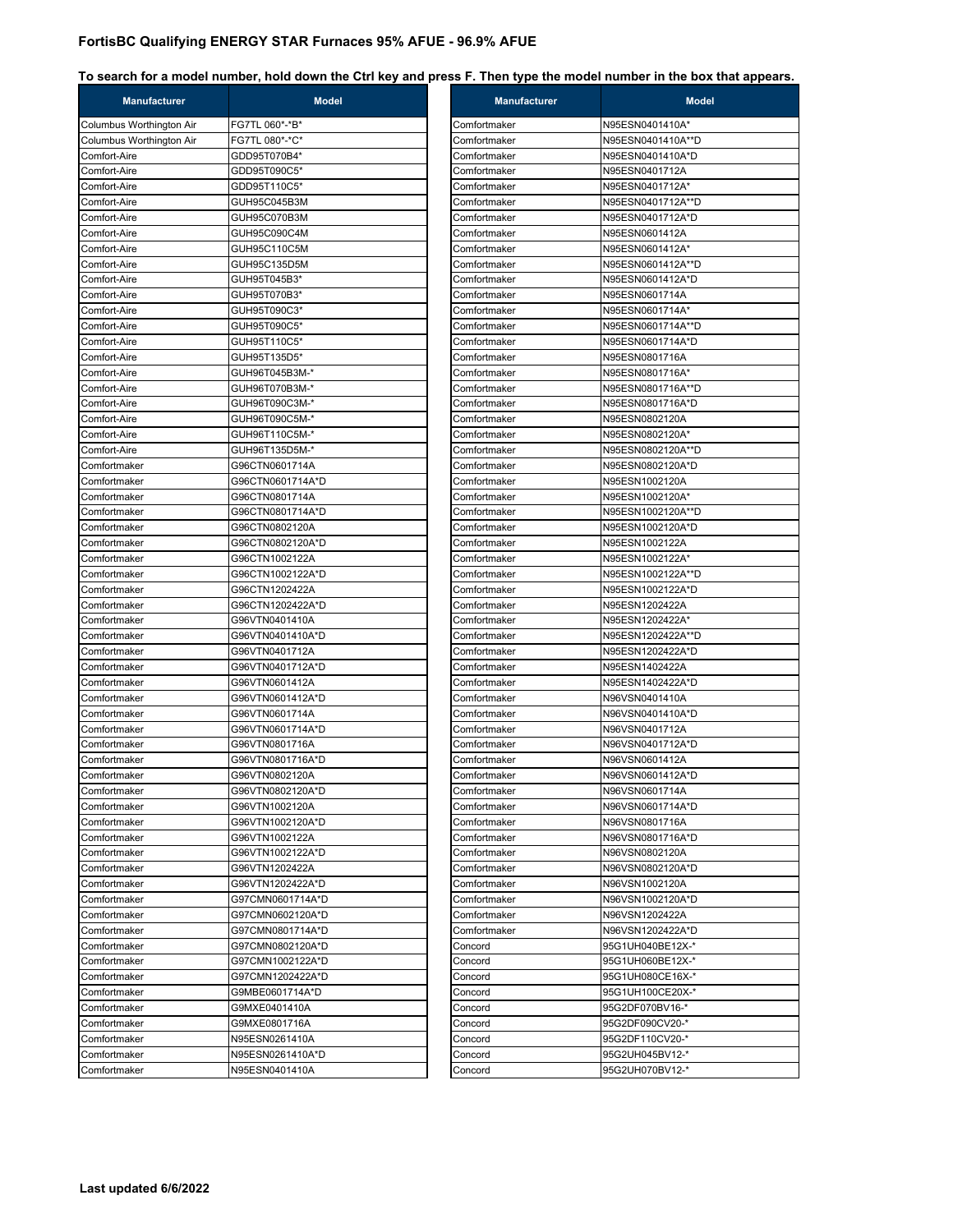#### **To search for a model number, hold down the Ctrl key and press F. Then type the model number in the box that appears.**

| <b>Manufacturer</b>   | <b>Model</b>    | <b>Manufacturer</b> | <b>Model</b>     |
|-----------------------|-----------------|---------------------|------------------|
| Concord               | 95G2UH090CV12-* | Daikin              | DC96VC0403BN     |
| Concord               | 95G2UH090CV20-* | Daikin              | DC96VC0603BN     |
| Concord               | 95G2UH110CV20-* | Daikin              | DC96VC0804CN     |
| Concord               | 95G2UH135DV20-* | Daikin              | DC96VC1005CN     |
| Concord               | 96G1DF045BE12-* | Daikin              | DC96VC1205DN     |
| Concord               | 96G1DF070BE16-* | Daikin              | DC96VE0403BN     |
| Concord               | 96G1DF090CE16-* | Daikin              | DC96VE0603BN     |
| Concord               | 96G1UH030BE08-* | Daikin              | DC96VE0803BN     |
| Concord               | 96G1UH030E08-*  | Daikin              | DC96VE1005CN     |
| Concord               | 96G1UH045BE12-* | Daikin              | DM96SE0403AN     |
| Concord               | 96G1UH070BE12-* | Daikin              | DM96SE0603BN     |
| Concord               | 96G1UH090BE16-* | Daikin              | DM96SE0803BN     |
| Concord               | 96G1UH090CE16-* | Daikin              | DM96SE0804CN     |
| Concord               | 96G1UH090CE16-* | Daikin              | DM96SE0805CN     |
| Concord               | 96G1UH110BE20-* | Daikin              | DM96SE1005CN     |
| Concord               | 96G1UH110CE20-* | Daikin              | DM96SE1205DN     |
| Concord               | 96G2DF070BV16-* | Daikin              | DM96SN0403AN     |
| Concord               | 96G2DF090CV20-* | Daikin              | DM96SN0603BN     |
| Concord               | 96G2DF110CV20-* | Daikin              | DM96SN0803BN     |
| Concord               | 96G2UH045BV12-* | Daikin              | DM96SN0804CN     |
| Concord               | 96G2UH070BV12-* | Daikin              | DM96SN0805CN     |
| Concord               | 96G2UH090CV12-* | Daikin              | DM96SN1005CN     |
| Concord               | 96G2UH090CV20-* | Daikin              | DM96SN1205DN     |
| Concord               | 96G2UH110CV20-* | Daikin              | DM96TN0303AN     |
| Concord               | 96G2UH135DV20-* | Daikin              | DM96TN0403AN     |
| Continental           | WPV035T2AA-C    | Daikin              | DM96TN0603AN     |
| Continental           | WPV050T3AA-C    | Daikin              | DM96TN0603BN     |
| Continental           | WPV070T3AA-C    | Daikin              | DM96TN0803BN     |
| Continental           | WPV070T4BA-C    | Daikin              | DM96TN0804CN     |
| Continental           | WPV090T5BA-C    | Daikin              | DM96TN1004CN     |
| Continental           | WPV105T5BA-C    | Daikin              | DM96TN1005CN     |
| Continental           | WSX040T2AA-C    | Daikin              | DM96TN1205DN     |
| Continental           | WSX040T2AA-EC   | Daikin              | DM96VC0403BN     |
| Continental           | WSX040T2AB-C    | Daikin              | DM96VC0603BN     |
| Continental           | WSX060T3AA-C    | Daikin              | DM96VC0803BN     |
| Continental           | WSX060T3AA-EC   | Daikin              | DM96VC0804CN     |
| Continental           | WSX060T3AB-C    | Daikin              | DM96VC1005CN     |
| Continental           | WSX080T3AA-C    | Daikin              | DM96VC1005DN**   |
| Continental           | WSX080T3AA-EC   | Daikin              | DM96VC1205DN     |
| Continental           | WSX080T3AB-C    | Daikin              | DM96VE0303AN     |
| <b>Cool Solutions</b> | KG7TC 060*-*B*  | Daikin              | DM96VE0403AN     |
| Cool Solutions        | KG7TC 120*-*D*  | Daikin              | DM96VE0603AN     |
| <b>Cool Solutions</b> | KG7TL 060*-*B*  | Daikin              | DM96VE0603BN     |
| <b>Cool Solutions</b> | KG7TL 080*-*C*  | Daikin              | DM96VE0803BN     |
| Cowboys               | KG7TC 060*-*B*  | Daikin              | DM96VE0804CN     |
| Cowboys               | KG7TC 120*-*D*  | Daikin              | DM96VE1004CN     |
| Cowboys               | KG7TL 060*-*B*  | Daikin              | DM96VE1005CN     |
| Cowboys               | KG7TL 080*-*C*  | Daikin              | DM96VE1205DN     |
| Daikin                | DC96SE0403BN    | Day & Night         | G96CTN0601714A   |
| Daikin                | DC96SE0603BN    | Day & Night         | G96CTN0601714A*D |
| Daikin                | DC96SE0804CN    | Day & Night         | G96CTN0801714A   |
| Daikin                | DC96SE1005CN    | Day & Night         | G96CTN0801714A*D |
| Daikin                | DC96SE1205DN    | Day & Night         | G96CTN0802120A   |
| Daikin                | DC96SN0403BN    | Day & Night         | G96CTN0802120A*D |
| Daikin                | DC96SN0603BN    | Day & Night         | G96CTN1002122A   |
| Daikin                | DC96SN0804CN    | Day & Night         | G96CTN1002122A*D |
| Daikin                | DC96SN1005CN    | Day & Night         | G96CTN1202422A   |
| Daikin                | DC96SN1205DN    | Day & Night         | G96CTN1202422A*D |
| Daikin                | DC96TN0403BN    | Day & Night         | G96VTN0401410A   |
| Daikin                | DC96TN0603BN    | Day & Night         | G96VTN0401410A*D |
| Daikin                | DC96TN0803BN    | Day & Night         | G96VTN0401712A   |
| Daikin                | DC96TN1005CN    | Day & Night         | G96VTN0401712A*D |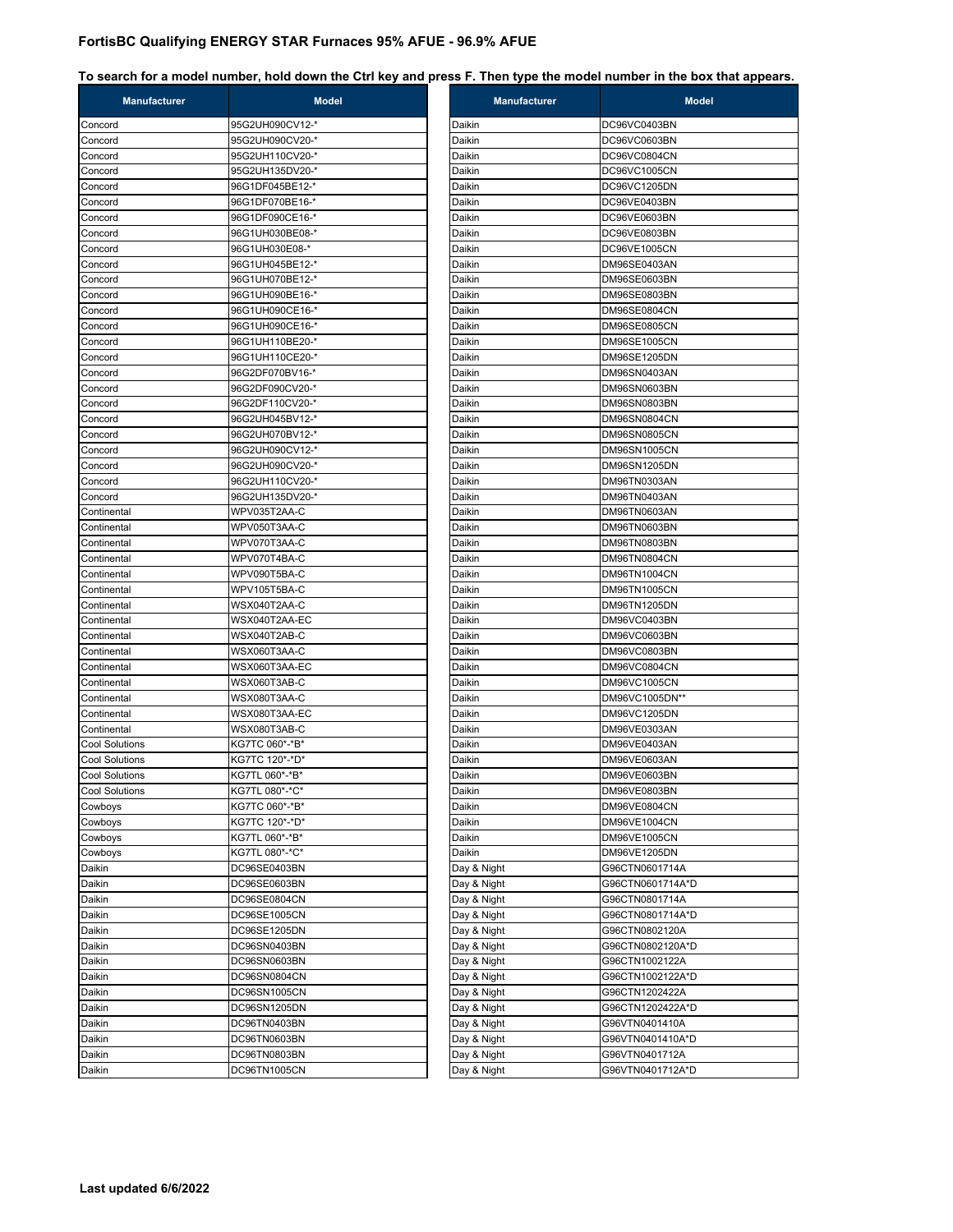**To search for a model number, hold down the Ctrl key and press F. Then type the model number in the box that appears.**

| <b>Manufacturer</b>        | <b>Model</b>                      | <b>Manufacturer</b> | <b>Model</b>                         |
|----------------------------|-----------------------------------|---------------------|--------------------------------------|
| Day & Night                | G96VTN0601412A                    | Day & Night         | N95ESN1402422A*D                     |
| Day & Night                | G96VTN0601412A*D                  | Day & Night         | N96VSN0401410A                       |
| Day & Night                | G96VTN0601714A                    | Day & Night         | N96VSN0401410A*D                     |
| Day & Night                | G96VTN0601714A*D                  | Day & Night         | N96VSN0401712A                       |
| Day & Night                | G96VTN0801716A                    | Day & Night         | N96VSN0401712A*D                     |
| Day & Night                | G96VTN0801716A*D                  | Day & Night         | N96VSN0601412A                       |
| Day & Night                | G96VTN0802120A                    | Day & Night         | N96VSN0601412A*D                     |
| Day & Night                | G96VTN0802120A*D                  | Day & Night         | N96VSN0601714A                       |
| Day & Night                | G96VTN1002120A                    | Day & Night         | N96VSN0601714A*D                     |
| Day & Night                | G96VTN1002120A*D                  | Day & Night         | N96VSN0801716A                       |
| Day & Night                | G96VTN1002122A                    | Day & Night         | N96VSN0801716A*D                     |
| Day & Night                | G96VTN1002122A*D                  | Day & Night         | N96VSN0802120A                       |
| Day & Night                | G96VTN1202422A                    | Day & Night         | N96VSN0802120A*D                     |
| Day & Night                | G96VTN1202422A*D                  | Day & Night         | N96VSN1002120A                       |
| Day & Night                | G97CMN0601714A*D                  | Day & Night         | N96VSN1002120A*D                     |
| Day & Night                | G97CMN0602120A*D                  | Day & Night         | N96VSN1202422A                       |
| Day & Night                | G97CMN0801714A*D                  | Day & Night         | N96VSN1202422A*D                     |
| Day & Night                | G97CMN0802120A*D                  | Dettson             | C105-M-V                             |
| Day & Night                | G97CMN1002122A*D                  | Dettson             | C105-M-V*                            |
| Day & Night                | G97CMN1202422A*D                  | Dettson             | C30-2-V                              |
| Day & Night                | G9MBE0601714A*D                   | Dettson             | C30-2-V*                             |
| Day & Night                | G9MXE0401410A                     | Dettson             | C30-M-V                              |
| Day & Night                | G9MXE0801716A                     | Dettson             | C30-M-V*                             |
| Day & Night                | N95ESN0261410A                    | Dettson             | C45-2-V                              |
| Day & Night                | N95ESN0261410A*D                  | Dettson             | C45-M-V                              |
| Day & Night                | N95ESN0401410A                    | Dettson             | C60-2-V                              |
| Day & Night                | N95ESN0401410A*                   | Dettson             | C60-M-V                              |
| Day & Night                | N95ESN0401410A**D                 | Dettson             | C60-M-V*                             |
| Day & Night                | N95ESN0401410A*D                  | Dettson             | C75-2-V                              |
| Day & Night                | N95ESN0401712A                    | Dettson             | C75-M-V                              |
| Day & Night                | N95ESN0401712A*                   | Dettson             | C75-M-V*                             |
| Day & Night                | N95ESN0401712A**D                 | Dettson             | <b>CC15-M-V</b>                      |
| Day & Night                | N95ESN0401712A*D                  | Ducane              | 95G1UH040BE12X-*                     |
| Day & Night                | N95ESN0601412A<br>N95ESN0601412A* | Ducane              | 95G1UH045BE12-**<br>95G1UH060BE12X-* |
| Day & Night                | N95ESN0601412A**D                 | Ducane<br>Ducane    | 95G1UH070BE12-**                     |
| Day & Night<br>Day & Night | N95ESN0601412A*D                  | Ducane              | 95G1UH080CE16X-*                     |
| Day & Night                | N95ESN0601714A                    | Ducane              | 95G1UH090CE16-**                     |
| Day & Night                | N95ESN0601714A*                   | Ducane              | 95G1UH100CE20X-*                     |
| Day & Night                | N95ESN0601714A**D                 | Ducane              | 95G1UH110CE20-**                     |
| Day & Night                | N95ESN0601714A*D                  | Ducane              | 95G2DF070BV16-*                      |
| Day & Night                | N95ESN0801716A                    | Ducane              | 95G2DF090CV20-*                      |
| Day & Night                | N95ESN0801716A*                   | Ducane              | 95G2DF110CV20-*                      |
| Day & Night                | N95ESN0801716A**D                 | Ducane              | 95G2UH045BV12-*                      |
| Day & Night                | N95ESN0801716A*D                  | Ducane              | 95G2UH070BV12-*                      |
| Day & Night                | N95ESN0802120A                    | Ducane              | 95G2UH090CV12-*                      |
| Day & Night                | N95ESN0802120A*                   | Ducane              | 95G2UH090CV20-*                      |
| Day & Night                | N95ESN0802120A**D                 | Ducane              | 95G2UH110CV20-*                      |
| Day & Night                | N95ESN0802120A*D                  | Ducane              | 95G2UH135DV20-*                      |
| Day & Night                | N95ESN1002120A                    | Ducane              | 96G1DF045BE12-*                      |
| Day & Night                | N95ESN1002120A*                   | Ducane              | 96G1DF070BE16-*                      |
| Day & Night                | N95ESN1002120A**D                 | Ducane              | 96G1DF090CE16-*                      |
| Day & Night                | N95ESN1002120A*D                  | Ducane              | 96G1UH030BE08-*                      |
| Day & Night                | N95ESN1002122A                    | Ducane              | 96G1UH030E08-*                       |
| Day & Night                | N95ESN1002122A*                   | Ducane              | 96G1UH045BE12-*                      |
| Day & Night                | N95ESN1002122A**D                 | Ducane              | 96G1UH070BE12-*                      |
| Day & Night                | N95ESN1002122A*D                  | Ducane              | 96G1UH090BE16-*                      |
| Day & Night                | N95ESN1202422A                    | Ducane              | 96G1UH090CE16-*                      |
| Day & Night                | N95ESN1202422A*                   | Ducane              | 96G1UH110BE20-*                      |
| Day & Night                | N95ESN1202422A**D                 | Ducane              | 96G1UH110CE20-*                      |
| Day & Night                | N95ESN1202422A*D                  | Ducane              | 96G2DF070BV16-*                      |
| Day & Night                | N95ESN1402422A                    | Ducane              | 96G2DF090CV20-*                      |
|                            |                                   |                     |                                      |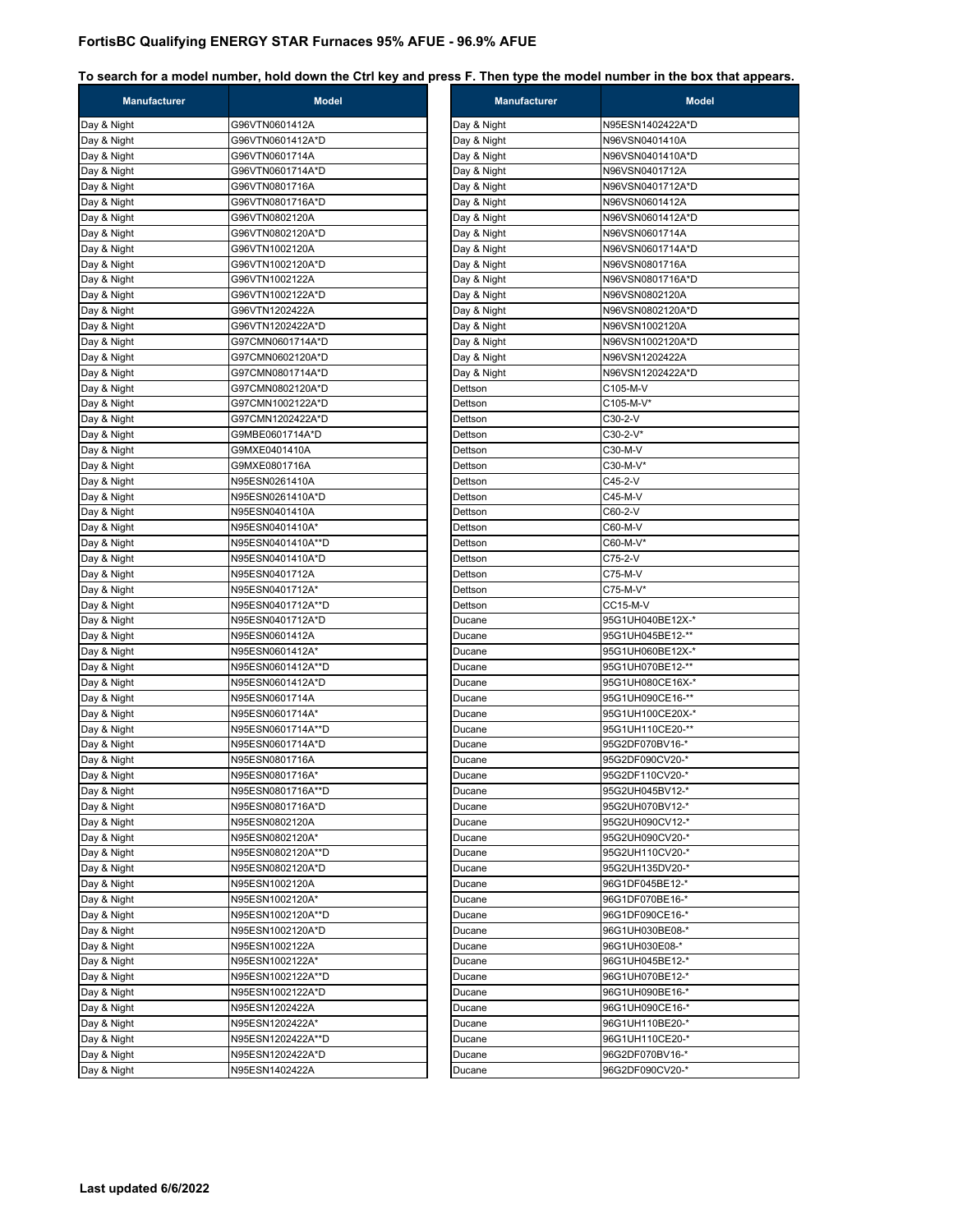| <b>Manufacturer</b> | <b>Model</b>        | <b>Manufacturer</b>     | <b>Model</b>        |
|---------------------|---------------------|-------------------------|---------------------|
| Ducane              | 96G2DF110CV20-*     | Ecotemp                 | WFSX080C060A**D     |
| Ducane              | 96G2UH045BV12-*     | Ecotemp                 | WFSX080C060A*D      |
| Ducane              | 96G2UH070BV12-*     | Ecotemp                 | <b>WFSX100C060A</b> |
| Ducane              | 96G2UH090CV12-*     | Ecotemp                 | WFSX100C060A*       |
| Ducane              | 96G2UH090CV20-*     | Ecotemp                 | WFSX100C060A**D     |
| Ducane              | 96G2UH110CV20-*     | Ecotemp                 | WFSX100C060A*D      |
| Ducane              | 96G2UH135DV20-*     | Ecotemp                 | <b>WFSX120D066A</b> |
| DuraSTAR            | DR95UCT0401317SA    | Ecotemp                 | WFSX120D066A*       |
| DuraSTAR            | DR95UCT0601317SA    | Ecotemp                 | WFSX120D066A**D     |
| <b>DuraSTAR</b>     | DR95UCT0701317SA    | Ecotemp                 | WFSX120D066A*D      |
| DuraSTAR            | DR95UCT0701521SA    | Ecotemp                 | <b>WFSX140D066A</b> |
| DuraSTAR            | DR95UCT0851521SA    | Ecotemp                 | WFSX140D066A*D      |
| DuraSTAR            | DR95UCT1001521SA    | Elect-Aire              | KG7TC 060*-*B*      |
| DuraSTAR            | DR95UCT1151524SA    | Elect-Aire              | KG7TC 120*-*D*      |
| DuraSTAR            | DR96UAT0402317SA    | Elect-Aire              | KG7TL 060*-*B*      |
| DuraSTAR            | DR96UAT0602317SA    | Elect-Aire              | KG7TL 080*-*C*      |
| DuraSTAR            | DR96UAT0702317SA    | Evans Mechanical        | KG7TC 060*-*B*      |
| DuraSTAR            | DR96UAT0702521SA    | <b>Evans Mechanical</b> | KG7TC 120*-*D*      |
| DuraSTAR            | DR96UAT0852521SA    | <b>Evans Mechanical</b> | KG7TL 060*-*B*      |
| DuraSTAR            | DR96UAT1002521SA    | Evans Mechanical        | KG7TL 080*-*C*      |
| DuraSTAR            | DR96UAT1151524SA    | Evcon                   | MM9E060B12MP11      |
| DuraSTAR            | DR96UAT1152524SA    | Evcon                   | MM9E080B12MP11      |
| Duroquard           | D95TC0401317MSA     | Evcon                   | MM9E080C16MP11      |
| Duroguard           | D95TC0701317MSA     | Evcon                   | MM9E080C20MP11      |
| Duroguard           | D95TC0851521MSA     | Evcon                   | MM9E100C16MP11      |
| Duroguard           | D95TC1151524MSA     | Evcon                   | RGF19026AE08MP13    |
| Duroguard           | D96TA0602317MSA     | Evcon                   | RGF19040AE10MP13    |
| Duroguard           | D96TA0702317MSA     | Evcon                   | RGF19060AE10MP13    |
| Duroguard           | D96TA1152524MSA     | Evcon                   | RGF19060AE12MP13    |
| Duroguard           | D96VA0402317MSA     | Evcon                   | RGF19060BE12MP13    |
| Duroguard           | D96VA0602317MSA     | Evcon                   | RGF19080BE12MP13    |
| Duroguard           | D96VA0702317MSA     | Evcon                   | RGF19080CE16MP13    |
| Duroguard           | D96VA0852521MSB     | Evcon                   | RGF19080CE20MP13    |
| Duroguard           | D96VA1002521MSA     | Evcon                   | RGF19100CE16MP13    |
| Ecologic Air        | KG7TC 060*-*B*      | Evcon                   | RGF19100CE20MP13    |
| Ecologic Air        | KG7TC 120*-*D*      | Evcon                   | RGF19120DE20MP13    |
| Ecologic Air        | KG7TL 060*-*B*      | Evcon                   | TM9E026A08MP12      |
| Ecologic Air        | KG7TL 080*-*C*      | Evcon                   | TM9E040A10MP12      |
| Ecotemp             | WFSX026A030A        | Evcon                   | TM9E060A10MP12      |
| Ecotemp             | WFSX026A030A*D      | Evcon                   | TM9E060B12MP12      |
| Ecotemp             | <b>WFSX040A030A</b> | Evcon                   | TM9E080B12MP12      |
| Ecotemp             | WFSX040A030A*       | Evcon                   | TM9E080C16MP12      |
| Ecotemp             | WFSX040A030A**D     | Evcon                   | TM9E080C20MP12      |
| Ecotemp             | WFSX040A030A*D      | Evcon                   | TM9E100C16MP12      |
| Ecotemp             | <b>WFSX040B036A</b> | Evcon                   | TM9E100C20MP12      |
| Ecotemp             | WFSX040B036A*       | Evcon                   | TM9E120D20MP12      |
| Ecotemp             | WFSX040B036A**D     | Evcon                   | TM9V040A10MP12      |
| Ecotemp             | WFSX040B036A*D      | Evcon                   | TM9V040A10MP12      |
| Ecotemp             | WFSX060A036A        | Evcon                   | TM9V060B12MP12      |
| Ecotemp             | WFSX060A036A*       | Evcon                   | TM9V060B12MP12      |
| Ecotemp             | WFSX060A036A**D     | Evcon                   | TM9V080B12MP12      |
| Ecotemp             | WFSX060A036A*D      | Evcon                   | TM9V080C16MP12      |
| Ecotemp             | WFSX060B042A        | Evcon                   | TM9V080C16MP12      |
| Ecotemp             | WFSX060B042A*       | Evcon                   | TM9V100C16MP12      |
| Ecotemp             | WFSX060B042A**D     | Evcon                   | TM9V100C16MP12      |
| Ecotemp             | WFSX060B042A*D      | Evcon                   | TM9V100C20MP12      |
| Ecotemp             | <b>WFSX080B048A</b> | Evcon                   | TM9V120D20MP12      |
| Ecotemp             | WFSX080B048A*       | Evcon                   | TM9Y040A10MP11      |
| Ecotemp             | WFSX080B048A**D     | Evcon                   | TM9Y060B12MP11      |
| Ecotemp             | WFSX080B048A*D      | Evcon                   | TM9Y080B12MP11      |
| Ecotemp             | <b>WFSX080C060A</b> | Evcon                   | TM9Y080C16MP11      |
| Ecotemp             | WFSX080C060A*       | Evcon                   | TM9Y100C16MP11      |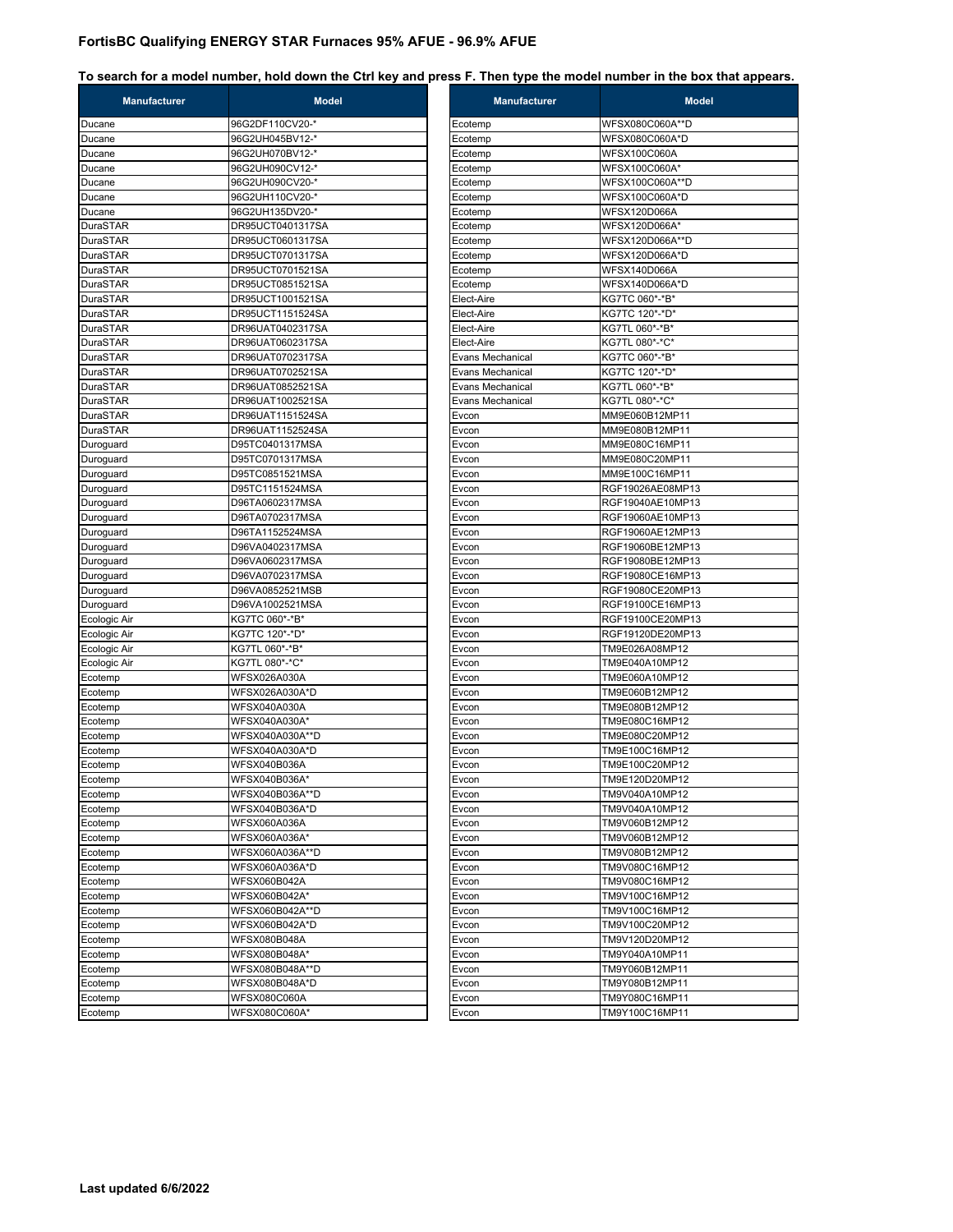| <b>Manufacturer</b> | <b>Model</b>                     | <b>Manufacturer</b> | <b>Model</b>                         |
|---------------------|----------------------------------|---------------------|--------------------------------------|
| Evcon               | TM9Y100C20MP11                   | Frigidaire          | FG7TN-080D-V35C1                     |
| Evcon               | TM9Y120D20MP11                   | Frigidaire          | FG7TN-100D-V35C1                     |
| Fire & Ice          | FG7TC 060*-*B*                   | Frigidaire          | FG7TN-100D-V35CP                     |
| Fire & Ice          | FG7TC 120*-*D*                   | Frigidaire          | FG7TN-115D-V45C1                     |
| Fire & Ice          | FG7TL 060*-*B*                   | Frigidaire          | KG7SD 090D-35EC                      |
| Fire & Ice          | FG7TL 080*-*C*                   | Frigidaire          | KG7TC 060*-*B*                       |
| Fraser-Johnston     | TM9E026A08MP12                   | Frigidaire          | KG7TC 120*-*D*                       |
| Fraser-Johnston     | TM9E040A10MP12                   | Frigidaire          | KG7TC-060*-E24B1                     |
| Fraser-Johnston     | TM9E060A10MP12                   | Frigidaire          | KG7TC-060D-E24B1                     |
| Fraser-Johnston     | TM9E060B12MP12                   | Frigidaire          | KG7TC-080*-E35C1                     |
| Fraser-Johnston     | TM9E080B12MP12                   | Frigidaire          | KG7TC-080D-E35C1                     |
| Fraser-Johnston     | TM9E080C16MP12                   | Frigidaire          | KG7TC-100*-E35C1                     |
| Fraser-Johnston     | TM9E080C20MP12                   | Frigidaire          | KG7TC-100D-E35C1                     |
| Fraser-Johnston     | TM9E100C16MP12                   | Frigidaire          | KG7TC-120*-E45D1                     |
| Fraser-Johnston     | TM9E100C20MP12                   | Frigidaire          | KG7TC-120D-E45D1                     |
| Fraser-Johnston     | TM9E120D20MP12                   | Frigidaire          | KG7TE 080*-*C*                       |
| Fraser-Johnston     | TM9V040A10MP12                   | Frigidaire          | KG7TE 080*-VC*                       |
| Fraser-Johnston     | TM9V040A10MP12                   | Frigidaire          | KG7TE-060D-E24B1                     |
| Fraser-Johnston     | TM9V060B12MP12                   | Frigidaire          | KG7TE-080D-E35C1                     |
| Fraser-Johnston     | TM9V060B12MP12                   | Frigidaire          | KG7TE-100D-E35C1                     |
| Fraser-Johnston     | TM9V080B12MP12                   | Frigidaire          | KG7TL 060*-*B*                       |
| Fraser-Johnston     | TM9V080C16MP12                   | Frigidaire          | KG7TL 080*-*C*                       |
| Fraser-Johnston     | TM9V080C16MP12                   | Frigidaire          | KG7TN-060D-E24B1                     |
| Fraser-Johnston     | TM9V100C16MP12                   | Frigidaire          | KG7TN-060D-E24BP                     |
| Fraser-Johnston     | TM9V100C16MP12                   | Frigidaire          | KG7TN-080D-E35C1                     |
| Fraser-Johnston     |                                  | Frigidaire          |                                      |
| Fraser-Johnston     | TM9V100C20MP12<br>TM9V120D20MP12 | Frigidaire          | KG7TN-100D-E35C1<br>KG7TN-115D-E45D1 |
| Fraser-Johnston     | TM9Y040A10MP11                   |                     | FF100215LT96M                        |
|                     | TM9Y060B12MP11                   | Fujitsu             | FF100215TS95M                        |
| Fraser-Johnston     |                                  | Fujitsu             |                                      |
| Fraser-Johnston     | TM9Y080B12MP11                   | Fujitsu             | FF100215TT96M                        |
| Fraser-Johnston     | TM9Y080C16MP11                   | Fujitsu             | FF115245LT96M                        |
| Fraser-Johnston     | TM9Y100C16MP11                   | Fujitsu             | FF115245TS95M                        |
| Fraser-Johnston     | TM9Y100C20MP11                   | Fujitsu             | FF115245TT96M                        |
| Fraser-Johnston     | TM9Y120D20MP11                   | Fujitsu             | FF40173LT96M                         |
| Frigidaire          | FG7SD-038D-T24B1                 | Fujitsu             | FF40173TS95M                         |
| Frigidaire          | FG7SD-054D-T24B1                 | Fujitsu             | FF40173TT96M                         |
| Frigidaire          | FG7SD-072D-T35C*                 | Fujitsu             | FF60173LT96M                         |
| Frigidaire          | FG7SD-090D-T35C1                 | Fujitsu             | FF60173TS95M                         |
| Frigidaire          | FG7SD-108D-T45D1                 | Fujitsu             | FF60173TT96M                         |
| Frigidaire          | FG7SD-120D-T45D1                 | Fujitsu             | FF70173LT96M                         |
| Frigidaire          | FG7SD-120D-T45DP                 | Fujitsu             | FF70173TS95M                         |
| Frigidaire          | FG7TC 060*-*B*                   | Fujitsu             | FF70173TT96M                         |
| Frigidaire          | FG7TC 120*-*D*                   | Fujitsu             | FF70215LT96M                         |
| Frigidaire          | FG7TC-060*-V24B1                 | Fujitsu             | FF70215TS95M                         |
| Frigidaire          | FG7TC-060D-V24B1                 | Fujitsu             | FF70215TT96M                         |
| Frigidaire          | FG7TC-080*-V35C1                 | Fujitsu             | FF85215LT96M                         |
| Frigidaire          | FG7TC-080D-V35C1                 | Fujitsu             | FF85215TS95M                         |
| Frigidaire          | FG7TC-100*-V35C1                 | Fujitsu             | FF85215TT96M                         |
| Frigidaire          | FG7TC-100D-V35C1                 | Garrison            | KG7TC 060*-*B*                       |
| Frigidaire          | FG7TE 080*-*C*                   | Garrison            | KG7TC 120*-*D*                       |
| Frigidaire          | FG7TE 080*-VC*                   | Garrison            | KG7TL 060*-*B*                       |
| Frigidaire          | FG7TE-035D-E23A1                 | Garrison            | KG7TL 080*-*C*                       |
| Frigidaire          | FG7TE-060D-E24B1                 | Gibson              | KG7SD 090D-35EC                      |
| Frigidaire          | FG7TE-060D-V24B1                 | Gibson              | KG7SD-038D-T24B1                     |
| Frigidaire          | FG7TE-080D-E35C1                 | Gibson              | KG7SD-054D-T24B1                     |
| Frigidaire          | FG7TE-080D-V35C1                 | Gibson              | KG7SD-072D-T35C*                     |
| Frigidaire          | FG7TE-100D-E35C1                 | Gibson              | KG7SD-090D-T35C1                     |
| Frigidaire          | FG7TE-115D-E45D1                 | Gibson              | KG7SD-108D-T45D1                     |
| Frigidaire          | FG7TE-115D-V45D1                 | Gibson              | KG7SD-120D-T45D1                     |
| Frigidaire          | FG7TL 060*-*B*                   | Gibson              | KG7SD-120D-T45DP                     |
| Frigidaire          | FG7TL 080*-*C*                   | Gibson              | KG7TC 060*-*B*                       |
| Frigidaire          | FG7TN-060D-V24B1                 | Gibson              | KG7TC 120*-*D*                       |
|                     |                                  |                     |                                      |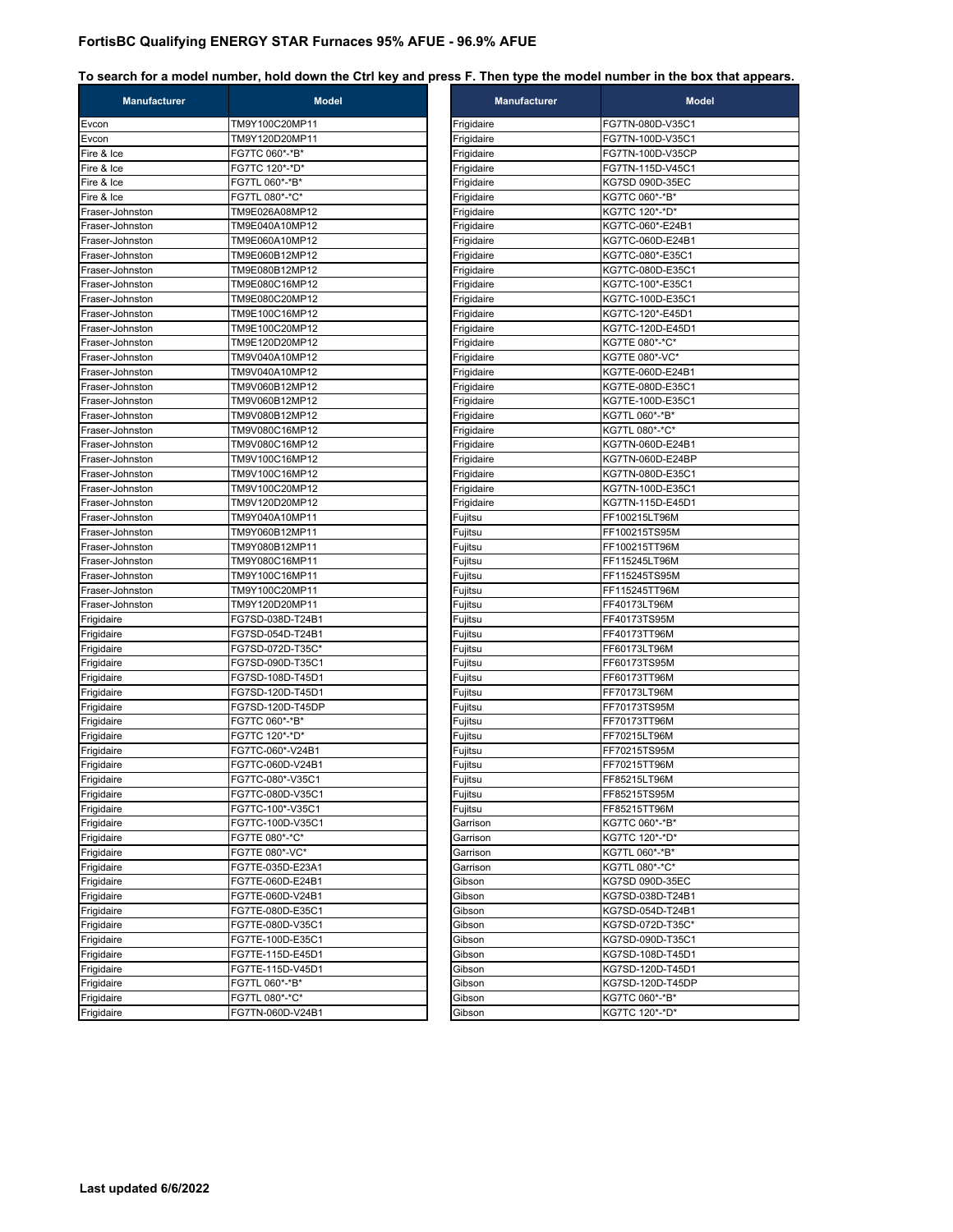| <b>Manufacturer</b> | <b>Model</b>                       | Manufacturer     | <b>Model</b>                       |
|---------------------|------------------------------------|------------------|------------------------------------|
| Gibson              | KG7TC-060*-E24B1                   | Goettl           | G96CTN1002122A                     |
| Gibson              | KG7TC-060D-E24B1                   | Goettl           | G96CTN1002122A*D                   |
| Gibson              | KG7TC-080*-E35C1                   | Goettl           | G96CTN1202422A                     |
| Gibson              | KG7TC-080D-E35C1                   | Goettl           | G96CTN1202422A*D                   |
| Gibson              | KG7TC-100*-E35C1                   | Goettl           | G96VTN0401410A                     |
| Gibson              | KG7TC-100D-E35C1                   | Goettl           | G96VTN0401410A*D                   |
| Gibson              | KG7TC-120*-E45D1                   | Goettl           | G96VTN0401712A                     |
| Gibson              | KG7TC-120D-E45D1                   | Goettl           | G96VTN0401712A*D                   |
| Gibson              | KG7TE 080*-*C*                     | Goettl           | G96VTN0601412A                     |
| Gibson              | KG7TE 080*-VC*                     | Goettl           | G96VTN0601412A*D                   |
| Gibson              | KG7TE-035D-E23A1                   | Goettl           | G96VTN0601714A                     |
| Gibson              | KG7TE-060D-E24B1                   | Goettl           | G96VTN0601714A*D                   |
| Gibson              | KG7TE-080D-E35C1                   | Goettl           | G96VTN0801716A                     |
| Gibson              | KG7TE-100D-E35C1                   | Goettl           | G96VTN0801716A*D                   |
| Gibson              | KG7TE-115D-E45D1                   | Goettl           | G96VTN0802120A                     |
| Gibson              | KG7TL 060*-*B*                     | Goettl           | G96VTN0802120A*D                   |
| Gibson              | KG7TL 080*-*C*                     | Goettl           | G96VTN1002120A                     |
| Gibson              | KG7TN-060D-E24B1                   | Goettl           | G96VTN1002120A*D                   |
| Gibson              | KG7TN-060D-E24BP                   | Goettl           | G96VTN1002122A                     |
| Gibson              | KG7TN-080D-E35C1                   | Goettl           | G96VTN1002122A*D                   |
| Gibson              | KG7TN-100D-E35C1                   | Goettl           | G96VTN1202422A                     |
| Gibson              | KG7TN-115D-E45D1                   | Goettl           | G96VTN1202422A*D                   |
| Goettl              | F96CTN0601714A                     | Goettl           | G97CMN0601714A*D                   |
| Goettl              | F96CTN0601714A*D                   | Goettl           | G97CMN0602120A*D                   |
| Goettl              | F96CTN0801714A                     | Goettl           | G97CMN0801714A*D                   |
| Goettl              | F96CTN0801714A*D                   | Goettl           | G97CMN0802120A*D                   |
| Goettl<br>Goettl    | F96CTN0802120A<br>F96CTN0802120A*D | Goettl<br>Goettl | G97CMN1002122A*D                   |
|                     |                                    |                  | G97CMN1202422A*D                   |
| Goettl<br>Goettl    | F96CTN1002122A<br>F96CTN1002122A*D | Goettl<br>Goettl | N95ESN0261410A<br>N95ESN0261410A*D |
| Goettl              | F96CTN1202422A                     | Goettl           | N95ESN0401410A                     |
| Goettl              | F96CTN1202422A*D                   | Goettl           | N95ESN0401410A*                    |
| Goettl              | F96VTN0401410A                     | Goettl           | N95ESN0401410A**D                  |
| Goettl              | F96VTN0401410A*D                   | Goettl           | N95ESN0401410A*D                   |
| Goettl              | F96VTN0401712A                     | Goettl           | N95ESN0401712A                     |
| Goettl              | F96VTN0401712A*D                   | Goettl           | N95ESN0401712A*                    |
| Goettl              | F96VTN0601412A                     | Goettl           | N95ESN0401712A**D                  |
| Goettl              | F96VTN0601412A*D                   | Goettl           | N95ESN0401712A*D                   |
| Goettl              | F96VTN0601714A                     | Goettl           | N95ESN0601412A                     |
| Goettl              | F96VTN0601714A*D                   | Goettl           | N95ESN0601412A*                    |
| Goettl              | F96VTN0801716A                     | Goettl           | N95ESN0601412A**D                  |
| Goettl              | F96VTN0801716A*D                   | Goettl           | N95ESN0601412A*D                   |
| Goettl              | F96VTN0802120A                     | Goettl           | N95ESN0601714A                     |
| Goettl              | F96VTN0802120A*D                   | Goettl           | N95ESN0601714A*                    |
| Goettl              | F96VTN1002120A                     | Goettl           | N95ESN0601714A**D                  |
| Goettl              | F96VTN1002120A*D                   | Goettl           | N95ESN0601714A*D                   |
| Goettl              | F96VTN1002122A                     | Goettl           | N95ESN0801716A                     |
| Goettl              | F96VTN1002122A*D                   | Goettl           | N95ESN0801716A*                    |
| Goettl              | F96VTN1202422A                     | Goettl           | N95ESN0801716A**D                  |
| Goettl              | F96VTN1202422A*D                   | Goettl           | N95ESN0801716A*D                   |
| Goettl              | F97CMN0601714A*D                   | Goettl           | N95ESN0802120A                     |
| Goettl              | F97CMN0602120A*D                   | Goettl           | N95ESN0802120A*                    |
| Goettl              | F97CMN0801714A*D                   | Goettl           | N95ESN0802120A**D                  |
| Goettl              | F97CMN0802120A*D                   | Goettl           | N95ESN0802120A*D                   |
| Goettl              | F97CMN1002122A*D                   | Goettl           | N95ESN1002120A                     |
| Goettl              | F97CMN1202422A*D                   | Goettl           | N95ESN1002120A*                    |
| Goettl              | G96CTN0601714A                     | Goettl           | N95ESN1002120A**D                  |
| Goettl              | G96CTN0601714A*D                   | Goettl           | N95ESN1002120A*D                   |
| Goettl              | G96CTN0801714A                     | Goettl           | N95ESN1002122A                     |
| Goettl              | G96CTN0801714A*D                   | Goettl           | N95ESN1002122A*                    |
| Goettl              | G96CTN0802120A                     | Goettl           | N95ESN1002122A**D                  |
| Goettl              | G96CTN0802120A*D                   | Goettl           | N95ESN1002122A*D                   |
|                     |                                    |                  |                                    |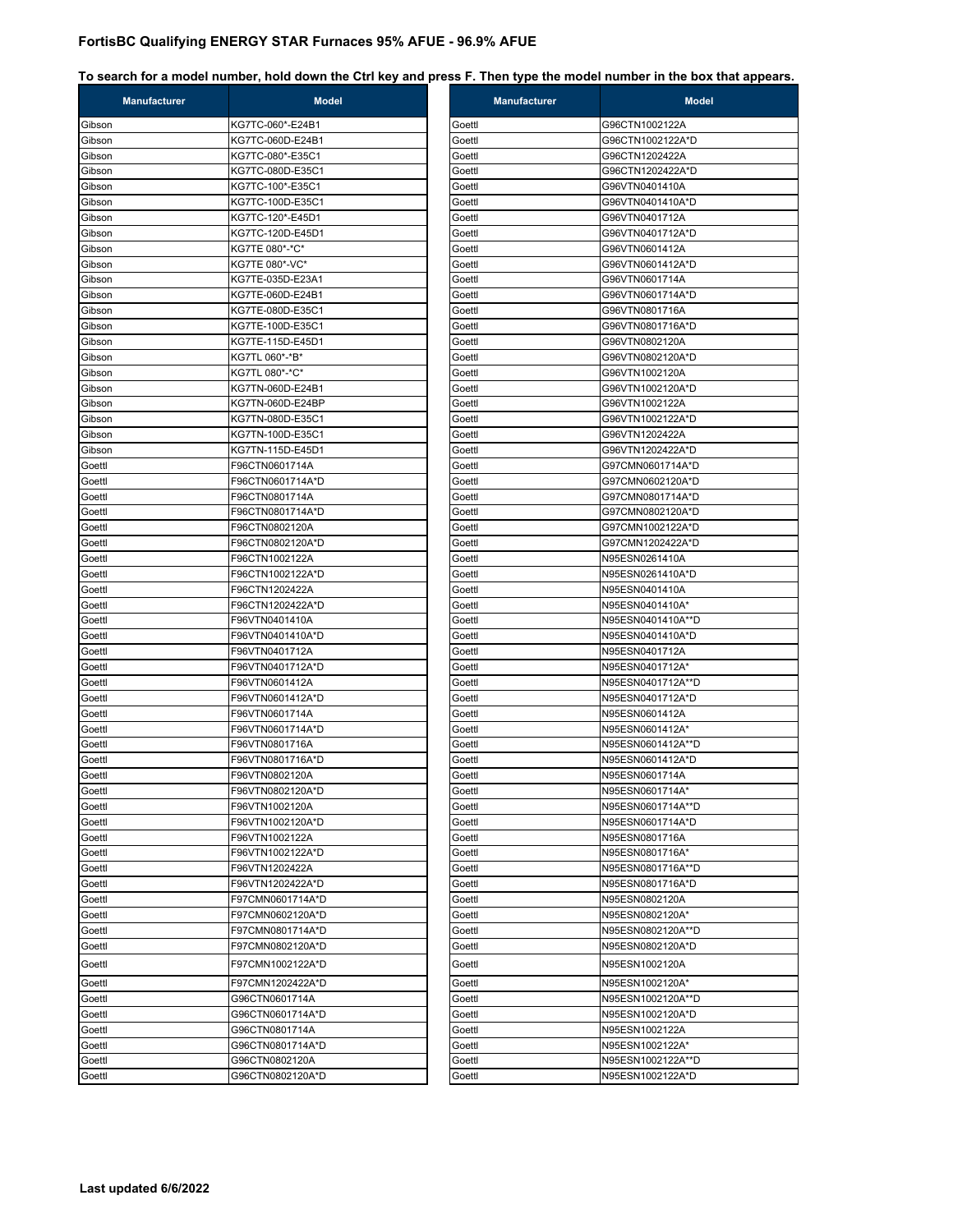| Goettl<br>N95ESN1202422A<br>Goodman<br>GM9S960805CN<br>N95ESN1202422A*<br>Goettl<br>Goodman<br>GM9S961005CN<br>N95ESN1202422A**D<br>Goettl<br>Goodman<br>GM9S961205DN<br>N95ESN1202422A*D<br>Goettl<br>Goodman<br>GMEC960303AN<br>N95ESN1402422A<br>GMEC960403AN<br>Goettl<br>Goodman<br>N95ESN1402422A*D<br>Goettl<br>Goodman<br>GMEC960603AN<br>Goettl<br>N96VSN0401410A<br>Goodman<br>GMEC960603BN<br>Goettl<br>N96VSN0401410A*D<br>GMEC960803BN<br>Goodman<br>N96VSN0401712A<br>GMEC960804CN<br>Goettl<br>Goodman<br>N96VSN0401712A*D<br>Goettl<br>Goodman<br>GMEC961004CN<br>N96VSN0601412A<br>GMEC961005CN<br>Goettl<br>Goodman<br>Goettl<br>N96VSN0601412A*D<br>Goodman<br>GMEC961205DN<br>Goettl<br>N96VSN0601714A<br>Goodman<br>GMES960403AN<br>N96VSN0601714A*D<br>Goettl<br>GMES960603BN<br>Goodman<br>Goettl<br>N96VSN0801716A<br>GMES960803BN<br>Goodman<br>Goettl<br>N96VSN0801716A*D<br>Goodman<br>GMES960804CN<br>N96VSN0802120A<br>GMES960805CN<br>Goettl<br>Goodman<br>Goettl<br>N96VSN0802120A*D<br>Goodman<br>GMES961005CN<br>Goettl<br>N96VSN1002120A<br>GMES961205DN<br>Goodman<br>N96VSN1002120A*D<br>Goettl<br>GMVC960403BN<br>Goodman<br>Goettl<br>N96VSN1202422A<br>Goodman<br>GMVC960603BN<br>Goettl<br>N96VSN1202422A*D<br>GMVC960803BN<br>Goodman<br>Golden Rule<br>FG7TC 060*-*B*<br>Goodman<br>GMVC960804CN<br>Golden Rule<br>FG7TC 120*-*D*<br>Goodman<br>GMVC961005CN<br>Golden Rule<br>FG7TL 060*-*B*<br>GMVC961205DN<br>Goodman<br>Golden Rule<br>FG7TL 080*-*C*<br>Grandaire<br>WFSX026A030A<br>Goodman<br>GC9C960403BN<br>Grandaire<br>WFSX026A030A*D<br>GC9C960603BN<br>Grandaire<br><b>WFSX040A030A</b><br>Goodman<br>Goodman<br>GC9C960803BN<br>WFSX040A030A*<br>Grandaire<br>Goodman<br>GC9C961005CN<br>Grandaire<br>GC9S960403BN<br>WFSX040A030A*D<br>Goodman<br>Grandaire<br>GC9S960603BN<br><b>WFSX040B036A</b><br>Goodman<br>Grandaire<br>WFSX040B036A*<br>Goodman<br>GC9S960804CN<br>Grandaire<br>GC9S961005CN<br>Goodman<br>Grandaire<br>Goodman<br>GC9S961205DN<br>Grandaire<br>WFSX040B036A*D<br>Goodman<br>GCEC960403BN<br>Grandaire<br>WFSX060A036A<br>Goodman<br>GCEC960603BN<br>Grandaire<br>WFSX060A036A*<br>Goodman<br>GCEC960803BN<br>Grandaire<br>GCEC961005CN<br>WFSX060A036A*D<br>Goodman<br>Grandaire<br>GCES960403BN<br>WFSX060B042A<br>Goodman<br>Grandaire<br>Goodman<br>GCES960603BN<br>Grandaire<br>WFSX060B042A*<br>GCES960804CN<br>Goodman<br>Grandaire<br>WFSX060B042A*D<br>Goodman<br>GCES961005CN<br>Grandaire<br>WFSX080B048A<br>GCES961205DN<br>Goodman<br>Grandaire<br>WFSX080B048A*<br>Goodman<br>GCVC960403BN<br>Grandaire<br>WFSX080B048A**D<br>Goodman<br>GCVC960603BN<br>Grandaire<br>GCVC960804CN<br>WFSX080B048A*D<br>Goodman<br>Grandaire<br>GCVC961005CN<br><b>WFSX080C060A</b><br>Goodman<br>Grandaire<br>GCVC961205DN<br>WFSX080C060A*<br>Goodman<br>Grandaire<br>WFSX080C060A**D<br>Goodman<br>GM9C960303AN<br>Grandaire<br>WFSX080C060A*D<br>Goodman<br>GM9C960403AN<br>Grandaire<br><b>WFSX100C060A</b><br>Goodman<br>GM9C960603AN<br>Grandaire<br>GM9C960603BN<br>WFSX100C060A*<br>Goodman<br>Grandaire<br>WFSX100C060A**D<br>Goodman<br>GM9C960803BN<br>Grandaire<br>WFSX100C060A*D<br>Goodman<br>GM9C960804CN<br>Grandaire<br>GM9C961004CN<br><b>WFSX120D066A</b><br>Goodman<br>Grandaire<br>GM9C961005CN<br>WFSX120D066A*<br>Grandaire<br>Goodman<br>GM9C961205DN<br>Goodman<br>Grandaire<br>Goodman<br>GM9S960403AN<br>Grandaire<br><b>WFSX140D066A</b><br>GM9S960603BN<br>Grandaire<br>Goodman<br>Goodman<br>GM9S960803BN<br>Grandaire<br>FG7TC 060*-*B*<br>Goodman<br>GM9S960804CN<br>Groggs Heating & AC | <b>Manufacturer</b> | <b>Model</b> | <b>Manufacturer</b> | M               |
|---------------------------------------------------------------------------------------------------------------------------------------------------------------------------------------------------------------------------------------------------------------------------------------------------------------------------------------------------------------------------------------------------------------------------------------------------------------------------------------------------------------------------------------------------------------------------------------------------------------------------------------------------------------------------------------------------------------------------------------------------------------------------------------------------------------------------------------------------------------------------------------------------------------------------------------------------------------------------------------------------------------------------------------------------------------------------------------------------------------------------------------------------------------------------------------------------------------------------------------------------------------------------------------------------------------------------------------------------------------------------------------------------------------------------------------------------------------------------------------------------------------------------------------------------------------------------------------------------------------------------------------------------------------------------------------------------------------------------------------------------------------------------------------------------------------------------------------------------------------------------------------------------------------------------------------------------------------------------------------------------------------------------------------------------------------------------------------------------------------------------------------------------------------------------------------------------------------------------------------------------------------------------------------------------------------------------------------------------------------------------------------------------------------------------------------------------------------------------------------------------------------------------------------------------------------------------------------------------------------------------------------------------------------------------------------------------------------------------------------------------------------------------------------------------------------------------------------------------------------------------------------------------------------------------------------------------------------------------------------------------------------------------------------------------------------------------------------------------------------------------------------------------------------------------------------------------------------------------------------------------------------------------------------------------------------------------------------------------------------------------------------------------------------------------------------------------------------------------------------------------------------------------------------------------------------------------------------------------------|---------------------|--------------|---------------------|-----------------|
|                                                                                                                                                                                                                                                                                                                                                                                                                                                                                                                                                                                                                                                                                                                                                                                                                                                                                                                                                                                                                                                                                                                                                                                                                                                                                                                                                                                                                                                                                                                                                                                                                                                                                                                                                                                                                                                                                                                                                                                                                                                                                                                                                                                                                                                                                                                                                                                                                                                                                                                                                                                                                                                                                                                                                                                                                                                                                                                                                                                                                                                                                                                                                                                                                                                                                                                                                                                                                                                                                                                                                                                                         |                     |              |                     |                 |
|                                                                                                                                                                                                                                                                                                                                                                                                                                                                                                                                                                                                                                                                                                                                                                                                                                                                                                                                                                                                                                                                                                                                                                                                                                                                                                                                                                                                                                                                                                                                                                                                                                                                                                                                                                                                                                                                                                                                                                                                                                                                                                                                                                                                                                                                                                                                                                                                                                                                                                                                                                                                                                                                                                                                                                                                                                                                                                                                                                                                                                                                                                                                                                                                                                                                                                                                                                                                                                                                                                                                                                                                         |                     |              |                     |                 |
|                                                                                                                                                                                                                                                                                                                                                                                                                                                                                                                                                                                                                                                                                                                                                                                                                                                                                                                                                                                                                                                                                                                                                                                                                                                                                                                                                                                                                                                                                                                                                                                                                                                                                                                                                                                                                                                                                                                                                                                                                                                                                                                                                                                                                                                                                                                                                                                                                                                                                                                                                                                                                                                                                                                                                                                                                                                                                                                                                                                                                                                                                                                                                                                                                                                                                                                                                                                                                                                                                                                                                                                                         |                     |              |                     |                 |
|                                                                                                                                                                                                                                                                                                                                                                                                                                                                                                                                                                                                                                                                                                                                                                                                                                                                                                                                                                                                                                                                                                                                                                                                                                                                                                                                                                                                                                                                                                                                                                                                                                                                                                                                                                                                                                                                                                                                                                                                                                                                                                                                                                                                                                                                                                                                                                                                                                                                                                                                                                                                                                                                                                                                                                                                                                                                                                                                                                                                                                                                                                                                                                                                                                                                                                                                                                                                                                                                                                                                                                                                         |                     |              |                     |                 |
|                                                                                                                                                                                                                                                                                                                                                                                                                                                                                                                                                                                                                                                                                                                                                                                                                                                                                                                                                                                                                                                                                                                                                                                                                                                                                                                                                                                                                                                                                                                                                                                                                                                                                                                                                                                                                                                                                                                                                                                                                                                                                                                                                                                                                                                                                                                                                                                                                                                                                                                                                                                                                                                                                                                                                                                                                                                                                                                                                                                                                                                                                                                                                                                                                                                                                                                                                                                                                                                                                                                                                                                                         |                     |              |                     |                 |
|                                                                                                                                                                                                                                                                                                                                                                                                                                                                                                                                                                                                                                                                                                                                                                                                                                                                                                                                                                                                                                                                                                                                                                                                                                                                                                                                                                                                                                                                                                                                                                                                                                                                                                                                                                                                                                                                                                                                                                                                                                                                                                                                                                                                                                                                                                                                                                                                                                                                                                                                                                                                                                                                                                                                                                                                                                                                                                                                                                                                                                                                                                                                                                                                                                                                                                                                                                                                                                                                                                                                                                                                         |                     |              |                     |                 |
|                                                                                                                                                                                                                                                                                                                                                                                                                                                                                                                                                                                                                                                                                                                                                                                                                                                                                                                                                                                                                                                                                                                                                                                                                                                                                                                                                                                                                                                                                                                                                                                                                                                                                                                                                                                                                                                                                                                                                                                                                                                                                                                                                                                                                                                                                                                                                                                                                                                                                                                                                                                                                                                                                                                                                                                                                                                                                                                                                                                                                                                                                                                                                                                                                                                                                                                                                                                                                                                                                                                                                                                                         |                     |              |                     |                 |
|                                                                                                                                                                                                                                                                                                                                                                                                                                                                                                                                                                                                                                                                                                                                                                                                                                                                                                                                                                                                                                                                                                                                                                                                                                                                                                                                                                                                                                                                                                                                                                                                                                                                                                                                                                                                                                                                                                                                                                                                                                                                                                                                                                                                                                                                                                                                                                                                                                                                                                                                                                                                                                                                                                                                                                                                                                                                                                                                                                                                                                                                                                                                                                                                                                                                                                                                                                                                                                                                                                                                                                                                         |                     |              |                     |                 |
|                                                                                                                                                                                                                                                                                                                                                                                                                                                                                                                                                                                                                                                                                                                                                                                                                                                                                                                                                                                                                                                                                                                                                                                                                                                                                                                                                                                                                                                                                                                                                                                                                                                                                                                                                                                                                                                                                                                                                                                                                                                                                                                                                                                                                                                                                                                                                                                                                                                                                                                                                                                                                                                                                                                                                                                                                                                                                                                                                                                                                                                                                                                                                                                                                                                                                                                                                                                                                                                                                                                                                                                                         |                     |              |                     |                 |
|                                                                                                                                                                                                                                                                                                                                                                                                                                                                                                                                                                                                                                                                                                                                                                                                                                                                                                                                                                                                                                                                                                                                                                                                                                                                                                                                                                                                                                                                                                                                                                                                                                                                                                                                                                                                                                                                                                                                                                                                                                                                                                                                                                                                                                                                                                                                                                                                                                                                                                                                                                                                                                                                                                                                                                                                                                                                                                                                                                                                                                                                                                                                                                                                                                                                                                                                                                                                                                                                                                                                                                                                         |                     |              |                     |                 |
|                                                                                                                                                                                                                                                                                                                                                                                                                                                                                                                                                                                                                                                                                                                                                                                                                                                                                                                                                                                                                                                                                                                                                                                                                                                                                                                                                                                                                                                                                                                                                                                                                                                                                                                                                                                                                                                                                                                                                                                                                                                                                                                                                                                                                                                                                                                                                                                                                                                                                                                                                                                                                                                                                                                                                                                                                                                                                                                                                                                                                                                                                                                                                                                                                                                                                                                                                                                                                                                                                                                                                                                                         |                     |              |                     |                 |
|                                                                                                                                                                                                                                                                                                                                                                                                                                                                                                                                                                                                                                                                                                                                                                                                                                                                                                                                                                                                                                                                                                                                                                                                                                                                                                                                                                                                                                                                                                                                                                                                                                                                                                                                                                                                                                                                                                                                                                                                                                                                                                                                                                                                                                                                                                                                                                                                                                                                                                                                                                                                                                                                                                                                                                                                                                                                                                                                                                                                                                                                                                                                                                                                                                                                                                                                                                                                                                                                                                                                                                                                         |                     |              |                     |                 |
|                                                                                                                                                                                                                                                                                                                                                                                                                                                                                                                                                                                                                                                                                                                                                                                                                                                                                                                                                                                                                                                                                                                                                                                                                                                                                                                                                                                                                                                                                                                                                                                                                                                                                                                                                                                                                                                                                                                                                                                                                                                                                                                                                                                                                                                                                                                                                                                                                                                                                                                                                                                                                                                                                                                                                                                                                                                                                                                                                                                                                                                                                                                                                                                                                                                                                                                                                                                                                                                                                                                                                                                                         |                     |              |                     |                 |
|                                                                                                                                                                                                                                                                                                                                                                                                                                                                                                                                                                                                                                                                                                                                                                                                                                                                                                                                                                                                                                                                                                                                                                                                                                                                                                                                                                                                                                                                                                                                                                                                                                                                                                                                                                                                                                                                                                                                                                                                                                                                                                                                                                                                                                                                                                                                                                                                                                                                                                                                                                                                                                                                                                                                                                                                                                                                                                                                                                                                                                                                                                                                                                                                                                                                                                                                                                                                                                                                                                                                                                                                         |                     |              |                     |                 |
|                                                                                                                                                                                                                                                                                                                                                                                                                                                                                                                                                                                                                                                                                                                                                                                                                                                                                                                                                                                                                                                                                                                                                                                                                                                                                                                                                                                                                                                                                                                                                                                                                                                                                                                                                                                                                                                                                                                                                                                                                                                                                                                                                                                                                                                                                                                                                                                                                                                                                                                                                                                                                                                                                                                                                                                                                                                                                                                                                                                                                                                                                                                                                                                                                                                                                                                                                                                                                                                                                                                                                                                                         |                     |              |                     |                 |
|                                                                                                                                                                                                                                                                                                                                                                                                                                                                                                                                                                                                                                                                                                                                                                                                                                                                                                                                                                                                                                                                                                                                                                                                                                                                                                                                                                                                                                                                                                                                                                                                                                                                                                                                                                                                                                                                                                                                                                                                                                                                                                                                                                                                                                                                                                                                                                                                                                                                                                                                                                                                                                                                                                                                                                                                                                                                                                                                                                                                                                                                                                                                                                                                                                                                                                                                                                                                                                                                                                                                                                                                         |                     |              |                     |                 |
|                                                                                                                                                                                                                                                                                                                                                                                                                                                                                                                                                                                                                                                                                                                                                                                                                                                                                                                                                                                                                                                                                                                                                                                                                                                                                                                                                                                                                                                                                                                                                                                                                                                                                                                                                                                                                                                                                                                                                                                                                                                                                                                                                                                                                                                                                                                                                                                                                                                                                                                                                                                                                                                                                                                                                                                                                                                                                                                                                                                                                                                                                                                                                                                                                                                                                                                                                                                                                                                                                                                                                                                                         |                     |              |                     |                 |
|                                                                                                                                                                                                                                                                                                                                                                                                                                                                                                                                                                                                                                                                                                                                                                                                                                                                                                                                                                                                                                                                                                                                                                                                                                                                                                                                                                                                                                                                                                                                                                                                                                                                                                                                                                                                                                                                                                                                                                                                                                                                                                                                                                                                                                                                                                                                                                                                                                                                                                                                                                                                                                                                                                                                                                                                                                                                                                                                                                                                                                                                                                                                                                                                                                                                                                                                                                                                                                                                                                                                                                                                         |                     |              |                     |                 |
|                                                                                                                                                                                                                                                                                                                                                                                                                                                                                                                                                                                                                                                                                                                                                                                                                                                                                                                                                                                                                                                                                                                                                                                                                                                                                                                                                                                                                                                                                                                                                                                                                                                                                                                                                                                                                                                                                                                                                                                                                                                                                                                                                                                                                                                                                                                                                                                                                                                                                                                                                                                                                                                                                                                                                                                                                                                                                                                                                                                                                                                                                                                                                                                                                                                                                                                                                                                                                                                                                                                                                                                                         |                     |              |                     |                 |
|                                                                                                                                                                                                                                                                                                                                                                                                                                                                                                                                                                                                                                                                                                                                                                                                                                                                                                                                                                                                                                                                                                                                                                                                                                                                                                                                                                                                                                                                                                                                                                                                                                                                                                                                                                                                                                                                                                                                                                                                                                                                                                                                                                                                                                                                                                                                                                                                                                                                                                                                                                                                                                                                                                                                                                                                                                                                                                                                                                                                                                                                                                                                                                                                                                                                                                                                                                                                                                                                                                                                                                                                         |                     |              |                     |                 |
|                                                                                                                                                                                                                                                                                                                                                                                                                                                                                                                                                                                                                                                                                                                                                                                                                                                                                                                                                                                                                                                                                                                                                                                                                                                                                                                                                                                                                                                                                                                                                                                                                                                                                                                                                                                                                                                                                                                                                                                                                                                                                                                                                                                                                                                                                                                                                                                                                                                                                                                                                                                                                                                                                                                                                                                                                                                                                                                                                                                                                                                                                                                                                                                                                                                                                                                                                                                                                                                                                                                                                                                                         |                     |              |                     |                 |
|                                                                                                                                                                                                                                                                                                                                                                                                                                                                                                                                                                                                                                                                                                                                                                                                                                                                                                                                                                                                                                                                                                                                                                                                                                                                                                                                                                                                                                                                                                                                                                                                                                                                                                                                                                                                                                                                                                                                                                                                                                                                                                                                                                                                                                                                                                                                                                                                                                                                                                                                                                                                                                                                                                                                                                                                                                                                                                                                                                                                                                                                                                                                                                                                                                                                                                                                                                                                                                                                                                                                                                                                         |                     |              |                     |                 |
|                                                                                                                                                                                                                                                                                                                                                                                                                                                                                                                                                                                                                                                                                                                                                                                                                                                                                                                                                                                                                                                                                                                                                                                                                                                                                                                                                                                                                                                                                                                                                                                                                                                                                                                                                                                                                                                                                                                                                                                                                                                                                                                                                                                                                                                                                                                                                                                                                                                                                                                                                                                                                                                                                                                                                                                                                                                                                                                                                                                                                                                                                                                                                                                                                                                                                                                                                                                                                                                                                                                                                                                                         |                     |              |                     |                 |
|                                                                                                                                                                                                                                                                                                                                                                                                                                                                                                                                                                                                                                                                                                                                                                                                                                                                                                                                                                                                                                                                                                                                                                                                                                                                                                                                                                                                                                                                                                                                                                                                                                                                                                                                                                                                                                                                                                                                                                                                                                                                                                                                                                                                                                                                                                                                                                                                                                                                                                                                                                                                                                                                                                                                                                                                                                                                                                                                                                                                                                                                                                                                                                                                                                                                                                                                                                                                                                                                                                                                                                                                         |                     |              |                     |                 |
|                                                                                                                                                                                                                                                                                                                                                                                                                                                                                                                                                                                                                                                                                                                                                                                                                                                                                                                                                                                                                                                                                                                                                                                                                                                                                                                                                                                                                                                                                                                                                                                                                                                                                                                                                                                                                                                                                                                                                                                                                                                                                                                                                                                                                                                                                                                                                                                                                                                                                                                                                                                                                                                                                                                                                                                                                                                                                                                                                                                                                                                                                                                                                                                                                                                                                                                                                                                                                                                                                                                                                                                                         |                     |              |                     |                 |
|                                                                                                                                                                                                                                                                                                                                                                                                                                                                                                                                                                                                                                                                                                                                                                                                                                                                                                                                                                                                                                                                                                                                                                                                                                                                                                                                                                                                                                                                                                                                                                                                                                                                                                                                                                                                                                                                                                                                                                                                                                                                                                                                                                                                                                                                                                                                                                                                                                                                                                                                                                                                                                                                                                                                                                                                                                                                                                                                                                                                                                                                                                                                                                                                                                                                                                                                                                                                                                                                                                                                                                                                         |                     |              |                     |                 |
|                                                                                                                                                                                                                                                                                                                                                                                                                                                                                                                                                                                                                                                                                                                                                                                                                                                                                                                                                                                                                                                                                                                                                                                                                                                                                                                                                                                                                                                                                                                                                                                                                                                                                                                                                                                                                                                                                                                                                                                                                                                                                                                                                                                                                                                                                                                                                                                                                                                                                                                                                                                                                                                                                                                                                                                                                                                                                                                                                                                                                                                                                                                                                                                                                                                                                                                                                                                                                                                                                                                                                                                                         |                     |              |                     |                 |
|                                                                                                                                                                                                                                                                                                                                                                                                                                                                                                                                                                                                                                                                                                                                                                                                                                                                                                                                                                                                                                                                                                                                                                                                                                                                                                                                                                                                                                                                                                                                                                                                                                                                                                                                                                                                                                                                                                                                                                                                                                                                                                                                                                                                                                                                                                                                                                                                                                                                                                                                                                                                                                                                                                                                                                                                                                                                                                                                                                                                                                                                                                                                                                                                                                                                                                                                                                                                                                                                                                                                                                                                         |                     |              |                     |                 |
|                                                                                                                                                                                                                                                                                                                                                                                                                                                                                                                                                                                                                                                                                                                                                                                                                                                                                                                                                                                                                                                                                                                                                                                                                                                                                                                                                                                                                                                                                                                                                                                                                                                                                                                                                                                                                                                                                                                                                                                                                                                                                                                                                                                                                                                                                                                                                                                                                                                                                                                                                                                                                                                                                                                                                                                                                                                                                                                                                                                                                                                                                                                                                                                                                                                                                                                                                                                                                                                                                                                                                                                                         |                     |              |                     |                 |
|                                                                                                                                                                                                                                                                                                                                                                                                                                                                                                                                                                                                                                                                                                                                                                                                                                                                                                                                                                                                                                                                                                                                                                                                                                                                                                                                                                                                                                                                                                                                                                                                                                                                                                                                                                                                                                                                                                                                                                                                                                                                                                                                                                                                                                                                                                                                                                                                                                                                                                                                                                                                                                                                                                                                                                                                                                                                                                                                                                                                                                                                                                                                                                                                                                                                                                                                                                                                                                                                                                                                                                                                         |                     |              |                     |                 |
|                                                                                                                                                                                                                                                                                                                                                                                                                                                                                                                                                                                                                                                                                                                                                                                                                                                                                                                                                                                                                                                                                                                                                                                                                                                                                                                                                                                                                                                                                                                                                                                                                                                                                                                                                                                                                                                                                                                                                                                                                                                                                                                                                                                                                                                                                                                                                                                                                                                                                                                                                                                                                                                                                                                                                                                                                                                                                                                                                                                                                                                                                                                                                                                                                                                                                                                                                                                                                                                                                                                                                                                                         |                     |              |                     | WFSX040A030A**D |
|                                                                                                                                                                                                                                                                                                                                                                                                                                                                                                                                                                                                                                                                                                                                                                                                                                                                                                                                                                                                                                                                                                                                                                                                                                                                                                                                                                                                                                                                                                                                                                                                                                                                                                                                                                                                                                                                                                                                                                                                                                                                                                                                                                                                                                                                                                                                                                                                                                                                                                                                                                                                                                                                                                                                                                                                                                                                                                                                                                                                                                                                                                                                                                                                                                                                                                                                                                                                                                                                                                                                                                                                         |                     |              |                     |                 |
|                                                                                                                                                                                                                                                                                                                                                                                                                                                                                                                                                                                                                                                                                                                                                                                                                                                                                                                                                                                                                                                                                                                                                                                                                                                                                                                                                                                                                                                                                                                                                                                                                                                                                                                                                                                                                                                                                                                                                                                                                                                                                                                                                                                                                                                                                                                                                                                                                                                                                                                                                                                                                                                                                                                                                                                                                                                                                                                                                                                                                                                                                                                                                                                                                                                                                                                                                                                                                                                                                                                                                                                                         |                     |              |                     |                 |
|                                                                                                                                                                                                                                                                                                                                                                                                                                                                                                                                                                                                                                                                                                                                                                                                                                                                                                                                                                                                                                                                                                                                                                                                                                                                                                                                                                                                                                                                                                                                                                                                                                                                                                                                                                                                                                                                                                                                                                                                                                                                                                                                                                                                                                                                                                                                                                                                                                                                                                                                                                                                                                                                                                                                                                                                                                                                                                                                                                                                                                                                                                                                                                                                                                                                                                                                                                                                                                                                                                                                                                                                         |                     |              |                     |                 |
|                                                                                                                                                                                                                                                                                                                                                                                                                                                                                                                                                                                                                                                                                                                                                                                                                                                                                                                                                                                                                                                                                                                                                                                                                                                                                                                                                                                                                                                                                                                                                                                                                                                                                                                                                                                                                                                                                                                                                                                                                                                                                                                                                                                                                                                                                                                                                                                                                                                                                                                                                                                                                                                                                                                                                                                                                                                                                                                                                                                                                                                                                                                                                                                                                                                                                                                                                                                                                                                                                                                                                                                                         |                     |              |                     | WFSX040B036A**D |
|                                                                                                                                                                                                                                                                                                                                                                                                                                                                                                                                                                                                                                                                                                                                                                                                                                                                                                                                                                                                                                                                                                                                                                                                                                                                                                                                                                                                                                                                                                                                                                                                                                                                                                                                                                                                                                                                                                                                                                                                                                                                                                                                                                                                                                                                                                                                                                                                                                                                                                                                                                                                                                                                                                                                                                                                                                                                                                                                                                                                                                                                                                                                                                                                                                                                                                                                                                                                                                                                                                                                                                                                         |                     |              |                     |                 |
|                                                                                                                                                                                                                                                                                                                                                                                                                                                                                                                                                                                                                                                                                                                                                                                                                                                                                                                                                                                                                                                                                                                                                                                                                                                                                                                                                                                                                                                                                                                                                                                                                                                                                                                                                                                                                                                                                                                                                                                                                                                                                                                                                                                                                                                                                                                                                                                                                                                                                                                                                                                                                                                                                                                                                                                                                                                                                                                                                                                                                                                                                                                                                                                                                                                                                                                                                                                                                                                                                                                                                                                                         |                     |              |                     |                 |
|                                                                                                                                                                                                                                                                                                                                                                                                                                                                                                                                                                                                                                                                                                                                                                                                                                                                                                                                                                                                                                                                                                                                                                                                                                                                                                                                                                                                                                                                                                                                                                                                                                                                                                                                                                                                                                                                                                                                                                                                                                                                                                                                                                                                                                                                                                                                                                                                                                                                                                                                                                                                                                                                                                                                                                                                                                                                                                                                                                                                                                                                                                                                                                                                                                                                                                                                                                                                                                                                                                                                                                                                         |                     |              |                     |                 |
|                                                                                                                                                                                                                                                                                                                                                                                                                                                                                                                                                                                                                                                                                                                                                                                                                                                                                                                                                                                                                                                                                                                                                                                                                                                                                                                                                                                                                                                                                                                                                                                                                                                                                                                                                                                                                                                                                                                                                                                                                                                                                                                                                                                                                                                                                                                                                                                                                                                                                                                                                                                                                                                                                                                                                                                                                                                                                                                                                                                                                                                                                                                                                                                                                                                                                                                                                                                                                                                                                                                                                                                                         |                     |              |                     | WFSX060A036A**D |
|                                                                                                                                                                                                                                                                                                                                                                                                                                                                                                                                                                                                                                                                                                                                                                                                                                                                                                                                                                                                                                                                                                                                                                                                                                                                                                                                                                                                                                                                                                                                                                                                                                                                                                                                                                                                                                                                                                                                                                                                                                                                                                                                                                                                                                                                                                                                                                                                                                                                                                                                                                                                                                                                                                                                                                                                                                                                                                                                                                                                                                                                                                                                                                                                                                                                                                                                                                                                                                                                                                                                                                                                         |                     |              |                     |                 |
|                                                                                                                                                                                                                                                                                                                                                                                                                                                                                                                                                                                                                                                                                                                                                                                                                                                                                                                                                                                                                                                                                                                                                                                                                                                                                                                                                                                                                                                                                                                                                                                                                                                                                                                                                                                                                                                                                                                                                                                                                                                                                                                                                                                                                                                                                                                                                                                                                                                                                                                                                                                                                                                                                                                                                                                                                                                                                                                                                                                                                                                                                                                                                                                                                                                                                                                                                                                                                                                                                                                                                                                                         |                     |              |                     |                 |
|                                                                                                                                                                                                                                                                                                                                                                                                                                                                                                                                                                                                                                                                                                                                                                                                                                                                                                                                                                                                                                                                                                                                                                                                                                                                                                                                                                                                                                                                                                                                                                                                                                                                                                                                                                                                                                                                                                                                                                                                                                                                                                                                                                                                                                                                                                                                                                                                                                                                                                                                                                                                                                                                                                                                                                                                                                                                                                                                                                                                                                                                                                                                                                                                                                                                                                                                                                                                                                                                                                                                                                                                         |                     |              |                     |                 |
|                                                                                                                                                                                                                                                                                                                                                                                                                                                                                                                                                                                                                                                                                                                                                                                                                                                                                                                                                                                                                                                                                                                                                                                                                                                                                                                                                                                                                                                                                                                                                                                                                                                                                                                                                                                                                                                                                                                                                                                                                                                                                                                                                                                                                                                                                                                                                                                                                                                                                                                                                                                                                                                                                                                                                                                                                                                                                                                                                                                                                                                                                                                                                                                                                                                                                                                                                                                                                                                                                                                                                                                                         |                     |              |                     | WFSX060B042A**D |
|                                                                                                                                                                                                                                                                                                                                                                                                                                                                                                                                                                                                                                                                                                                                                                                                                                                                                                                                                                                                                                                                                                                                                                                                                                                                                                                                                                                                                                                                                                                                                                                                                                                                                                                                                                                                                                                                                                                                                                                                                                                                                                                                                                                                                                                                                                                                                                                                                                                                                                                                                                                                                                                                                                                                                                                                                                                                                                                                                                                                                                                                                                                                                                                                                                                                                                                                                                                                                                                                                                                                                                                                         |                     |              |                     |                 |
|                                                                                                                                                                                                                                                                                                                                                                                                                                                                                                                                                                                                                                                                                                                                                                                                                                                                                                                                                                                                                                                                                                                                                                                                                                                                                                                                                                                                                                                                                                                                                                                                                                                                                                                                                                                                                                                                                                                                                                                                                                                                                                                                                                                                                                                                                                                                                                                                                                                                                                                                                                                                                                                                                                                                                                                                                                                                                                                                                                                                                                                                                                                                                                                                                                                                                                                                                                                                                                                                                                                                                                                                         |                     |              |                     |                 |
|                                                                                                                                                                                                                                                                                                                                                                                                                                                                                                                                                                                                                                                                                                                                                                                                                                                                                                                                                                                                                                                                                                                                                                                                                                                                                                                                                                                                                                                                                                                                                                                                                                                                                                                                                                                                                                                                                                                                                                                                                                                                                                                                                                                                                                                                                                                                                                                                                                                                                                                                                                                                                                                                                                                                                                                                                                                                                                                                                                                                                                                                                                                                                                                                                                                                                                                                                                                                                                                                                                                                                                                                         |                     |              |                     |                 |
|                                                                                                                                                                                                                                                                                                                                                                                                                                                                                                                                                                                                                                                                                                                                                                                                                                                                                                                                                                                                                                                                                                                                                                                                                                                                                                                                                                                                                                                                                                                                                                                                                                                                                                                                                                                                                                                                                                                                                                                                                                                                                                                                                                                                                                                                                                                                                                                                                                                                                                                                                                                                                                                                                                                                                                                                                                                                                                                                                                                                                                                                                                                                                                                                                                                                                                                                                                                                                                                                                                                                                                                                         |                     |              |                     |                 |
|                                                                                                                                                                                                                                                                                                                                                                                                                                                                                                                                                                                                                                                                                                                                                                                                                                                                                                                                                                                                                                                                                                                                                                                                                                                                                                                                                                                                                                                                                                                                                                                                                                                                                                                                                                                                                                                                                                                                                                                                                                                                                                                                                                                                                                                                                                                                                                                                                                                                                                                                                                                                                                                                                                                                                                                                                                                                                                                                                                                                                                                                                                                                                                                                                                                                                                                                                                                                                                                                                                                                                                                                         |                     |              |                     |                 |
|                                                                                                                                                                                                                                                                                                                                                                                                                                                                                                                                                                                                                                                                                                                                                                                                                                                                                                                                                                                                                                                                                                                                                                                                                                                                                                                                                                                                                                                                                                                                                                                                                                                                                                                                                                                                                                                                                                                                                                                                                                                                                                                                                                                                                                                                                                                                                                                                                                                                                                                                                                                                                                                                                                                                                                                                                                                                                                                                                                                                                                                                                                                                                                                                                                                                                                                                                                                                                                                                                                                                                                                                         |                     |              |                     |                 |
|                                                                                                                                                                                                                                                                                                                                                                                                                                                                                                                                                                                                                                                                                                                                                                                                                                                                                                                                                                                                                                                                                                                                                                                                                                                                                                                                                                                                                                                                                                                                                                                                                                                                                                                                                                                                                                                                                                                                                                                                                                                                                                                                                                                                                                                                                                                                                                                                                                                                                                                                                                                                                                                                                                                                                                                                                                                                                                                                                                                                                                                                                                                                                                                                                                                                                                                                                                                                                                                                                                                                                                                                         |                     |              |                     |                 |
|                                                                                                                                                                                                                                                                                                                                                                                                                                                                                                                                                                                                                                                                                                                                                                                                                                                                                                                                                                                                                                                                                                                                                                                                                                                                                                                                                                                                                                                                                                                                                                                                                                                                                                                                                                                                                                                                                                                                                                                                                                                                                                                                                                                                                                                                                                                                                                                                                                                                                                                                                                                                                                                                                                                                                                                                                                                                                                                                                                                                                                                                                                                                                                                                                                                                                                                                                                                                                                                                                                                                                                                                         |                     |              |                     |                 |
|                                                                                                                                                                                                                                                                                                                                                                                                                                                                                                                                                                                                                                                                                                                                                                                                                                                                                                                                                                                                                                                                                                                                                                                                                                                                                                                                                                                                                                                                                                                                                                                                                                                                                                                                                                                                                                                                                                                                                                                                                                                                                                                                                                                                                                                                                                                                                                                                                                                                                                                                                                                                                                                                                                                                                                                                                                                                                                                                                                                                                                                                                                                                                                                                                                                                                                                                                                                                                                                                                                                                                                                                         |                     |              |                     |                 |
|                                                                                                                                                                                                                                                                                                                                                                                                                                                                                                                                                                                                                                                                                                                                                                                                                                                                                                                                                                                                                                                                                                                                                                                                                                                                                                                                                                                                                                                                                                                                                                                                                                                                                                                                                                                                                                                                                                                                                                                                                                                                                                                                                                                                                                                                                                                                                                                                                                                                                                                                                                                                                                                                                                                                                                                                                                                                                                                                                                                                                                                                                                                                                                                                                                                                                                                                                                                                                                                                                                                                                                                                         |                     |              |                     |                 |
|                                                                                                                                                                                                                                                                                                                                                                                                                                                                                                                                                                                                                                                                                                                                                                                                                                                                                                                                                                                                                                                                                                                                                                                                                                                                                                                                                                                                                                                                                                                                                                                                                                                                                                                                                                                                                                                                                                                                                                                                                                                                                                                                                                                                                                                                                                                                                                                                                                                                                                                                                                                                                                                                                                                                                                                                                                                                                                                                                                                                                                                                                                                                                                                                                                                                                                                                                                                                                                                                                                                                                                                                         |                     |              |                     |                 |
|                                                                                                                                                                                                                                                                                                                                                                                                                                                                                                                                                                                                                                                                                                                                                                                                                                                                                                                                                                                                                                                                                                                                                                                                                                                                                                                                                                                                                                                                                                                                                                                                                                                                                                                                                                                                                                                                                                                                                                                                                                                                                                                                                                                                                                                                                                                                                                                                                                                                                                                                                                                                                                                                                                                                                                                                                                                                                                                                                                                                                                                                                                                                                                                                                                                                                                                                                                                                                                                                                                                                                                                                         |                     |              |                     |                 |
|                                                                                                                                                                                                                                                                                                                                                                                                                                                                                                                                                                                                                                                                                                                                                                                                                                                                                                                                                                                                                                                                                                                                                                                                                                                                                                                                                                                                                                                                                                                                                                                                                                                                                                                                                                                                                                                                                                                                                                                                                                                                                                                                                                                                                                                                                                                                                                                                                                                                                                                                                                                                                                                                                                                                                                                                                                                                                                                                                                                                                                                                                                                                                                                                                                                                                                                                                                                                                                                                                                                                                                                                         |                     |              |                     |                 |
|                                                                                                                                                                                                                                                                                                                                                                                                                                                                                                                                                                                                                                                                                                                                                                                                                                                                                                                                                                                                                                                                                                                                                                                                                                                                                                                                                                                                                                                                                                                                                                                                                                                                                                                                                                                                                                                                                                                                                                                                                                                                                                                                                                                                                                                                                                                                                                                                                                                                                                                                                                                                                                                                                                                                                                                                                                                                                                                                                                                                                                                                                                                                                                                                                                                                                                                                                                                                                                                                                                                                                                                                         |                     |              |                     |                 |
|                                                                                                                                                                                                                                                                                                                                                                                                                                                                                                                                                                                                                                                                                                                                                                                                                                                                                                                                                                                                                                                                                                                                                                                                                                                                                                                                                                                                                                                                                                                                                                                                                                                                                                                                                                                                                                                                                                                                                                                                                                                                                                                                                                                                                                                                                                                                                                                                                                                                                                                                                                                                                                                                                                                                                                                                                                                                                                                                                                                                                                                                                                                                                                                                                                                                                                                                                                                                                                                                                                                                                                                                         |                     |              |                     |                 |
|                                                                                                                                                                                                                                                                                                                                                                                                                                                                                                                                                                                                                                                                                                                                                                                                                                                                                                                                                                                                                                                                                                                                                                                                                                                                                                                                                                                                                                                                                                                                                                                                                                                                                                                                                                                                                                                                                                                                                                                                                                                                                                                                                                                                                                                                                                                                                                                                                                                                                                                                                                                                                                                                                                                                                                                                                                                                                                                                                                                                                                                                                                                                                                                                                                                                                                                                                                                                                                                                                                                                                                                                         |                     |              |                     |                 |
|                                                                                                                                                                                                                                                                                                                                                                                                                                                                                                                                                                                                                                                                                                                                                                                                                                                                                                                                                                                                                                                                                                                                                                                                                                                                                                                                                                                                                                                                                                                                                                                                                                                                                                                                                                                                                                                                                                                                                                                                                                                                                                                                                                                                                                                                                                                                                                                                                                                                                                                                                                                                                                                                                                                                                                                                                                                                                                                                                                                                                                                                                                                                                                                                                                                                                                                                                                                                                                                                                                                                                                                                         |                     |              |                     | WFSX120D066A**D |
|                                                                                                                                                                                                                                                                                                                                                                                                                                                                                                                                                                                                                                                                                                                                                                                                                                                                                                                                                                                                                                                                                                                                                                                                                                                                                                                                                                                                                                                                                                                                                                                                                                                                                                                                                                                                                                                                                                                                                                                                                                                                                                                                                                                                                                                                                                                                                                                                                                                                                                                                                                                                                                                                                                                                                                                                                                                                                                                                                                                                                                                                                                                                                                                                                                                                                                                                                                                                                                                                                                                                                                                                         |                     |              |                     | WFSX120D066A*D  |
|                                                                                                                                                                                                                                                                                                                                                                                                                                                                                                                                                                                                                                                                                                                                                                                                                                                                                                                                                                                                                                                                                                                                                                                                                                                                                                                                                                                                                                                                                                                                                                                                                                                                                                                                                                                                                                                                                                                                                                                                                                                                                                                                                                                                                                                                                                                                                                                                                                                                                                                                                                                                                                                                                                                                                                                                                                                                                                                                                                                                                                                                                                                                                                                                                                                                                                                                                                                                                                                                                                                                                                                                         |                     |              |                     |                 |
|                                                                                                                                                                                                                                                                                                                                                                                                                                                                                                                                                                                                                                                                                                                                                                                                                                                                                                                                                                                                                                                                                                                                                                                                                                                                                                                                                                                                                                                                                                                                                                                                                                                                                                                                                                                                                                                                                                                                                                                                                                                                                                                                                                                                                                                                                                                                                                                                                                                                                                                                                                                                                                                                                                                                                                                                                                                                                                                                                                                                                                                                                                                                                                                                                                                                                                                                                                                                                                                                                                                                                                                                         |                     |              |                     | WFSX140D066A*D  |
|                                                                                                                                                                                                                                                                                                                                                                                                                                                                                                                                                                                                                                                                                                                                                                                                                                                                                                                                                                                                                                                                                                                                                                                                                                                                                                                                                                                                                                                                                                                                                                                                                                                                                                                                                                                                                                                                                                                                                                                                                                                                                                                                                                                                                                                                                                                                                                                                                                                                                                                                                                                                                                                                                                                                                                                                                                                                                                                                                                                                                                                                                                                                                                                                                                                                                                                                                                                                                                                                                                                                                                                                         |                     |              |                     |                 |

| <b>Manufacturer</b>    | Model                            |
|------------------------|----------------------------------|
| Goodman                | GM9S960805CN                     |
| Goodman                | GM9S961005CN                     |
| Goodman                | GM9S961205DN                     |
| Goodman                | GMEC960303AN                     |
| Goodman                | GMEC960403AN                     |
| Goodman                | GMEC960603AN                     |
| Goodman                | GMEC960603BN                     |
| Goodman                | GMEC960803BN                     |
| Goodman                | GMEC960804CN                     |
| Goodman                | GMEC961004CN                     |
| Goodman                | GMEC961005CN                     |
| Goodman                | GMEC961205DN                     |
| Goodman                | GMES960403AN                     |
| Goodman                | GMES960603BN                     |
| Goodman                | GMES960803BN                     |
| Goodman                | GMES960804CN                     |
| Goodman                | GMES960805CN                     |
| Goodman                | GMES961005CN                     |
| Goodman                | GMES961205DN                     |
| Goodman                | GMVC960403BN                     |
| Goodman                | GMVC960603BN                     |
| Goodman                | GMVC960803BN                     |
| Goodman                | GMVC960804CN                     |
| Goodman                | GMVC961005CN                     |
| Goodman                | GMVC961205DN                     |
| Grandaire              | WFSX026A030A                     |
| Grandaire              | WFSX026A030A*D                   |
| Grandaire              | WFSX040A030A                     |
| Grandaire              | WFSX040A030A*                    |
| Grandaire              | WFSX040A030A**D                  |
| Grandaire              | WFSX040A030A*D                   |
| Grandaire              | WFSX040B036A                     |
| Grandaire              | WFSX040B036A*                    |
| Grandaire              | WFSX040B036A**D                  |
| Grandaire              | WFSX040B036A*D                   |
| Grandaire              | WFSX060A036A                     |
| Grandaire              | WFSX060A036A*                    |
| Grandaire              | WFSX060A036A**D                  |
| Grandaire              | WFSX060A036A*D                   |
| Grandaire              | WFSX060B042A                     |
| Grandaire              | WFSX060B042A*                    |
| Grandaire              | WFSX060B042A**D                  |
| Grandaire              | WFSX060B042A*D                   |
| Grandaire              | WFSX080B048A                     |
| Grandaire              | WFSX080B048A*                    |
| Grandaire              | WFSX080B048A**D                  |
| Grandaire              | WFSX080B048A*D                   |
| Grandaire              | <b>WFSX080C060A</b>              |
| Grandaire              | WFSX080C060A*                    |
| Grandaire              | WFSX080C060A**D                  |
| Grandaire              | WFSX080C060A*D                   |
| Grandaire              | WFSX100C060A                     |
| Grandaire              | WFSX100C060A*<br>WFSX100C060A**D |
| Grandaire<br>Grandaire | WFSX100C060A*D                   |
| Grandaire              | <b>WFSX120D066A</b>              |
|                        | WFSX120D066A*                    |
| Grandaire<br>Grandaire | WFSX120D066A**D                  |
| Grandaire              | WFSX120D066A*D                   |
| Grandaire              | <b>WFSX140D066A</b>              |
| Grandaire              | WFSX140D066A*D                   |
| Groggs Heating & AC    | FG7TC 060*-*B*                   |
|                        |                                  |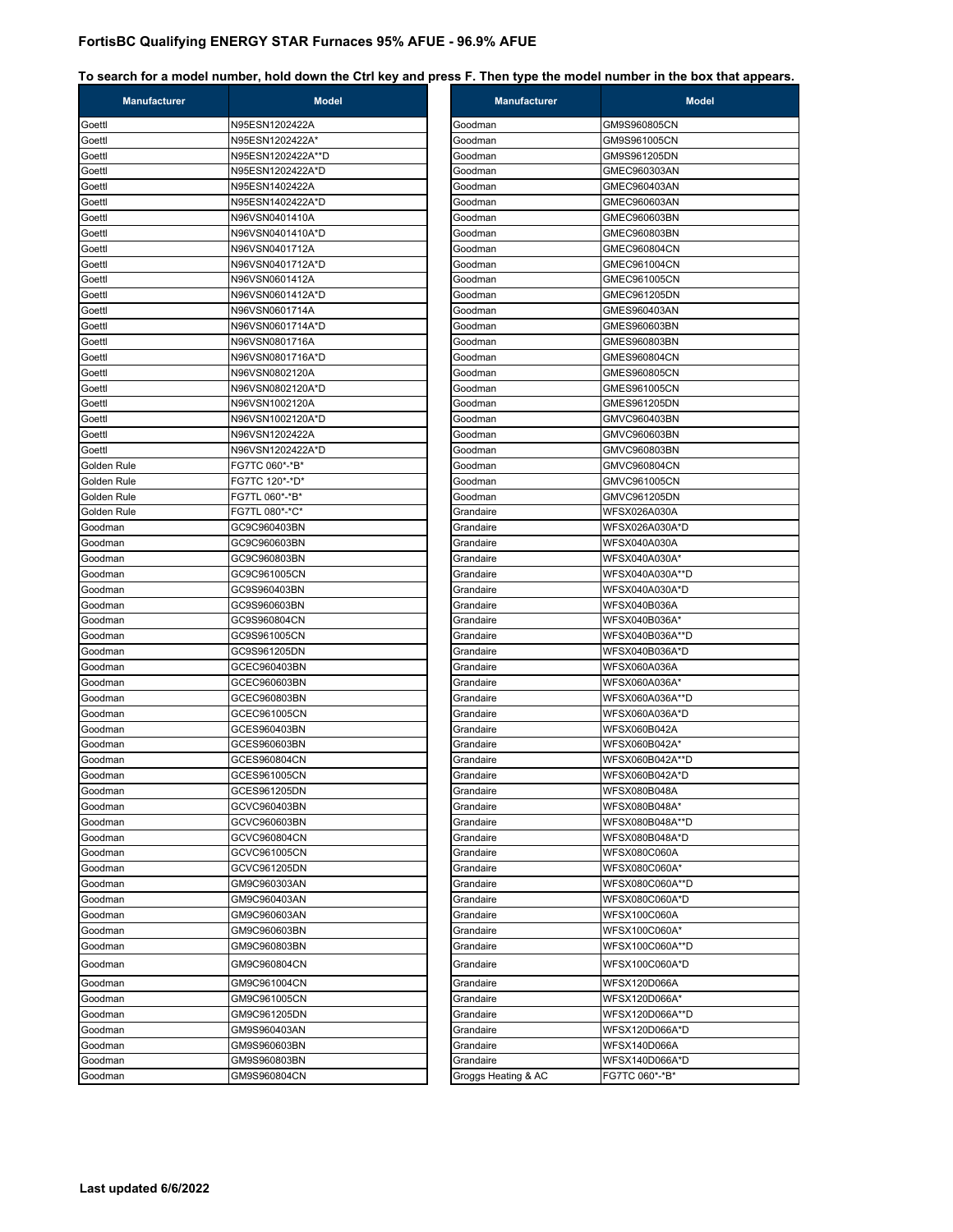| <b>Manufacturer</b> | <b>Model</b>     | <b>Manufacturer</b>   | <b>Model</b>      |
|---------------------|------------------|-----------------------|-------------------|
| Groggs Heating & AC | FG7TC 120*-*D*   | Heil                  | N95ESN0401410A    |
| Groggs Heating & AC | FG7TL 060*-*B*   | Heil                  | N95ESN0401410A*   |
| Groggs Heating & AC | FG7TL 080*-*C*   | Heil                  | N95ESN0401410A**D |
| Groggs Heating & AC | KG7TC 060*-*B*   | Heil                  | N95ESN0401410A*D  |
| Groggs Heating & AC | KG7TC 120*-*D*   | Heil                  | N95ESN0401712A    |
| Groggs Heating & AC | KG7TL 060*-*B*   | Heil                  | N95ESN0401712A*   |
| Groggs Heating & AC | KG7TL 080*-*C*   | Heil                  | N95ESN0401712A**D |
| Guardian            | MM9E060B12MP11   | Heil                  | N95ESN0401712A*D  |
| Guardian            | MM9E080B12MP11   | Heil                  | N95ESN0601412A    |
| Guardian            | MM9E080C16MP11   | Heil                  | N95ESN0601412A*   |
| Guardian            | MM9E080C20MP11   | Heil                  | N95ESN0601412A**D |
| Guardian            | MM9E100C16MP11   | Heil                  | N95ESN0601412A*D  |
| Guardian            | RGF19026AE08MP13 | Heil                  | N95ESN0601714A    |
| Guardian            | RGF19040AE10MP13 | Heil                  | N95ESN0601714A*   |
| Guardian            | RGF19060AE10MP13 | Heil                  | N95ESN0601714A**D |
| Guardian            | RGF19060AE12MP13 | Heil                  | N95ESN0601714A*D  |
| Guardian            | RGF19060BE12MP13 | Heil                  | N95ESN0801716A    |
| Guardian            | RGF19080BE12MP13 | Heil                  | N95ESN0801716A*   |
| Guardian            | RGF19080CE16MP13 | Heil                  | N95ESN0801716A**D |
| Guardian            | RGF19080CE20MP13 | Heil                  | N95ESN0801716A*D  |
| Guardian            | RGF19100CE16MP13 | Heil                  | N95ESN0802120A    |
| Guardian            | RGF19100CE20MP13 | Heil                  | N95ESN0802120A*   |
| Guardian            | RGF19120DE20MP13 | Heil                  | N95ESN0802120A**D |
| Heil                | G96CTN0601714A   | Heil                  | N95ESN0802120A*D  |
| Heil                | G96CTN0601714A*D | Heil                  | N95ESN1002120A    |
| Heil                | G96CTN0801714A   | Heil                  | N95ESN1002120A*   |
| Heil                | G96CTN0801714A*D | Heil                  | N95ESN1002120A**D |
| Heil                | G96CTN0802120A   | Heil                  | N95ESN1002120A*D  |
| Heil                | G96CTN0802120A*D | Heil                  | N95ESN1002122A    |
| Heil                | G96CTN1002122A   | Heil                  | N95ESN1002122A*   |
| Heil                | G96CTN1002122A*D | Heil                  | N95ESN1002122A**D |
| Heil                | G96CTN1202422A   | Heil                  | N95ESN1002122A*D  |
| Heil                | G96CTN1202422A*D | Heil                  | N95ESN1202422A    |
| Heil                | G96VTN0401410A   | Heil                  | N95ESN1202422A*   |
| Heil                | G96VTN0401410A*D | Heil                  | N95ESN1202422A**D |
| Heil                | G96VTN0401712A   | Heil                  | N95ESN1202422A*D  |
| Heil                | G96VTN0401712A*D | Heil                  | N95ESN1402422A    |
| Heil                | G96VTN0601412A   | Heil                  | N95ESN1402422A*D  |
| Heil                | G96VTN0601412A*D | Heil                  | N96VSN0401410A    |
| Heil                | G96VTN0601714A   | Heil                  | N96VSN0401410A*D  |
| Heil                | G96VTN0601714A*D | Heil                  | N96VSN0401712A    |
| Heil                | G96VTN0801716A   | Heil                  | N96VSN0401712A*D  |
| Heil                | G96VTN0801716A*D | Heil                  | N96VSN0601412A    |
| Heil                | G96VTN0802120A   | Heil                  | N96VSN0601412A*D  |
| Heil                | G96VTN0802120A*D | Heil                  | N96VSN0601714A    |
| Heil                | G96VTN1002120A   | Heil                  | N96VSN0601714A*D  |
| Heil                | G96VTN1002120A*D | Heil                  | N96VSN0801716A    |
| Heil                | G96VTN1002122A   | Heil                  | N96VSN0801716A*D  |
| Heil                | G96VTN1002122A*D | Heil                  | N96VSN0802120A    |
| Heil                | G96VTN1202422A   | Heil                  | N96VSN0802120A*D  |
| Heil                | G96VTN1202422A*D | Heil                  | N96VSN1002120A    |
| Heil                | G97CMN0601714A*D | Heil                  | N96VSN1002120A*D  |
| Heil                | G97CMN0602120A*D | Heil                  | N96VSN1202422A    |
| Heil                | G97CMN0801714A*D | Heil                  | N96VSN1202422A*D  |
| Heil                | G97CMN0802120A*D | <b>ICP Commercial</b> | G96CTN0601714A    |
| Heil                | G97CMN1002122A*D | <b>ICP Commercial</b> | G96CTN0601714A*D  |
| Heil                | G97CMN1202422A*D | <b>ICP Commercial</b> | G96CTN0801714A    |
| Heil                | G9MBE0601714A*D  | <b>ICP Commercial</b> | G96CTN0801714A*D  |
| Heil                | G9MXE0401410A    | <b>ICP Commercial</b> | G96CTN0802120A    |
| Heil                | G9MXE0801716A    | <b>ICP Commercial</b> | G96CTN0802120A*D  |
| Heil                | N95ESN0261410A   | <b>ICP Commercial</b> | G96CTN1002122A    |
| Heil                | N95ESN0261410A*D | <b>ICP Commercial</b> | G96CTN1002122A*D  |
|                     |                  |                       |                   |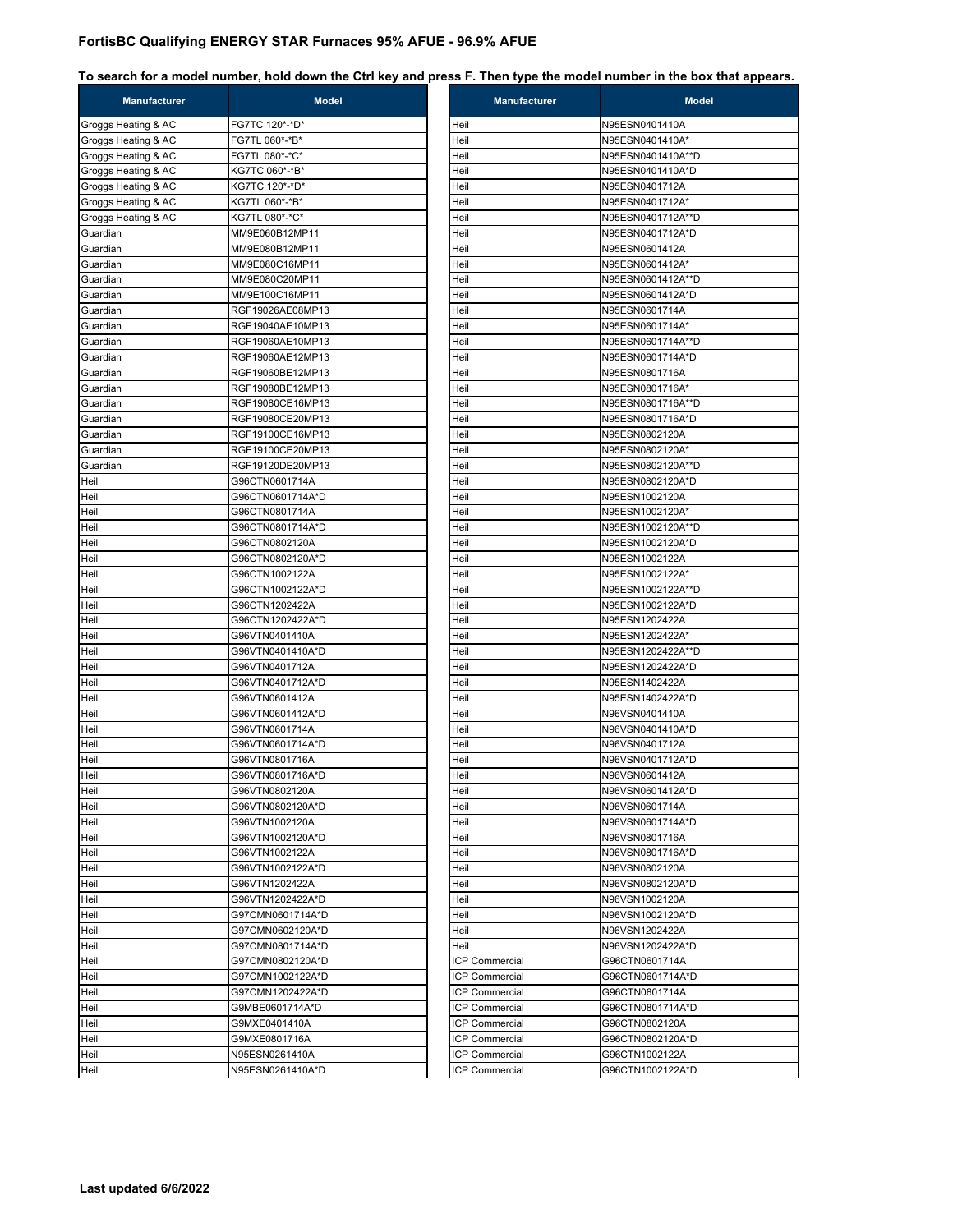| <b>Manufacturer</b>                     | <b>Model</b>      | <b>Manufacturer</b>   | <b>Model</b>       |
|-----------------------------------------|-------------------|-----------------------|--------------------|
| ICP Commercial                          | G96CTN1202422A    | ICP Commercial        | N95ESN1002122A*D   |
| <b>ICP Commercial</b>                   | G96CTN1202422A*D  | ICP Commercial        | N95ESN1202422A     |
| <b>ICP Commercial</b>                   | G96VTN0401410A    | <b>ICP Commercial</b> | N95ESN1202422A*    |
| <b>ICP Commercial</b>                   | G96VTN0401410A*D  | <b>ICP Commercial</b> | N95ESN1202422A**D  |
| <b>ICP Commercial</b>                   | G96VTN0401712A    | <b>ICP Commercial</b> | N95ESN1202422A*D   |
| <b>ICP Commercial</b>                   | G96VTN0401712A*D  | <b>ICP Commercial</b> | N95ESN1402422A     |
| ICP Commercial                          | G96VTN0601412A    | ICP Commercial        | N95ESN1402422A*D   |
| <b>ICP Commercial</b>                   | G96VTN0601412A*D  | <b>ICP Commercial</b> | N96VSN0401410A     |
| <b>ICP Commercial</b>                   | G96VTN0601714A    | <b>ICP Commercial</b> | N96VSN0401410A*D   |
| <b>ICP Commercial</b>                   | G96VTN0601714A*D  | ICP Commercial        | N96VSN0401712A     |
| <b>ICP Commercial</b>                   | G96VTN0801716A    | <b>ICP Commercial</b> | N96VSN0401712A*D   |
| <b>ICP Commercial</b>                   | G96VTN0801716A*D  | <b>ICP Commercial</b> | N96VSN0601412A     |
|                                         |                   | <b>ICP Commercial</b> | N96VSN0601412A*D   |
| ICP Commercial<br><b>ICP Commercial</b> | G96VTN0802120A    | <b>ICP Commercial</b> |                    |
|                                         | G96VTN0802120A*D  |                       | N96VSN0601714A     |
| <b>ICP Commercial</b>                   | G96VTN1002120A    | <b>ICP Commercial</b> | N96VSN0601714A*D   |
| <b>ICP Commercial</b>                   | G96VTN1002120A*D  | <b>ICP Commercial</b> | N96VSN0801716A     |
| <b>ICP Commercial</b>                   | G96VTN1002122A    | ICP Commercial        | N96VSN0801716A*D   |
| <b>ICP Commercial</b>                   | G96VTN1002122A*D  | <b>ICP Commercial</b> | N96VSN0802120A     |
| <b>ICP Commercial</b>                   | G96VTN1202422A    | <b>ICP Commercial</b> | N96VSN0802120A*D   |
| <b>ICP Commercial</b>                   | G96VTN1202422A*D  | <b>ICP Commercial</b> | N96VSN1002120A     |
| <b>ICP Commercial</b>                   | G97CMN0601714A*D  | <b>ICP Commercial</b> | N96VSN1002120A*D   |
| <b>ICP Commercial</b>                   | G97CMN0602120A*D  | <b>ICP Commercial</b> | N96VSN1202422A     |
| <b>ICP Commercial</b>                   | G97CMN0801714A*D  | ICP Commercial        | N96VSN1202422A*D   |
| <b>ICP Commercial</b>                   | G97CMN0802120A*D  | Intertherm            | FG7TC 060*-*B*     |
| <b>ICP Commercial</b>                   | G97CMN1002122A*D  | Intertherm            | FG7TC 120*-*D*     |
| <b>ICP Commercial</b>                   | G97CMN1202422A*D  | Intertherm            | FG7TC-060*-V24B1   |
| <b>ICP Commercial</b>                   | G9MBE0601714A*D   | Intertherm            | FG7TC-060D-V24B1   |
| <b>ICP Commercial</b>                   | G9MXE0401410A     | Intertherm            | FG7TC-080*-V35C1   |
| <b>ICP Commercial</b>                   | G9MXE0801716A     | Intertherm            | FG7TC-080D-V35C1   |
| <b>ICP Commercial</b>                   | N95ESN0261410A    | Intertherm            | FG7TC-100*-V35C1   |
| <b>ICP Commercial</b>                   | N95ESN0261410A*D  | Intertherm            | FG7TC-100D-V35C1   |
| ICP Commercial                          | N95ESN0401410A    | Intertherm            | FG7TE 080*-*C*     |
| <b>ICP Commercial</b>                   | N95ESN0401410A*   | Intertherm            | FG7TE 080*-VC*     |
| <b>ICP Commercial</b>                   |                   |                       |                    |
|                                         | N95ESN0401410A**D | Intertherm            | FG7TL 060*-*B*     |
| <b>ICP Commercial</b>                   | N95ESN0401410A*D  | Intertherm            | FG7TL 080*-*C*     |
| <b>ICP Commercial</b>                   | N95ESN0401712A    | Intertherm            | FG7TN-060D-V24B1   |
| <b>ICP Commercial</b>                   | N95ESN0401712A*   | Intertherm            | FG7TN-080D-V35C1   |
| <b>ICP Commercial</b>                   | N95ESN0401712A**D | Intertherm            | FG7TN-115D-V45C1   |
| ICP Commercial                          | N95ESN0401712A*D  | Intertherm            | <b>M7RL Series</b> |
| <b>ICP Commercial</b>                   | N95ESN0601412A    | Intertherm            | <b>M7TL Series</b> |
| <b>ICP Commercial</b>                   | N95ESN0601412A*   | Intertherm            | <b>MG2R Series</b> |
| <b>ICP Commercial</b>                   | N95ESN0601412A**D | Intertherm            | <b>MG2S Series</b> |
| <b>ICP Commercial</b>                   | N95ESN0601412A*D  | James River           | FG7TC 060*-*B*     |
| <b>ICP Commercial</b>                   | N95ESN0601714A    | James River           | FG7TC 120*-*D*     |
| ICP Commercial                          | N95ESN0601714A*   | James River           | FG7TL 060*-*B*     |
| <b>ICP Commercial</b>                   | N95ESN0601714A**D | James River           | FG7TL 080*-*C*     |
| <b>ICP Commercial</b>                   | N95ESN0601714A*D  | Keeprite              | G96CTN0601714A     |
| ICP Commercial                          | N95ESN0801716A    | Keeprite              | G96CTN0601714A*D   |
| ICP Commercial                          | N95ESN0801716A*   | Keeprite              | G96CTN0801714A     |
| <b>ICP Commercial</b>                   | N95ESN0801716A**D | Keeprite              | G96CTN0801714A*D   |
| <b>ICP Commercial</b>                   | N95ESN0801716A*D  | Keeprite              | G96CTN0802120A     |
| <b>ICP Commercial</b>                   | N95ESN0802120A    | Keeprite              | G96CTN0802120A*D   |
| ICP Commercial                          | N95ESN0802120A*   | Keeprite              | G96CTN1002122A     |
|                                         |                   |                       |                    |
| <b>ICP Commercial</b>                   | N95ESN0802120A**D | Keeprite              | G96CTN1002122A*D   |
| <b>ICP Commercial</b>                   | N95ESN0802120A*D  | Keeprite              | G96CTN1202422A     |
| ICP Commercial                          | N95ESN1002120A    | Keeprite              | G96CTN1202422A*D   |
| ICP Commercial                          | N95ESN1002120A*   | Keeprite              | G96VTN0401410A     |
| <b>ICP Commercial</b>                   | N95ESN1002120A**D | Keeprite              | G96VTN0401410A*D   |
| ICP Commercial                          | N95ESN1002120A*D  | Keeprite              | G96VTN0401712A     |
| ICP Commercial                          | N95ESN1002122A    | Keeprite              | G96VTN0401712A*D   |
| <b>ICP Commercial</b>                   | N95ESN1002122A*   | Keeprite              | G96VTN0601412A     |
|                                         | N95ESN1002122A**D | Keeprite              | G96VTN0601412A*D   |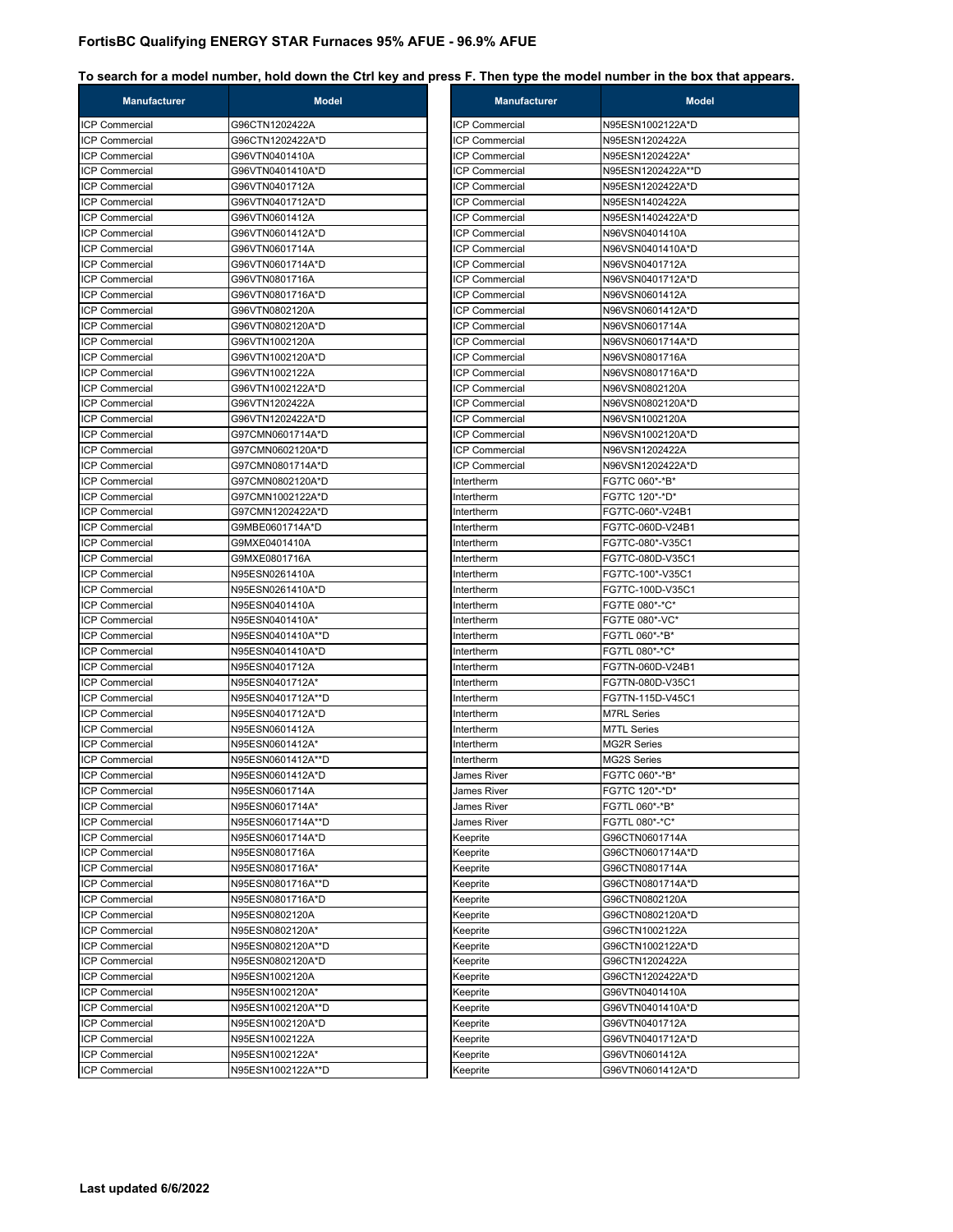| Manufacturer         | <b>Model</b>                         | Manufacturer       | <b>Model</b>                       |
|----------------------|--------------------------------------|--------------------|------------------------------------|
| Keeprite             | G96VTN0601714A                       | Keeprite           | N96VSN0401410A*D                   |
| Keeprite             | G96VTN0601714A*D                     | Keeprite           | N96VSN0401712A                     |
| Keeprite             | G96VTN0801716A                       | Keeprite           | N96VSN0401712A*D                   |
| Keeprite             | G96VTN0801716A*D                     | Keeprite           | N96VSN0601412A                     |
| Keeprite             | G96VTN0802120A                       | Keeprite           | N96VSN0601412A*D                   |
| Keeprite             | G96VTN0802120A*D                     | Keeprite           | N96VSN0601714A                     |
| Keeprite             | G96VTN1002120A                       | Keeprite           | N96VSN0601714A*D                   |
| Keeprite             | G96VTN1002120A*D                     | Keeprite           | N96VSN0801716A                     |
| Keeprite             | G96VTN1002122A                       | Keeprite           | N96VSN0801716A*D                   |
| Keeprite             | G96VTN1002122A*D                     | Keeprite           | N96VSN0802120A                     |
| Keeprite             | G96VTN1202422A                       | Keeprite           | N96VSN0802120A*D                   |
| Keeprite             | G96VTN1202422A*D                     | Keeprite           | N96VSN1002120A                     |
| Keeprite             | G97CMN0601714A*D                     | Keeprite           | N96VSN1002120A*D                   |
| Keeprite             | G97CMN0602120A*D                     | Keeprite           | N96VSN1202422A                     |
| Keeprite             | G97CMN0801714A*D                     | Keeprite           | N96VSN1202422A*D                   |
| Keeprite             | G97CMN0802120A*D                     | Kelvinator         | KG7SD 090D-35EC                    |
| Keeprite             | G97CMN1002122A*D                     | Kelvinator         | KG7TC 060*-*B*                     |
| Keeprite             | G97CMN1202422A*D                     | Kelvinator         | KG7TC 120*-*D*                     |
| Keeprite             | G9MBE0601714A*D                      | Kelvinator         | KG7TE 080*-*C*                     |
| Keeprite             | G9MXE0401410A                        | Kelvinator         | KG7TE 080*-VC*                     |
| Keeprite             | G9MXE0801716A                        | Kelvinator         | KG7TL 060*-*B*                     |
| Keeprite             | N95ESN0261410A                       | Kelvinator         | KG7TL 080*-*C*                     |
| Keeprite             | N95ESN0261410A*D                     | Kenmore            | F96CTN0601714A                     |
| Keeprite             | N95ESN0401410A                       | Kenmore            | F96CTN0601714A*D                   |
| Keeprite             | N95ESN0401410A*                      | Kenmore            | F96CTN0801714A                     |
| Keeprite             | N95ESN0401410A**D                    | Kenmore            | F96CTN0801714A*D                   |
| Keeprite             | N95ESN0401410A*D                     | Kenmore            | F96CTN0802120A                     |
| Keeprite             | N95ESN0401712A                       | Kenmore            | F96CTN0802120A*D                   |
| Keeprite             | N95ESN0401712A*                      | Kenmore            | F96CTN1002122A                     |
| Keeprite             | N95ESN0401712A**D                    | Kenmore            | F96CTN1002122A*D                   |
| Keeprite             | N95ESN0401712A*D                     | Kenmore            | F96CTN1202422A                     |
| Keeprite             | N95ESN0601412A                       | Kenmore            | F96CTN1202422A*D                   |
| Keeprite             | N95ESN0601412A*                      | Kenmore            | F96VTN0401410A                     |
| Keeprite             | N95ESN0601412A**D                    | Kenmore            | F96VTN0401410A*D                   |
| Keeprite             | N95ESN0601412A*D                     | Kenmore            | F96VTN0401712A                     |
| Keeprite             | N95ESN0601714A                       | Kenmore            | F96VTN0401712A*D                   |
| Keeprite             | N95ESN0601714A*                      | Kenmore            | F96VTN0601412A                     |
| Keeprite             | N95ESN0601714A**D                    | Kenmore            | F96VTN0601412A*D                   |
| Keeprite             | N95ESN0601714A*D<br>N95ESN0801716A   | Kenmore            | F96VTN0601714A<br>F96VTN0601714A*D |
| Keeprite             |                                      | Kenmore            |                                    |
| Keeprite             | N95ESN0801716A*                      | Kenmore<br>Kenmore | F96VTN0801716A                     |
| Keeprite             | N95ESN0801716A**D                    |                    | F96VTN0801716A*D                   |
| Keeprite<br>Keeprite | N95ESN0801716A*D                     | Kenmore            | F96VTN0802120A                     |
|                      | N95ESN0802120A                       | Kenmore            | F96VTN0802120A*D<br>F96VTN1002120A |
| Keeprite<br>Keeprite | N95ESN0802120A*<br>N95ESN0802120A**D | Kenmore<br>Kenmore | F96VTN1002120A*D                   |
| Keeprite             | N95ESN0802120A*D                     | Kenmore            | F96VTN1002122A                     |
| Keeprite             | N95ESN1002120A                       | Kenmore            | F96VTN1002122A*D                   |
| Keeprite             | N95ESN1002120A*                      | Kenmore            | F96VTN1202422A                     |
| Keeprite             | N95ESN1002120A**D                    | Kenmore            | F96VTN1202422A*D                   |
| Keeprite             | N95ESN1002120A*D                     | Kenmore            | F97CMN0601714A*D                   |
| Keeprite             | N95ESN1002122A                       | Kenmore            | F97CMN0602120A*D                   |
| Keeprite             | N95ESN1002122A*                      | Kenmore            | F97CMN0801714A*D                   |
| Keeprite             | N95ESN1002122A**D                    | Kenmore            | F97CMN0802120A*D                   |
| Keeprite             | N95ESN1002122A*D                     | Kenmore            | F97CMN1002122A*D                   |
| Keeprite             | N95ESN1202422A                       | Kenmore            | F97CMN1202422A*D                   |
| Keeprite             | N95ESN1202422A*                      | Kenmore            | F9MBE0601714A*D                    |
| Keeprite             | N95ESN1202422A**D                    | Kenmore            | F9MXE0401410A                      |
| Keeprite             | N95ESN1202422A*D                     | Kenmore            | F9MXE0801716A                      |
| Keeprite             | N95ESN1402422A                       | Kenmore            | G96CTN0601714A                     |
| Keeprite             | N95ESN1402422A*D                     | Kenmore            | G96CTN0601714A*D                   |
| Keeprite             | N96VSN0401410A                       | Kenmore            | G96CTN0801714A                     |
|                      |                                      |                    |                                    |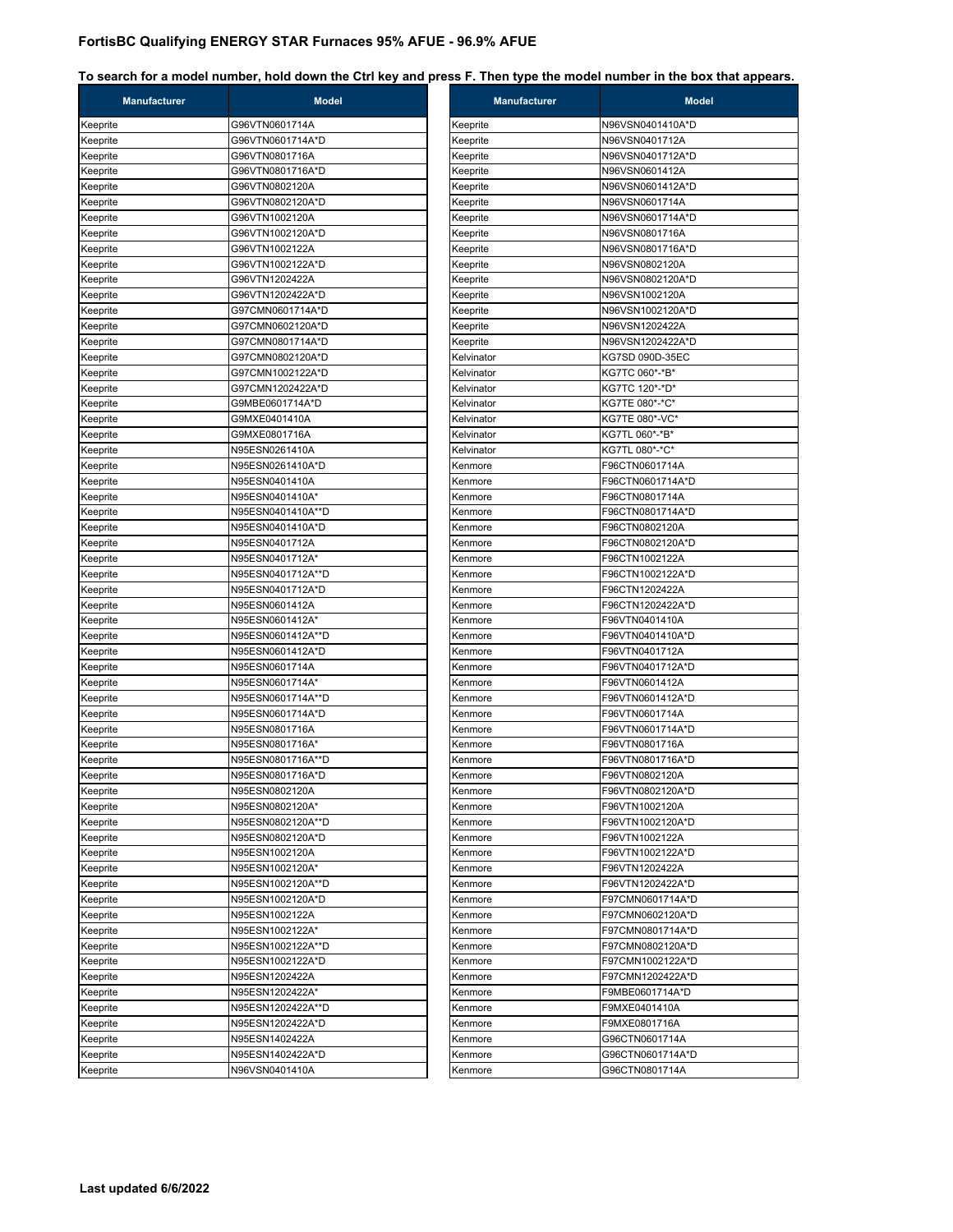| <b>Manufacturer</b> | <b>Model</b>      | <b>Manufacturer</b> | <b>Model</b>      |
|---------------------|-------------------|---------------------|-------------------|
| Kenmore             | G96CTN0801714A*D  | Kenmore             | N95ESN1002120A**D |
| Kenmore             | G96CTN0802120A    | Kenmore             | N95ESN1002120A*D  |
| Kenmore             | G96CTN0802120A*D  | Kenmore             | N95ESN1002122A    |
| Kenmore             | G96CTN1002122A    | Kenmore             | N95ESN1002122A*   |
| Kenmore             | G96CTN1002122A*D  | Kenmore             | N95ESN1002122A**D |
| Kenmore             | G96CTN1202422A    | Kenmore             | N95ESN1002122A*D  |
| Kenmore             | G96CTN1202422A*D  | Kenmore             | N95ESN1202422A    |
| Kenmore             | G96VTN0401410A    | Kenmore             | N95ESN1202422A*   |
| Kenmore             | G96VTN0401410A*D  | Kenmore             | N95ESN1202422A**D |
| Kenmore             | G96VTN0401712A    | Kenmore             | N95ESN1202422A*D  |
| Kenmore             | G96VTN0401712A*D  | Kenmore             | N95ESN1402422A    |
| Kenmore             | G96VTN0601412A    | Kenmore             | N95ESN1402422A*D  |
| Kenmore             | G96VTN0601412A*D  | Kenmore             | N96VSN0401410A    |
| Kenmore             | G96VTN0601714A    | Kenmore             | N96VSN0401410A*D  |
| Kenmore             | G96VTN0601714A*D  | Kenmore             | N96VSN0401712A    |
| Kenmore             | G96VTN0801716A    | Kenmore             | N96VSN0401712A*D  |
|                     | G96VTN0801716A*D  |                     | N96VSN0601412A    |
| Kenmore             |                   | Kenmore             |                   |
| Kenmore<br>Kenmore  | G96VTN0802120A    | Kenmore             | N96VSN0601412A*D  |
|                     | G96VTN0802120A*D  | Kenmore             | N96VSN0601714A    |
| Kenmore             | G96VTN1002120A    | Kenmore             | N96VSN0601714A*D  |
| Kenmore             | G96VTN1002120A*D  | Kenmore             | N96VSN0801716A    |
| Kenmore             | G96VTN1002122A    | Kenmore             | N96VSN0801716A*D  |
| Kenmore             | G96VTN1002122A*D  | Kenmore             | N96VSN0802120A    |
| Kenmore             | G96VTN1202422A    | Kenmore             | N96VSN0802120A*D  |
| Kenmore             | G96VTN1202422A*D  | Kenmore             | N96VSN1002120A    |
| Kenmore             | G97CMN0601714A*D  | Kenmore             | N96VSN1002120A*D  |
| Kenmore             | G97CMN0602120A*D  | Kenmore             | N96VSN1202422A    |
| Kenmore             | G97CMN0801714A*D  | Kenmore             | N96VSN1202422A*D  |
| Kenmore             | G97CMN0802120A*D  | Lennox              | 95AF2UH045V12B-** |
| Kenmore             | G97CMN1002122A*D  | Lennox              | 95AF2UH070V12B-** |
| Kenmore             | G97CMN1202422A*D  | Lennox              | 95AF2UH090V12C-** |
| Kenmore             | G9MBE0601714A*D   | Lennox              | EL195UH080NE48C-* |
| Kenmore             | G9MXE0401410A     | Lennox              | EL196DF045XE36B-* |
| Kenmore             | G9MXE0801716A     | Lennox              | EL196DF070XE48B-* |
| Kenmore             | N95ESN0261410A    | Lennox              | EL196DF090XE48C-* |
| Kenmore             | N95ESN0261410A*D  | Lennox              | EL196UH030XE24B-* |
| Kenmore             | N95ESN0401410A    | Lennox              | EL196UH030XE36B-* |
| Kenmore             | N95ESN0401410A*   | Lennox              | EL196UH045XE24B-* |
| Kenmore             | N95ESN0401410A**D | Lennox              | EL196UH045XE36B-* |
| Kenmore             | N95ESN0401410A*D  | _ennox              | EL196UH070XE36B-* |
| Kenmore             | N95ESN0401712A    | Lennox              | EL196UH090XE48C-* |
| Kenmore             | N95ESN0401712A*   | Lennox              | EL196UH110XE60C-* |
| Kenmore             | N95ESN0401712A**D | Lennox              | EL296DF045XE36B-* |
| Kenmore             | N95ESN0401712A*D  | Lennox              | EL296DF045XV36B-* |
| Kenmore             | N95ESN0601412A    | Lennox              | EL296DF070XE48B-* |
| Kenmore             | N95ESN0601412A*   | Lennox              | EL296DF070XV48B-* |
| Kenmore             | N95ESN0601412A**D | Lennox              | EL296DF090XE48C-* |
| Kenmore             | N95ESN0601412A*D  | Lennox              | EL296DF090XV60C-* |
| Kenmore             | N95ESN0601714A    | Lennox              | EL296DF110XE60C-* |
| Kenmore             | N95ESN0601714A*   | Lennox              | EL296DF110XV60C-* |
| Kenmore             | N95ESN0601714A**D | Lennox              | EL296UH045XE36B-* |
| Kenmore             | N95ESN0601714A*D  | Lennox              | EL296UH045XV36B-* |
| Kenmore             | N95ESN0801716A    | Lennox              | EL296UH070XE36B-* |
| Kenmore             | N95ESN0801716A*   | Lennox              | EL296UH070XV36B-* |
| Kenmore             | N95ESN0801716A**D | Lennox              | EL296UH090XE48C-* |
| Kenmore             | N95ESN0801716A*D  | Lennox              | EL296UH090XV36C-* |
| Kenmore             | N95ESN0802120A    | Lennox              | EL296UH090XV48C-* |
| Kenmore             | N95ESN0802120A*   |                     | EL296UH090XV60C-* |
|                     |                   | Lennox              |                   |
| Kenmore             | N95ESN0802120A**D | Lennox              | EL296UH110XE60C-* |
| Kenmore             | N95ESN0802120A*D  | Lennox              | EL296UH110XV48C-* |
| Kenmore             | N95ESN1002120A    | Lennox              | EL296UH110XV60C-* |
| Kenmore             | N95ESN1002120A*   | .ennox              | EL296UH135XE60D-* |

| Kenmore | N95ESN1002120A**D |
|---------|-------------------|
| Kenmore | N95ESN1002120A*D  |
| Kenmore | N95ESN1002122A    |
| Kenmore | N95ESN1002122A*   |
| Kenmore | N95ESN1002122A**D |
| Kenmore | N95ESN1002122A*D  |
| Kenmore | N95ESN1202422A    |
| Kenmore | N95ESN1202422A*   |
| Kenmore | N95ESN1202422A**D |
| Kenmore | N95ESN1202422A*D  |
| Kenmore | N95ESN1402422A    |
| Kenmore | N95ESN1402422A*D  |
| Kenmore | N96VSN0401410A    |
| Kenmore | N96VSN0401410A*D  |
| Kenmore | N96VSN0401712A    |
| Kenmore | N96VSN0401712A*D  |
| Kenmore | N96VSN0601412A    |
| Kenmore | N96VSN0601412A*D  |
| Kenmore | N96VSN0601714A    |
| Kenmore | N96VSN0601714A*D  |
| Kenmore | N96VSN0801716A    |
| Kenmore | N96VSN0801716A*D  |
| Kenmore | N96VSN0802120A    |
| Kenmore | N96VSN0802120A*D  |
| Kenmore | N96VSN1002120A    |
| Kenmore | N96VSN1002120A*D  |
| Kenmore | N96VSN1202422A    |
| Kenmore | N96VSN1202422A*D  |
| Lennox  | 95AF2UH045V12B-** |
| Lennox  | 95AF2UH070V12B-** |
| Lennox  | 95AF2UH090V12C-** |
| Lennox  | EL195UH080NE48C-* |
| Lennox  | EL196DF045XE36B-* |
| Lennox  | EL196DF070XE48B-* |
| Lennox  | EL196DF090XE48C-* |
| Lennox  | EL196UH030XE24B-* |
| Lennox  | EL196UH030XE36B-* |
| Lennox  | EL196UH045XE24B-* |
| Lennox  | EL196UH045XE36B-* |
| Lennox  | EL196UH070XE36B-* |
| Lennox  | EL196UH090XE48C-* |
| Lennox  | EL196UH110XE60C-* |
| Lennox  | EL296DF045XE36B-* |
| Lennox  | EL296DF045XV36B-* |
| Lennox  | EL296DF070XE48B-* |
| Lennox  | EL296DF070XV48B-* |
| Lennox  | EL296DF090XE48C-* |
| Lennox  | EL296DF090XV60C-* |
| Lennox  | EL296DF110XE60C-* |
| Lennox  | EL296DF110XV60C-* |
| Lennox  | EL296UH045XE36B-* |
| Lennox  | EL296UH045XV36B-* |
| Lennox  | EL296UH070XE36B-* |
| Lennox  | EL296UH070XV36B-* |
| Lennox  | EL296UH090XE48C-* |
| Lennox  | EL296UH090XV36C-* |
| Lennox  | EL296UH090XV48C-* |
| Lennox  | EL296UH090XV60C-* |
| Lennox  | EL296UH110XE60C-* |
| Lennox  | EL296UH110XV48C-* |
| Lennox  | EL296UH110XV60C-* |
| Lennox  | EL296UH135XE60D-* |
|         |                   |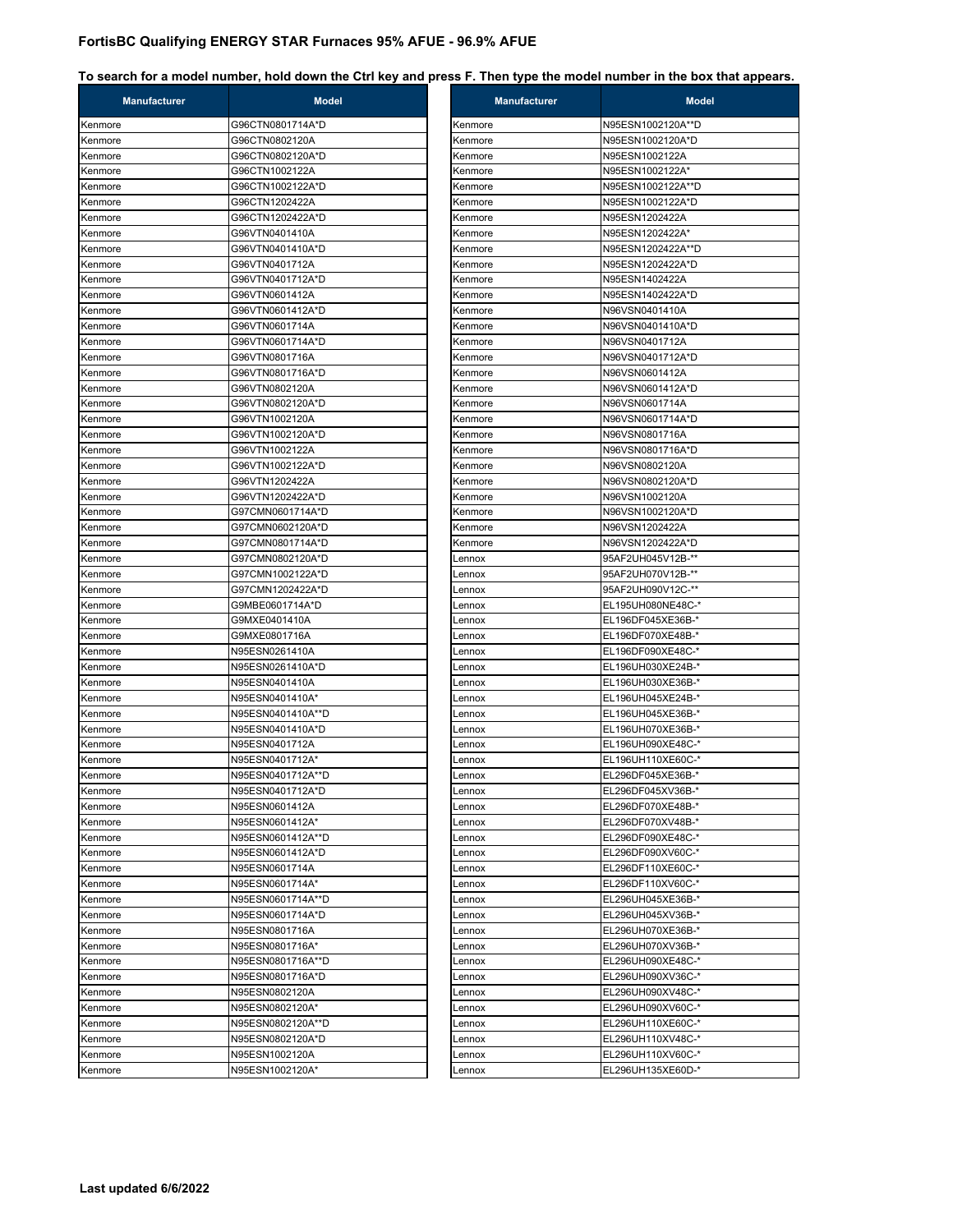| <b>Manufacturer</b> | <b>Model</b>      | <b>Manufacturer</b> | <b>Model</b>      |
|---------------------|-------------------|---------------------|-------------------|
| Lennox              | EL296UH135XV60D-* | Mainline            | MP96TA0702317MSA  |
| Lennox              | ML196DF045XE36B-* | Mainline            | MP96TA0852521MSA  |
| Lennox              | ML196DF070XE48B-* | Mainline            | MP96TA1002521MSA  |
| Lennox              | ML196DF090XE48C-* | Mainline            | MP96TA1152524MSA  |
| Lennox              | ML196DF110XE60C-* | Maratherm           | R95ESN0261410A    |
| Lennox              | ML196UH030XE24B-* | Maratherm           | R95ESN0261410A*D  |
| Lennox              | ML196UH030XE36B-* | Maratherm           | R95ESN0401410A    |
| Lennox              | ML196UH045XE24B-* | Maratherm           | R95ESN0401410A*   |
| Lennox              | ML196UH045XE36B-* | Maratherm           | R95ESN0401410A**D |
| Lennox              | ML196UH070XE36B-* | Maratherm           | R95ESN0401410A*D  |
| Lennox              | ML196UH070XE48B-* | Maratherm           | R95ESN0401712A    |
| Lennox              | ML196UH090XE36C-* | Maratherm           | R95ESN0401712A*   |
| Lennox              | ML196UH090XE48C-* | Maratherm           | R95ESN0401712A**D |
| Lennox              | ML196UH090XE60C-* | Maratherm           | R95ESN0401712A*D  |
| Lennox              | ML196UH110XE60C-* | Maratherm           | R95ESN0601412A    |
| Lennox              | ML196UH135XE60D-* | Maratherm           | R95ESN0601412A*   |
| Lennox              | ML296DF045XV36B-* | Maratherm           | R95ESN0601412A**D |
| Lennox              | ML296DF070XV48B-* | Maratherm           | R95ESN0601412A*D  |
| Lennox              | ML296DF090XV60C-* | Maratherm           | R95ESN0601714A    |
| Lennox              | ML296UH045XV36B-* | Maratherm           | R95ESN0601714A*   |
| Lennox              | ML296UH070XV36B-* | Maratherm           | R95ESN0601714A**D |
| Lennox              | ML296UH090XV48C-* | Maratherm           | R95ESN0601714A*D  |
| Lennox              | ML296UH110XV60C-* | Maratherm           | R95ESN0801716A    |
| Luxaire             | TM9E026A08MP12    | Maratherm           | R95ESN0801716A*   |
| Luxaire             | TM9E040A10MP12    | Maratherm           | R95ESN0801716A**D |
| Luxaire             | TM9E060A10MP12    | Maratherm           | R95ESN0801716A*D  |
| Luxaire             | TM9E060B12MP12    | Maratherm           | R95ESN0802120A    |
| Luxaire             | TM9E080B12MP12    | Maratherm           | R95ESN0802120A*   |
| Luxaire             | TM9E080C16MP12    | Maratherm           | R95ESN0802120A**D |
| Luxaire             | TM9E080C20MP12    | Maratherm           | R95ESN0802120A*D  |
| Luxaire             | TM9E100C16MP12    | Maratherm           | R95ESN1002120A    |
| Luxaire             | TM9E100C20MP12    | Maratherm           | R95ESN1002120A*   |
| Luxaire             | TM9E120D20MP12    | Maratherm           | R95ESN1002120A**D |
| Luxaire             | TM9V040A10MP12    | Maratherm           | R95ESN1002120A*D  |
| Luxaire             | TM9V040A10MP12    | Maratherm           | R95ESN1202422A    |
| Luxaire             | TM9V060B12MP12    | Maratherm           | R95ESN1202422A*   |
| Luxaire             | TM9V060B12MP12    | Maratherm           | R95ESN1202422A**D |
| Luxaire             | TM9V080B12MP12    | Maratherm           | R95ESN1202422A*D  |
| Luxaire             | TM9V080C16MP12    | Maratherm           | R95ESN1402422A    |
| Luxaire             | TM9V080C16MP12    | Maratherm           | R95ESN1402422A*D  |
| Luxaire             | TM9V100C16MP12    | Maximum Air         | KG7TC 060*-*B*    |
| Luxaire             | TM9V100C16MP12    | Maximum Air         | KG7TC 120*-*D*    |
| Luxaire             | TM9V100C20MP12    | Maximum Air         | KG7TL 060*-*B*    |
| Luxaire             | TM9V120D20MP12    | Maximum Air         | KG7TL 080*-*C*    |
| Luxaire             | TM9Y040A10MP11    | Maytag              | MGC2GSD038D23EB*  |
| Luxaire             | TM9Y060B12MP11    | Maytag              | MGC2SD 090D35EC   |
| Luxaire             | TM9Y080B12MP11    | Maytag              | MGC2SD 090D35EC*  |
| Luxaire             | TM9Y080C16MP11    | Maytag              | MGC2SD038DT24B1   |
| Luxaire             | TM9Y100C16MP11    | Maytag              | MGC2SD054DT24B1   |
| Luxaire             | TM9Y100C20MP11    | Maytag              | MGC2SD072DT35C*   |
| Luxaire             | TM9Y120D20MP11    | Maytag              | MGC2SD090DT35C1   |
| Mainline            | ML95TC0701521MSA  | Maytag              | MGC2SD108DT45D1   |
| Mainline            | ML96TA0702521MSA  | Maytag              | MGC2SD120DT45D1   |
| Mainline            | ML96VA0702521MSA  | Maytag              | MGC2SD120DT45DP   |
| Mainline            | MP95TC0401317MSA  | Maytag              | MGC2TC060D-*B*    |
| Mainline            | MP95TC0601317MSA  | Maytag              | MGC2TC120D-*D*    |
| Mainline            | MP95TC0701317MSA  | Maytag              | MGC2TE080D35C1    |
| Mainline            | MP95TC0851521MSA  | Maytag              | MGC2TL060*-*B*    |
| Mainline            | MP95TC1001521MSA  | Maytag              | MGC2TL080*-*C*    |
| Mainline            | MP95TC1151524MSA  | Maytag              | MGC7TE080*C*      |
| Mainline            | MP96TA0402317MSA  | Maytag              | MGC7TE080D35C*    |
| Mainline            | MP96TA0602317MSA  | Maytag              | MGC7TN060*B*      |

| <b>Manufacturer</b> | <b>INIQUEL</b>                     |
|---------------------|------------------------------------|
| Mainline            | MP96TA0702317MSA                   |
| Mainline            | MP96TA0852521MSA                   |
| Mainline            | MP96TA1002521MSA                   |
| Mainline            | MP96TA1152524MSA                   |
| Maratherm           | R95ESN0261410A                     |
| Maratherm           | R95ESN0261410A*D                   |
| Maratherm           | R95ESN0401410A                     |
| Maratherm           | R95ESN0401410A*                    |
| Maratherm           | R95ESN0401410A**D                  |
| Maratherm           | R95ESN0401410A*D                   |
| Maratherm           | R95ESN0401712A                     |
| Maratherm           | R95ESN0401712A*                    |
| Maratherm           | R95ESN0401712A**D                  |
| Maratherm           | R95ESN0401712A*D                   |
| Maratherm           | R95ESN0601412A                     |
| Maratherm           | R95ESN0601412A*                    |
| Maratherm           | R95ESN0601412A**D                  |
| Maratherm           | R95ESN0601412A*D                   |
| Maratherm           | R95ESN0601714A                     |
| Maratherm           | R95ESN0601714A*                    |
| Maratherm           | R95ESN0601714A**D                  |
| Maratherm           | R95ESN0601714A*D                   |
| Maratherm           | R95ESN0801716A                     |
| Maratherm           | R95ESN0801716A*                    |
| Maratherm           | R95ESN0801716A**D                  |
| Maratherm           | R95ESN0801716A*D                   |
| Maratherm           | R95ESN0802120A                     |
| Maratherm           | R95ESN0802120A*                    |
| Maratherm           | R95ESN0802120A**D                  |
| Maratherm           | R95ESN0802120A*D                   |
| Maratherm           | R95ESN1002120A                     |
| Maratherm           | R95ESN1002120A*                    |
| Maratherm           | R95ESN1002120A**D                  |
| Maratherm           | R95ESN1002120A*D                   |
| Maratherm           | R95ESN1202422A                     |
| Maratherm           | R95ESN1202422A*                    |
| Maratherm           | R95ESN1202422A**D                  |
| Maratherm           | R95ESN1202422A*D                   |
| Maratherm           | R95ESN1402422A                     |
| Maratherm           | R95ESN1402422A*D                   |
| Maximum Air         | KG7TC 060*-*B*                     |
| Maximum Air         | KG7TC 120*-*D*                     |
| Maximum Air         | KG7TL 060*-*B*                     |
| Maximum Air         | KG7TL 080*-*C*                     |
| Maytag              | MGC2GSD038D23EB*                   |
|                     | MGC2SD 090D35EC                    |
| Maytag<br>Maytag    | MGC2SD 090D35EC*                   |
| Maytag              | MGC2SD038DT24B1                    |
|                     | MGC2SD054DT24B1                    |
| Maytag              | MGC2SD072DT35C*                    |
| Maytag              | MGC2SD090DT35C1                    |
| Maytag              |                                    |
| Maytag              | MGC2SD108DT45D1<br>MGC2SD120DT45D1 |
| Maytag              |                                    |
| Maytag              | MGC2SD120DT45DP<br>MGC2TC060D-*B*  |
| Maytag              |                                    |
| Maytag              | MGC2TC120D-*D*                     |
| Maytag              | MGC2TE080D35C1                     |
| Maytag              | MGC2TL060*-*B*                     |
| Maytag              | MGC2TL080*-*C*                     |
| Maytag              | MGC7TE080*C*                       |
| Maytag              | MGC7TE080D35C*                     |
| Maytag              | MGC7TN060*B*                       |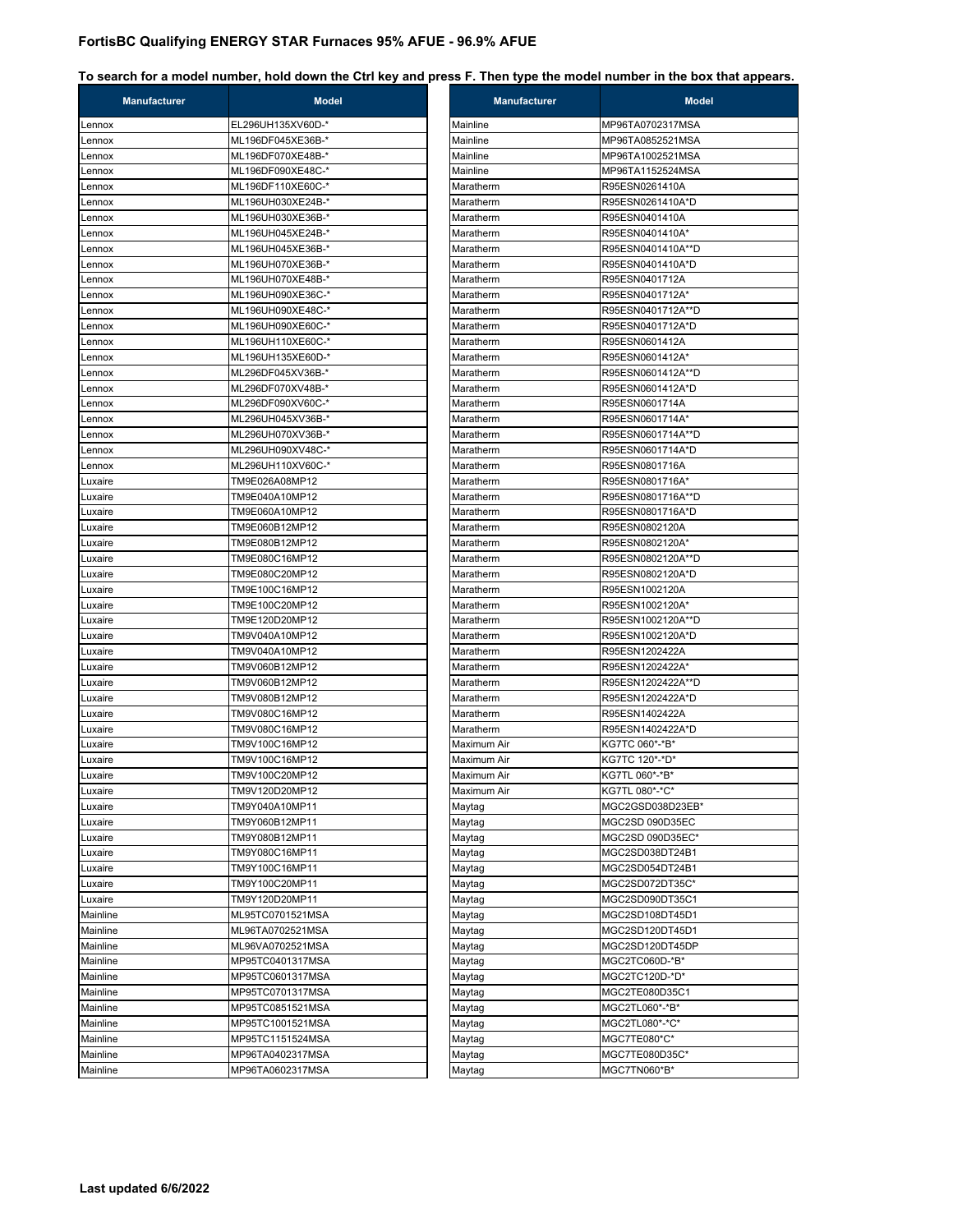| <b>Manufacturer</b> | <b>Model</b>     |                    | <b>Manufacturer</b>                      | M                                  |
|---------------------|------------------|--------------------|------------------------------------------|------------------------------------|
| Maytag              | MGC7TN060D24B*   | MrCool             |                                          | MGM95SE070B3XA                     |
| Maytag              | MGCTE080D35C1    | MrCool             |                                          | MGM95SE090C4XA                     |
| Maytag              | PGC2TC060*-*B*   | MrCool             |                                          | MGM95SE110C5XA                     |
| Maytag              | PGC2TC060*V24B1  | MrCool             |                                          | MGM95SE135D5XA                     |
| Maytag              | PGC2TC060DV24B1  | Napoleon           |                                          | WPV035T2AA-N                       |
| Maytag              | PGC2TC080*V35C1  | Napoleon           |                                          | WPV050T3AA-N                       |
| Maytag              | PGC2TC080DV35C1  | Napoleon           |                                          | WPV070T3AA-N                       |
| Maytag              | PGC2TC100*V35C1  | Napoleon           |                                          | WPV070T4BA-N                       |
| Maytag              | PGC2TC100DV35C1  | Napoleon           |                                          | WPV090T5BA-N                       |
| Maytag              | PGC2TC120*-*D*   | Napoleon           |                                          | WPV105T5BA-N                       |
| Maytag              | PGC2TE035DE23A1  | Napoleon           |                                          | WSX040T2AA-EN                      |
| Maytag              | PGC2TE060DE24B1  | Napoleon           |                                          | WSX040T2AA-N                       |
| Maytag              | PGC2TE080*C*     | Napoleon           |                                          | WSX040T2AB-N                       |
| Maytag              | PGC2TE080*VC*    | Napoleon           |                                          | WSX060T3AA-EN                      |
| Maytag              | PGC2TE080C35VC1  | Napoleon           |                                          | WSX060T3AA-N                       |
| Maytag              | PGC2TE080DE35C1  | Napoleon           |                                          | WSX060T3AB-N                       |
| Maytag              | PGC2TE100DE35C1  | Napoleon           |                                          | WSX080T3AA-EN                      |
| Maytag              | PGC2TE100DV35C1  | Napoleon           |                                          | WSX080T3AA-N                       |
| Maytag              | PGC2TE100DV35CP  | Napoleon           |                                          | WSX080T3AB-N                       |
|                     | PGC2TE115DE45D1  |                    |                                          |                                    |
| Maytag              |                  |                    | Nortek Global HVAC<br>Nortek Global HVAC | G7SD-038D-T24B1<br>G7SD-054D-T24B1 |
| Maytag              | PGC2TE115DV45D1  |                    |                                          |                                    |
| Maytag              | PGC2TL060D*-*B*  |                    | Nortek Global HVAC<br>Nortek Global HVAC | G7SD-072D-T35C*                    |
| Maytag              | PGC2TL080D*-*C*  |                    |                                          | G7SD-090D-T35C1                    |
| Maytag              | PGC2TN060DV24B1  |                    | Nortek Global HVAC                       | G7SD-108D-T45D1                    |
| Maytag              | PGC2TN080DV35C1  |                    | Nortek Global HVAC                       | G7SD-120D-T45D1                    |
| Maytag              | PGC2TN100DV35C1  |                    | Nortek Global HVAC                       | G7TC-060*-E24B1                    |
| Maytag              | PGC2TN100DV35CP  |                    | Nortek Global HVAC                       | G7TC-060*-V24B1                    |
| Maytag              | PGC2TN115DV45D1  |                    | Nortek Global HVAC                       | G7TC-060D-E24B1                    |
| <b>MCCown</b>       | KG7TC 060*-*B*   |                    | Nortek Global HVAC                       | G7TC-060D-V24B1                    |
| <b>MCCown</b>       | KG7TC 120*-*D*   |                    | Nortek Global HVAC                       | G7TC-080*-E35C1                    |
| <b>MCCown</b>       | KG7TL 060*-*B*   |                    | Nortek Global HVAC                       | G7TC-080*-V35C1                    |
| <b>MCCown</b>       | KG7TL 080*-*C*   |                    | Nortek Global HVAC                       | G7TC-080D-E35C1                    |
| Midea               | MGH96M060B3A     |                    | Nortek Global HVAC                       | G7TC-080D-V35C1                    |
| Midea               | MGH96M080B3A     |                    | Nortek Global HVAC                       | G7TC-100*-E35C1                    |
| Midea               | MGH96M080C4A     |                    | Nortek Global HVAC                       | G7TC-100*-V35C1                    |
| Midea               | MGH96M100C5A     |                    | Nortek Global HVAC                       | G7TC-100D-E35C1                    |
| Midea               | MGH96M100D5A     |                    | Nortek Global HVAC                       | G7TC-100D-V35C1                    |
| Midea               | MGH96M120D5A     |                    | Nortek Global HVAC                       | G7TC-120*-E45D1                    |
| Miller              | FG7TC 060*-*B*   |                    | Nortek Global HVAC                       | G7TC-120D-E45D1                    |
| Miller              | FG7TC 120*-*D*   |                    | Nortek Global HVAC                       | G7TE-035D-E23A1                    |
| Miller              | FG7TC-060*-V24B1 |                    | Nortek Global HVAC                       | G7TE-060D-E24B1                    |
| Miller              | FG7TC-060D-V24B1 |                    | Nortek Global HVAC                       | G7TE-060D-V24B1                    |
| Miller              | FG7TC-080*-V35C1 |                    | Nortek Global HVAC                       | G7TE-080D-E35C1                    |
| Miller              | FG7TC-080D-V35C1 | Nortek Global HVAC |                                          | G7TE-080D-V35C1                    |
| Miller              | FG7TC-100*-V35C1 |                    | Nortek Global HVAC                       | G7TE-100D-E35C1                    |
| Miller              | FG7TC-100D-V35C1 |                    | Nortek Global HVAC                       | G7TE-115D-E45D1                    |
| Miller              | FG7TE 080*-*C*   |                    | Nortek Global HVAC                       | G7TE-115D-V45D1                    |
| Miller              | FG7TE 080*-VC*   |                    | Nortek Global HVAC                       | G7TN-060D-E24B1                    |
| Miller              | FG7TL 060*-*B*   |                    | Nortek Global HVAC                       | G7TN-060D-E24BP                    |
| Miller              | FG7TL 080*-*C*   |                    | Nortek Global HVAC                       | G7TN-060D-V24B1                    |
| Miller              | FG7TN-060D-V24B1 |                    | Nortek Global HVAC                       | G7TN-080D-E35C1                    |
| Miller              | FG7TN-080D-V35C1 |                    | Nortek Global HVAC                       | G7TN-080D-V35C1                    |
| Miller              | FG7TN-115D-V45C1 |                    | Nortek Global HVAC                       | G7TN-100D-E35C1                    |
| Miller              | KG7TE-060D-E24B1 |                    | Nortek Global HVAC                       | G7TN-100D-V35C1                    |
| Miller              | KG7TE-080D-E35C1 |                    | Nortek Global HVAC                       | G7TN-100D-V35CP                    |
| Miller              | KG7TE-100D-E35C1 |                    | Nortek Global HVAC                       | G7TN-115D-E45D1                    |
| Miller              | KG7TN-060D-E24B1 |                    | Nortek Global HVAC                       | G7TN-115D-V45D1                    |
| Miller              | KG7TN-060D-E24BP | NuTone             |                                          | FG7SD-038D-T24B1                   |
| Miller              | KG7TN-080D-E35C1 | NuTone             |                                          | FG7SD-054D-T24B1                   |
| Miller              | KG7TN-100D-E35C1 | NuTone             |                                          | FG7SD-072D-T35C*                   |
| Miller              | KG7TN-115D-E45D1 | NuTone             |                                          | FG7SD-090D-T35C1                   |
|                     |                  |                    |                                          | FG7SD-108D-T45D1                   |
| MrCool              | MGM95SE045B3XA   | NuTone             |                                          |                                    |

| <b>Manufacturer</b>                      | <b>Model</b>                       |
|------------------------------------------|------------------------------------|
| MrCool                                   | MGM95SE070B3XA                     |
| <b>MrCool</b>                            | MGM95SE090C4XA                     |
| MrCool                                   | MGM95SE110C5XA                     |
| MrCool                                   | MGM95SE135D5XA                     |
| Napoleon                                 | WPV035T2AA-N                       |
| Napoleon                                 | WPV050T3AA-N                       |
| Napoleon                                 | WPV070T3AA-N                       |
| Napoleon                                 | WPV070T4BA-N                       |
| Napoleon                                 | WPV090T5BA-N                       |
| Napoleon                                 | WPV105T5BA-N                       |
| Napoleon                                 | WSX040T2AA-EN                      |
| Napoleon                                 | WSX040T2AA-N                       |
| Napoleon                                 | WSX040T2AB-N                       |
| Napoleon                                 | WSX060T3AA-EN                      |
| Napoleon                                 | WSX060T3AA-N                       |
| Napoleon                                 | WSX060T3AB-N                       |
| Napoleon                                 | WSX080T3AA-EN                      |
| Napoleon                                 | WSX080T3AA-N                       |
| Napoleon                                 | WSX080T3AB-N                       |
| Nortek Global HVAC                       | G7SD-038D-T24B1                    |
| Nortek Global HVAC<br>Nortek Global HVAC | G7SD-054D-T24B1                    |
|                                          | G7SD-072D-T35C*<br>G7SD-090D-T35C1 |
| Nortek Global HVAC<br>Nortek Global HVAC |                                    |
| Nortek Global HVAC                       | G7SD-108D-T45D1<br>G7SD-120D-T45D1 |
| Nortek Global HVAC                       | G7TC-060*-E24B1                    |
| Nortek Global HVAC                       | G7TC-060*-V24B1                    |
| Nortek Global HVAC                       | G7TC-060D-E24B1                    |
| Nortek Global HVAC                       | G7TC-060D-V24B1                    |
| Nortek Global HVAC                       | G7TC-080*-E35C1                    |
| Nortek Global HVAC                       | G7TC-080*-V35C1                    |
| Nortek Global HVAC                       | G7TC-080D-E35C1                    |
| Nortek Global HVAC                       | G7TC-080D-V35C1                    |
| Nortek Global HVAC                       | G7TC-100*-E35C1                    |
| Nortek Global HVAC                       | G7TC-100*-V35C1                    |
| Nortek Global HVAC                       | G7TC-100D-E35C1                    |
| Nortek Global HVAC                       | G7TC-100D-V35C1                    |
| Nortek Global HVAC                       | G7TC-120*-E45D1                    |
| Nortek Global HVAC                       | G7TC-120D-E45D1                    |
| Nortek Global HVAC                       | G7TE-035D-E23A1                    |
| Nortek Global HVAC                       | G7TE-060D-E24B1                    |
| Nortek Global HVAC                       | G7TE-060D-V24B1                    |
| Nortek Global HVAC                       | G7TE-080D-E35C1                    |
| Nortek Global HVAC                       | G7TE-080D-V35C1                    |
| Nortek Global HVAC                       | G7TE-100D-E35C1                    |
| Nortek Global HVAC                       | G7TE-115D-E45D1                    |
| Nortek Global HVAC                       | G7TE-115D-V45D1                    |
| Nortek Global HVAC                       | G7TN-060D-E24B1                    |
| Nortek Global HVAC                       | G7TN-060D-E24BP                    |
| Nortek Global HVAC<br>Nortek Global HVAC | G7TN-060D-V24B1<br>G7TN-080D-E35C1 |
|                                          |                                    |
| Nortek Global HVAC<br>Nortek Global HVAC | G7TN-080D-V35C1<br>G7TN-100D-E35C1 |
| Nortek Global HVAC                       | G7TN-100D-V35C1                    |
| Nortek Global HVAC                       | G7TN-100D-V35CP                    |
| Nortek Global HVAC                       | G7TN-115D-E45D1                    |
| Nortek Global HVAC                       | G7TN-115D-V45D1                    |
| NuTone                                   | FG7SD-038D-T24B1                   |
| NuTone                                   | FG7SD-054D-T24B1                   |
| NuTone                                   | FG7SD-072D-T35C*                   |
| NuTone                                   | FG7SD-090D-T35C1                   |
| NuTone                                   | FG7SD-108D-T45D1                   |
|                                          |                                    |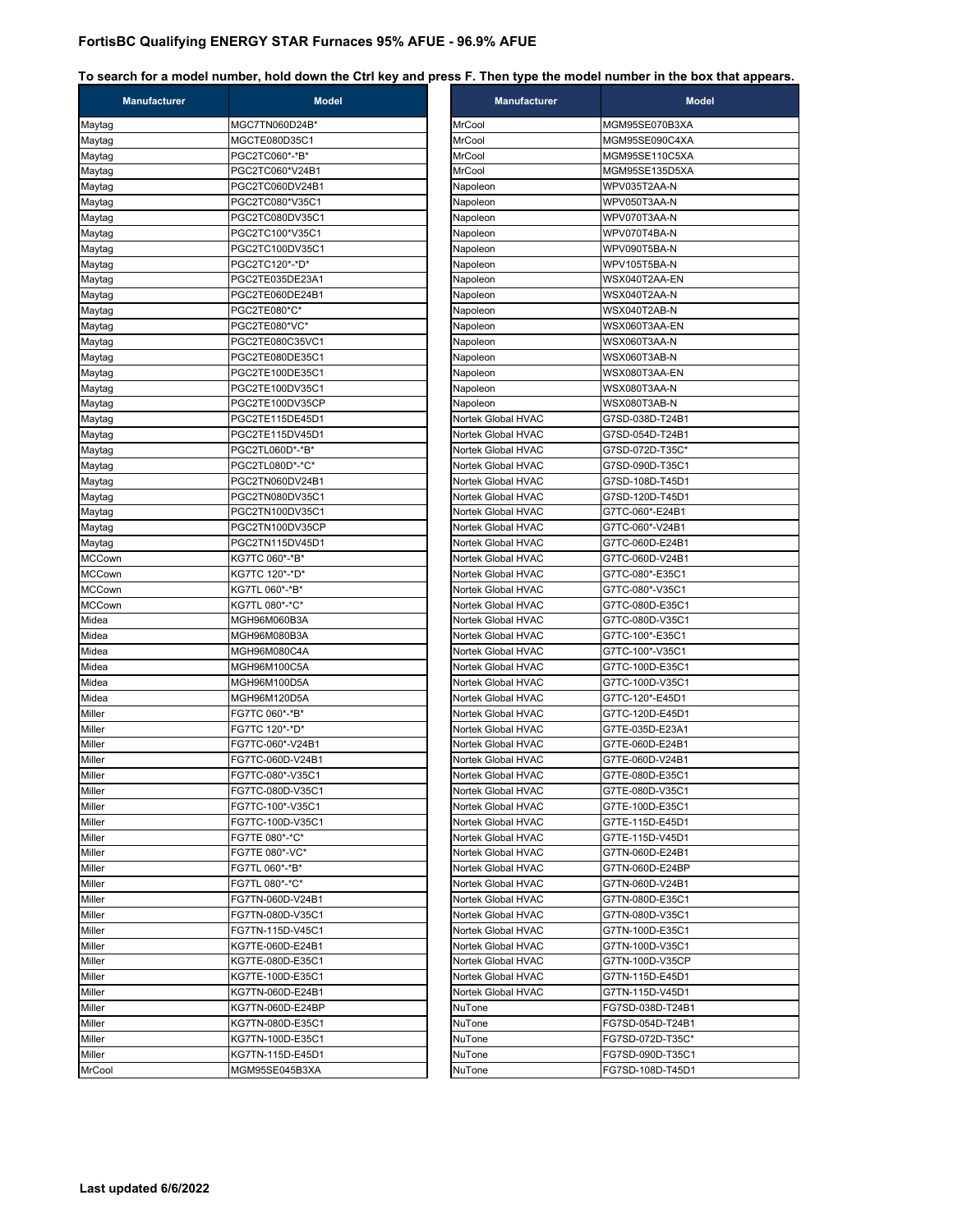| <b>Manufacturer</b> | <b>Model</b>     | <b>Manufacturer</b> | <b>Model</b>                         |
|---------------------|------------------|---------------------|--------------------------------------|
| NuTone              | FG7SD-120D-T45D1 | Oliver              | FG7TL 080*-*C*                       |
| NuTone              | FG7SD-120D-T45DP | Oxbox               | J951P038BU4SBAA                      |
| NuTone              | FG7TC 060*-*B*   | Oxbox               | J951P054BU4SBAA                      |
| NuTone              | FG7TC 120*-*D*   | Oxbox               | J951P072CU5SBAA                      |
| NuTone              | FG7TC-060*-V24B1 | Oxbox               | J951P090CU5SBAA                      |
| NuTone              | FG7TC-060D-V24B1 | Oxbox               | J951P108DU5SBAA                      |
| NuTone              | FG7TC-080*-V35C1 | Oxbox               | J952E060BUVSBAA                      |
| NuTone              | FG7TC-080D-V35C1 | Oxbox               | J952E080CUVSBAA                      |
| NuTone              | FG7TC-100*-V35C1 | Oxbox               | J952E100CUVSBAA                      |
| NuTone              | FG7TC-100D-V35C1 | Oxbox               | J952E120DUVSBAA                      |
| NuTone              | FG7TE 080*-*C*   | Oxbox               | J952X120*U5SAAA                      |
| NuTone              | FG7TE 080*-VC*   | Oxbox               | J952X120DU5SAAA                      |
| NuTone              | FG7TE-035D-E23A1 | Oxbox               | J962E060BDVSBAA                      |
| NuTone              | FG7TE-060D-E24B1 | Oxbox               | J962E080CDVSBAA                      |
| NuTone              | FG7TE-060D-V24B1 | Oxbox               | J962E100CDVSBAA                      |
| NuTone              | FG7TE-080D-E35C1 | Oxbox               | J962E115DDVSBAA                      |
| NuTone              | FG7TE-080D-V35C1 | Oxbox               | J962V100CDVSAB                       |
| NuTone              | FG7TE-100D-E35C1 | Payne               | PG95ESAA30026A                       |
| NuTone              | FG7TE-115D-E45D1 | Payne               | PG95ESAA30026A*D                     |
| NuTone              | FG7TE-115D-V45D1 | Payne               | PG95ESAA30040A                       |
| NuTone              | FG7TL 060*-*B*   | Payne               | PG95ESAA30040A*                      |
| NuTone              | FG7TL 080*-*C*   | Payne               | PG95ESAA30040A**D                    |
| NuTone              | FG7TN-060D-V24B1 | Payne               | PG95ESAA30040A*D                     |
| NuTone              | FG7TN-080D-V35C1 | Payne               | PG95ESAA36040B                       |
| NuTone              | FG7TN-100D-V35C1 | Payne               | PG95ESAA36040B*                      |
| NuTone              | FG7TN-100D-V35CP | Payne               | PG95ESAA36040B**D                    |
| NuTone              | FG7TN-115D-V45C1 | Payne               | PG95ESAA36040B*D                     |
| NuTone              | KG7SD 090D-35EC  | Payne               | PG95ESAA36060A                       |
| NuTone              | KG7SD-038D-T24B1 | Payne               | PG95ESAA36060A*                      |
| NuTone              | KG7SD-054D-T24B1 | Payne               | PG95ESAA36060A**D                    |
| NuTone              | KG7SD-072D-T35C* | Payne               | PG95ESAA36060A*D                     |
| NuTone              | KG7SD-090D-T35C1 | Payne               | PG95ESAA42060B                       |
| NuTone              | KG7SD-108D-T45D1 | Payne               | PG95ESAA42060B*                      |
| NuTone              | KG7SD-120D-T45D1 | Payne               | PG95ESAA42060B**D                    |
| NuTone              | KG7SD-120D-T45DP | Payne               | PG95ESAA42060B*D                     |
| NuTone              | KG7TC 060*-*B*   | Payne               | PG95ESAA48080B                       |
| NuTone              | KG7TC 120*-*D*   | Payne               | PG95ESAA48080B*                      |
| NuTone              | KG7TC-060*-E24B1 | Payne               | PG95ESAA48080B**D                    |
| NuTone              | KG7TC-060D-E24B1 | Payne               | PG95ESAA48080B*D                     |
| NuTone              | KG7TC-080*-E35C1 | Payne               | PG95ESAA60080C                       |
| NuTone              | KG7TC-080D-E35C1 | Payne               | PG95ESAA60080C*                      |
| NuTone              | KG7TC-100*-E35C1 | Payne               | PG95ESAA60080C**D                    |
| NuTone              | KG7TC-100D-E35C1 | Payne               | PG95ESAA60080C*D                     |
| NuTone              | KG7TC-120*-E45D1 | Payne               | PG95ESAA60100C                       |
|                     | KG7TC-120D-E45D1 |                     |                                      |
| NuTone<br>NuTone    | KG7TE 080*-*C*   | Payne<br>Payne      | PG95ESAA60100C*<br>PG95ESAA60100C**D |
|                     | KG7TE 080*-VC*   |                     |                                      |
| NuTone<br>NuTone    |                  | Payne               | PG95ESAA60100C*D                     |
|                     | KG7TE-035D-E23A1 | Payne               | PG95ESAA66120D                       |
| NuTone              | KG7TE-060D-E24B1 | Payne               | PG95ESAA66120D*                      |
| NuTone              | KG7TE-080D-E35C1 | Payne               | PG95ESAA66120D**D                    |
| NuTone              | KG7TE-100D-E35C1 | Payne               | PG95ESAA66120D*D                     |
| NuTone              | KG7TE-115D-E45D1 | Payne               | PG95ESAA66140D                       |
| NuTone              | KG7TL 060*-*B*   | Payne               | PG95ESAA66140D*D                     |
| NuTone              | KG7TL 080*-*C*   | Payne               | PG95XAT36040B*                       |
| NuTone              | KG7TN-060D-E24B1 | Payne               | PG95XAT36060A*                       |
| NuTone              | KG7TN-060D-E24BP | Payne               | PG95XAT42060B                        |
| NuTone              | KG7TN-080D-E35C1 | Payne               | PG95XAT48080B                        |
| NuTone              | KG7TN-100D-E35C1 | Payne               | PG95XAT60080C                        |
| NuTone              | KG7TN-115D-E45D1 | Payne               | PG95XAT60100C                        |
| Oliver              | FG7TC 060*-*B*   | Payne               | PG95XAT66120D                        |
| Oliver              | FG7TC 120*-*D*   | Payne               | PG96VTAA30040A                       |
| Oliver              | FG7TL 060*-*B*   | Payne               | PG96VTAA30040A*D                     |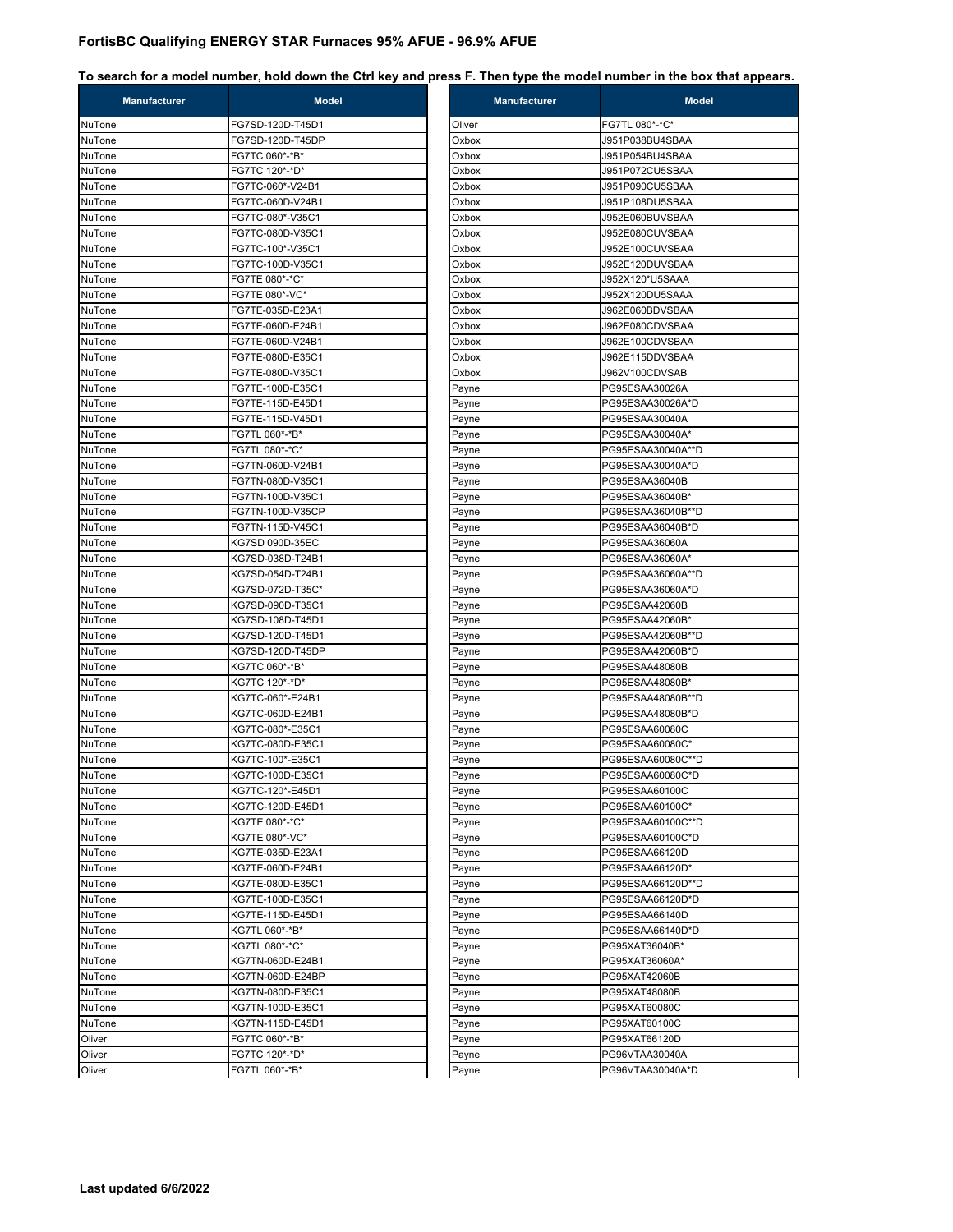| <b>Manufacturer</b> | <b>Model</b>     | <b>Manufacturer</b> | <b>Model</b>    |
|---------------------|------------------|---------------------|-----------------|
| Payne               | PG96VTAA36040B   | Royalton            | 95G2DF045BV12-* |
| Payne               | PG96VTAA36040B*D | Royalton            | 95G2DF070BE16*  |
| Payne               | PG96VTAA36060A   | Royalton            | 95G2DF070BV16-* |
| Payne               | PG96VTAA36060A*D | Royalton            | 95G2DF090CE16*  |
| Payne               | PG96VTAA42060B   | Royalton            | 95G2DF090CV20-* |
| Payne               | PG96VTAA42060B*D | Royalton            | 95G2DF110CE20*  |
| Payne               | PG96VTAA48080B   | Royalton            | 95G2DF110CV20-* |
| Payne               | PG96VTAA48080B*D | Royalton            | 95G2UH045BE12*  |
| Payne               | PG96VTAA60080C   | Royalton            | 95G2UH070BE12*  |
| Payne               | PG96VTAA60080C*D | Royalton            | 95G2UH090CE16*  |
| Payne               | PG96VTAA60100C   | Royalton            | 95G2UH090CV20-* |
| Payne               | PG96VTAA60100C*D | Royalton            | 95G2UH110CE20*  |
| Payne               | PG96VTAA66120D   | Royalton            | 95G2UH110CV20-* |
| Payne               | PG96VTAA66120D*D | Royalton            | 95G2UH135DE20*  |
|                     | FG7TC 060*-*B*   |                     | 95G2UH135DV20-* |
| Peaden              |                  | Royalton            |                 |
| Peaden              | FG7TC 120*-*D*   | Royalton            | 96G1DF045BE12-* |
| Peaden              | FG7TL 060*-*B*   | Royalton            | 96G1DF070BE16-* |
| Peaden              | FG7TL 080*-*C*   | Royalton            | 96G1DF090CE16-* |
| Peaden              | KG7TC 060*-*B*   | Royalton            | 96G1UH045BE12-* |
| Peaden              | KG7TC 120*-*D*   | Royalton            | 96G1UH070BE12-* |
| Peaden              | KG7TL 060*-*B*   | Royalton            | 96G1UH090CE16-* |
| Peaden              | KG7TL 080*-*C*   | Royalton            | 96G1UH110CE20-* |
| Philco              | FG7TC 060*-*B*   | Royalton            | 96G2DF070BV16-* |
| Philco              | FG7TC 120*-*D*   | Royalton            | 96G2DF090CV20-* |
| Philco              | FG7TE 080*-*C*   | Royalton            | 96G2DF110CV20-* |
| Philco              | FG7TE 080*-VC*   | Royalton            | 96G2UH045BV12-* |
| Philco              | FG7TL 060*-*B*   | Royalton            | 96G2UH070BV12-* |
| Philco              | FG7TL 080*-*C*   | Royalton            | 96G2UH090CV12-* |
| Philco              | KG7SD 090D-35EC  | Royalton            | 96G2UH090CV20-* |
| Philco              | KG7TC 060*-*B*   | Royalton            | 96G2UH110CV20-* |
| Philco              | KG7TC 120*-*D*   | Royalton            | 96G2UH135DV20-* |
| Philco              | KG7TE 080*-*C*   | RunTru              | A951X040BD3S*** |
| Philco              | KG7TE 080*-VC*   | RunTru              | A951X040BU3S*** |
| Philco              | KG7TL 060*-*B*   | RunTru              | A951X060BD3S*** |
| Philco              | KG7TL 080*-*C*   | RunTru              | A951X060BU4S*** |
| Rheem               | R95TC0401317MSA  | RunTru              | A951X080BD4S*** |
| Rheem               | R95TC0601317MSA  | RunTru              | A951X080BU4S*** |
| Rheem               | R95TC0701317MSA  | RunTru              | A951X080CU5S*** |
| Rheem               | R95TC0701521MSA  | RunTru              | A951X100CD5S*** |
|                     | R95TC0851521MSA  |                     | A951X100CU5S*** |
| Rheem               |                  | RunTru              |                 |
| Rheem               | R95TC1001521MSA  | RunTru              | A951X120DD5S*** |
| Rheem               | R95TC1151524MSA  | RunTru              | A951X120DU5S*** |
| Rheem               | R96TA0402317MSA  | RunTru              | A952V040BD3S*** |
| Rheem               | R96TA0602317MSA  | RunTru              | A952V040BU3S*** |
| Rheem               | R96TA0702317MSA  | RunTru              | A952V060BD3S*** |
| Rheem               | R96TA0702521MSA  | RunTru              | A952V060BU3S*** |
| Rheem               | R96TA0852521MSA  | RunTru              | A952V060BU4S*** |
| Rheem               | R96TA1002521MSA  | RunTru              | A952V080BD4S*** |
| Rheem               | R96TA1152524MSA  | RunTru              | A952V080BU4S*** |
| Rheem               | R96VA0402317MSA  | RunTru              | A952V080CU5S*** |
| Rheem               | R96VA0602317MSA  | RunTru              | A952V100CD4S*** |
| Rheem               | R96VA0702317MSA  | RunTru              | A952V100CD5S*** |
| Rheem               | R96VA0702521MSA  | RunTru              | A952V100CU4S*** |
| Rheem               | R96VA0852521MSB  | RunTru              | A952V100CU5S*** |
| Rheem               | R96VA1002521MSA  | RunTru              | A952V120DD5S*** |
| Rheem               | R96VA1152524MSA  | RunTru              | A952V120DU5S*** |
| Royalton            | 95G1UH045BE12-** | Russell             | S95TC0401317MSA |
| Royalton            | 95G1UH070BE12-** | Russell             | S95TC0601317MSA |
| Royalton            | 95G1UH080CE16X-* | Russell             | S95TC0701317MSA |
| Royalton            | 95G1UH090CE16-** | Russell             | S95TC0701521MSA |
|                     | 95G1UH110CE20-** | Russell             | S95TC0851521MSA |
| Royalton            | 95G2DF045BE12*   |                     | S95TC1001521MSA |
| Royalton            |                  | Russell             |                 |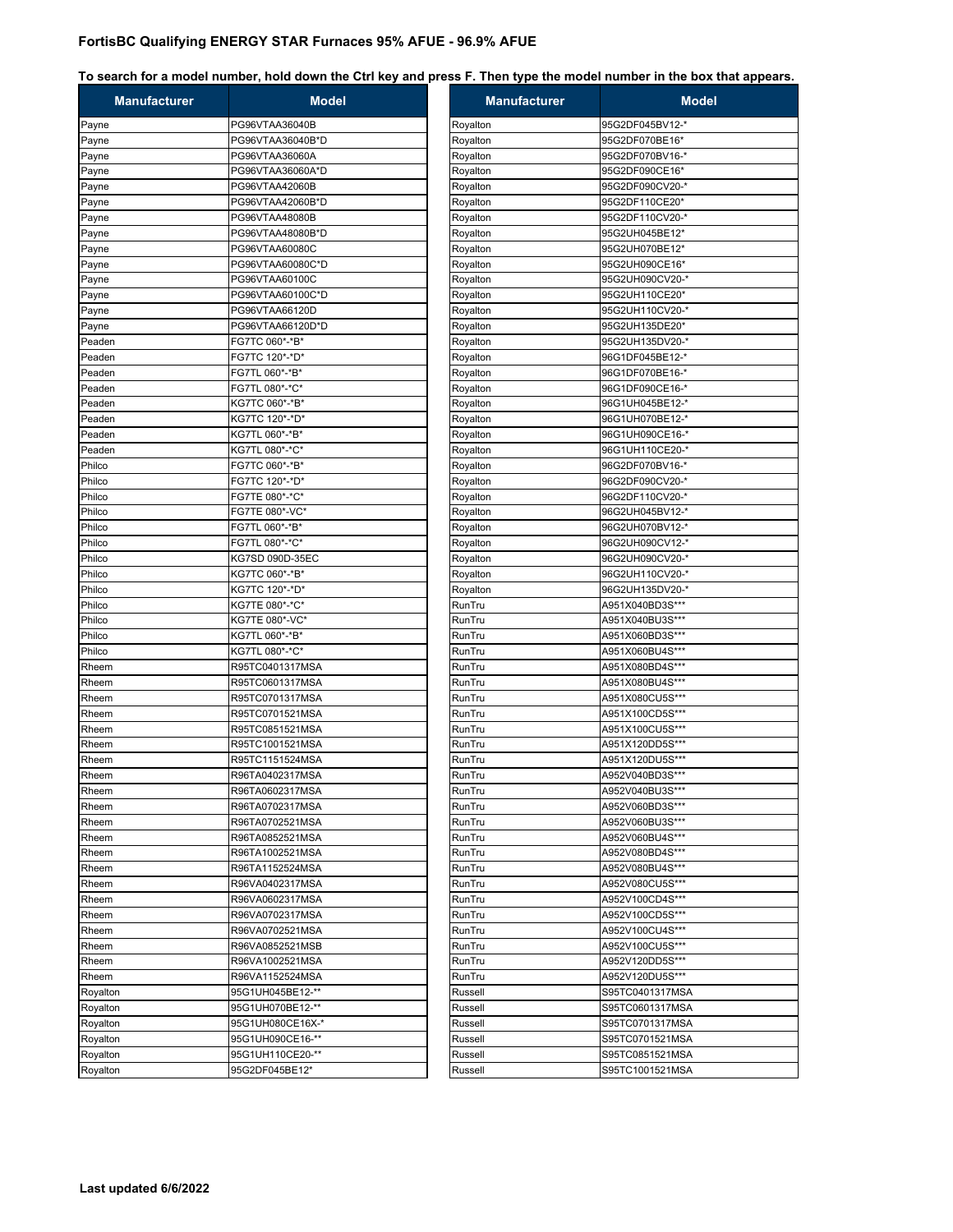| <b>Manufacturer</b> | <b>Model</b>      | <b>Manufacturer</b> | <b>Model</b>      |
|---------------------|-------------------|---------------------|-------------------|
| Russell             | S95TC1151524MSA   | Smartcomfort        | R95ESN0601714A**D |
| Russell             | S96TA0402317MSA   | Smartcomfort        | R95ESN0601714A*D  |
| Russell             | S96TA0602317MSA   | Smartcomfort        | R95ESN0801716A    |
| Russell             | S96TA0702317MSA   | Smartcomfort        | R95ESN0801716A*   |
| Russell             | S96TA0702521MSA   | Smartcomfort        | R95ESN0801716A**D |
| Russell             | S96TA0852521MSA   | Smartcomfort        | R95ESN0801716A*D  |
| Russell             | S96TA1002521MSA   | Smartcomfort        | R95ESN0802120A    |
| Russell             | S96TA1152524MSA   | Smartcomfort        | R95ESN0802120A*   |
| Russell             | S96VA0402317MSA   | Smartcomfort        | R95ESN0802120A**D |
| Russell             | S96VA0602317MSA   | Smartcomfort        | R95ESN0802120A*D  |
| Russell             | S96VA0702317MSA   | Smartcomfort        | R95ESN1002120A    |
| Russell             | S96VA0702521MSA   | Smartcomfort        | R95ESN1002120A*   |
| Russell             | S96VA0852521MSB   | Smartcomfort        | R95ESN1002120A**D |
| Russell             | S96VA1002521MSA   | Smartcomfort        | R95ESN1002120A*D  |
| Russell             | S96VA1152524MSA   | Smartcomfort        | R95ESN1202422A    |
| Ruud                | R95TC0401317MSA   | Smartcomfort        | R95ESN1202422A*   |
| Ruud                | R95TC0601317MSA   | Smartcomfort        | R95ESN1202422A**D |
| Ruud                | R95TC0701317MSA   | Smartcomfort        | R95ESN1202422A*D  |
| Ruud                | R95TC0701521MSA   | Smartcomfort        | R95ESN1402422A    |
| Ruud                | R95TC0851521MSA   | Smartcomfort        | R95ESN1402422A*D  |
| Ruud                | R95TC1001521MSA   | Sure                | S95TC0401317MSA   |
| Ruud                | R95TC1151524MSA   | Sure                | S95TC0601317MSA   |
| Ruud                | R96TA0402317MSA   | Sure                | S95TC0701317MSA   |
| Ruud                | R96TA0602317MSA   | Sure                | S95TC0701521MSA   |
| Ruud                | R96TA0702317MSA   | Sure                | S95TC0851521MSA   |
| Ruud                | R96TA0702521MSA   | Sure                | S95TC1001521MSA   |
| Ruud                | R96TA0852521MSA   | Sure                | S95TC1151524MSA   |
| Ruud                | R96TA1002521MSA   | Sure                | S96TA0402317MSA   |
| Ruud                | R96TA1152524MSA   | Sure                | S96TA0602317MSA   |
| Ruud                | U96VA0402317MSA   | Sure                | S96TA0702317MSA   |
| Ruud                | U96VA0602317MSA   | Sure                | S96TA0702521MSA   |
| Ruud                | U96VA0702317MSA   | Sure                | S96TA0852521MSA   |
| Ruud                | U96VA0702521MSA   | Sure                | S96TA1002521MSA   |
| Ruud                | U96VA0852521MSB   | Sure                | S96TA1152524MSA   |
| Ruud                | U96VA1002521MSA   | Sure                | S96VA0402317MSA   |
| Ruud                | U96VA1152524MSA   | Sure                | S96VA0602317MSA   |
| Settle-Comfort      | KG7TC 060*-*B*    | Sure                | S96VA0702317MSA   |
| Settle-Comfort      | KG7TC 120*-*D*    | Sure                | S96VA0702521MSA   |
| Settle-Comfort      | KG7TL 060*-*B*    | Sure                | S96VA0852521MSB   |
| Settle-Comfort      | KG7TL 080*-*C*    | Sure                | S96VA1002521MSA   |
| Smartcomfort        | N95ESM0401712A    | Sure                | S96VA1152524MSA   |
| Smartcomfort        | N95ESM0401712A*D  | Tappan              | FG7TC 060*-*B*    |
| Smartcomfort        | N95ESM0601714A    | Tappan              | FG7TC 120*-*D*    |
| Smartcomfort        | N95ESM0601714A*D  | Tappan              | FG7TL 060*-*B*    |
| Smartcomfort        | N95ESM0802120A    | Tappan              | FG7TL 080*-*C*    |
| Smartcomfort        | N95ESM0802120A*D  | Tappan              | KG7TC 060*-*B*    |
| Smartcomfort        | R95ESN0261410A    | Tappan              | KG7TC 120*-*D*    |
| Smartcomfort        | R95ESN0261410A*D  | Tappan              | KG7TL 060*-*B*    |
| Smartcomfort        | R95ESN0401410A    | Tappan              | KG7TL 080*-*C*    |
| Smartcomfort        | R95ESN0401410A*   | Tempstar            | F96CTN0601714A    |
| Smartcomfort        | R95ESN0401410A**D | Tempstar            | F96CTN0601714A*D  |
| Smartcomfort        | R95ESN0401410A*D  | Tempstar            | F96CTN0801714A    |
| Smartcomfort        | R95ESN0401712A    | Tempstar            | F96CTN0801714A*D  |
| Smartcomfort        | R95ESN0401712A*   | Tempstar            | F96CTN0802120A    |
| Smartcomfort        | R95ESN0401712A**D | Tempstar            | F96CTN0802120A*D  |
| Smartcomfort        | R95ESN0401712A*D  | Tempstar            | F96CTN1002122A    |
| Smartcomfort        | R95ESN0601412A    | Tempstar            | F96CTN1002122A*D  |
| Smartcomfort        | R95ESN0601412A*   | Tempstar            | F96CTN1202422A    |
| Smartcomfort        | R95ESN0601412A**D | Tempstar            | F96CTN1202422A*D  |
| Smartcomfort        | R95ESN0601412A*D  | Tempstar            | F96VTN0401410A    |
| Smartcomfort        | R95ESN0601714A    | Tempstar            | F96VTN0401410A*D  |
|                     |                   |                     |                   |
| Smartcomfort        | R95ESN0601714A*   | Tempstar            | F96VTN0401712A    |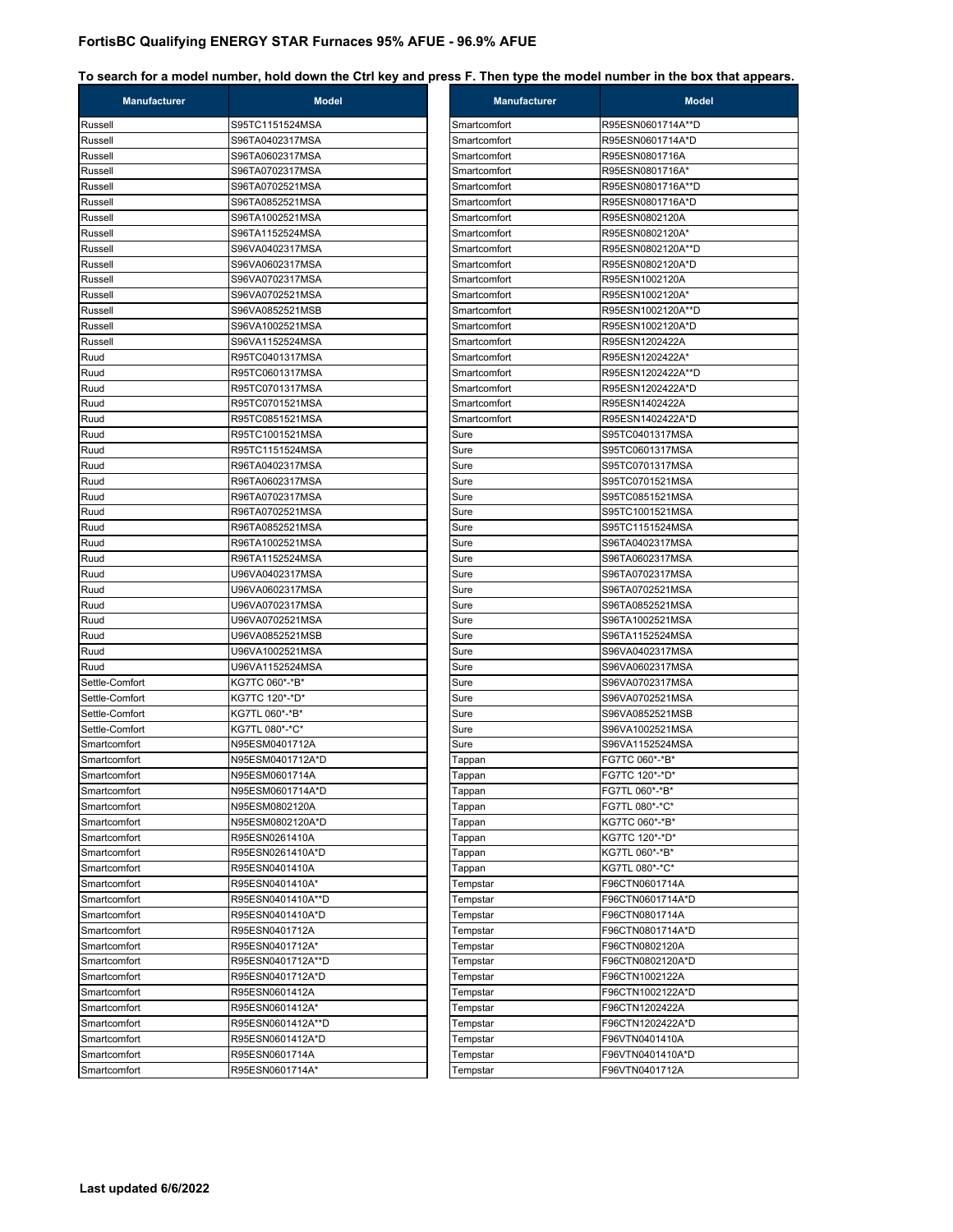| <b>Manufacturer</b>  | <b>Model</b>                       | <b>Manufacturer</b>                 | <b>Model</b>                     |
|----------------------|------------------------------------|-------------------------------------|----------------------------------|
| Tempstar             | F96VTN0401712A*D                   | Tempstar                            | N95ESN1002122A*                  |
| Tempstar             | F96VTN0601412A                     | Tempstar                            | N95ESN1002122A**D                |
| Tempstar             | F96VTN0601412A*D                   | Tempstar                            | N95ESN1002122A*D                 |
| Tempstar             | F96VTN0601714A                     | Tempstar                            | N95ESN1202422A                   |
| Tempstar             | F96VTN0601714A*D                   | Tempstar                            | N95ESN1202422A*                  |
| Tempstar             | F96VTN0801716A                     | Tempstar                            | N95ESN1202422A**D                |
| Tempstar             | F96VTN0801716A*D                   | Tempstar                            | N95ESN1202422A*D                 |
| Tempstar             | F96VTN0802120A                     | Tempstar                            | N95ESN1402422A                   |
| Tempstar             | F96VTN0802120A*D                   | Tempstar                            | N95ESN1402422A*D                 |
| Tempstar             | F96VTN1002120A                     | Tempstar                            | N96VSN0401410A                   |
| Tempstar             | F96VTN1002120A*D                   | Tempstar                            | N96VSN0401410A*D                 |
| Tempstar             | F96VTN1002122A                     | Tempstar                            | N96VSN0401712A                   |
| Tempstar             | F96VTN1002122A*D                   | Tempstar                            | N96VSN0401712A*D                 |
| Tempstar             | F96VTN1202422A                     | Tempstar                            | N96VSN0601412A                   |
| Tempstar             | F96VTN1202422A*D                   | Tempstar                            | N96VSN0601412A*D                 |
| Tempstar             | F97CMN0601714A*D                   | Tempstar                            | N96VSN0601714A                   |
| Tempstar             | F97CMN0602120A*D                   | Tempstar                            | N96VSN0601714A*D                 |
| Tempstar             | F97CMN0801714A*D                   | Tempstar                            | N96VSN0801716A                   |
| Tempstar             | F97CMN0802120A*D                   | Tempstar                            | N96VSN0801716A*D                 |
| Tempstar             | F97CMN1002122A*D                   | Tempstar                            | N96VSN0802120A                   |
| Tempstar             | F97CMN1202422A*D                   | Tempstar                            | N96VSN0802120A*D                 |
| Tempstar             | F9MBE0601714A*D                    | Tempstar                            | N96VSN1002120A                   |
| Tempstar             | F9MXE0401410A                      | Tempstar                            | N96VSN1002120A*D                 |
| Tempstar             | F9MXE0801716A                      | Tempstar                            | N96VSN1202422A                   |
| Tempstar             | G97CMN0601714A*D                   | Tempstar                            | N96VSN1202422A*D                 |
| Tempstar             | G97CMN0602120A*D                   | Thermal Zone                        | TZ95MSX040B30C                   |
| Tempstar             | G97CMN0801714A*D                   | Thermal Zone                        | TZ95MSX060B30C                   |
| Tempstar             | G97CMN0802120A*D                   | Thermal Zone                        | TZ95MSX070B30C                   |
| Tempstar             | G97CMN1002122A*D                   | <b>Thermal Zone</b>                 | TZ95MSX070C50C                   |
| Tempstar             | G97CMN1202422A*D                   | Thermal Zone                        | TZ95MSX085C50C                   |
| Tempstar             | G9MBE0601714A*D                    | Thermal Zone                        | TZ95MSX100C50C                   |
| Tempstar             | N95ESN0261410A<br>N95ESN0261410A*D | Thermal Zone<br><b>Thermal Zone</b> | TZ95MSX115D50C<br>TZ96MDV040B30A |
| Tempstar             | N95ESN0401410A                     | Thermal Zone                        | TZ96MDV060B30A                   |
| Tempstar<br>Tempstar | N95ESN0401410A*                    | Thermal Zone                        | TZ96MDV070B30A                   |
| Tempstar             | N95ESN0401410A**D                  | <b>Thermal Zone</b>                 | TZ96MDV070C50A                   |
| Tempstar             | N95ESN0401410A*D                   | Thermal Zone                        | TZ96MDV085C50B                   |
| Tempstar             | N95ESN0401712A                     | Thermal Zone                        | TZ96MDV100C50A                   |
| Tempstar             | N95ESN0401712A*                    | <b>Thermal Zone</b>                 | TZ96MDV115D50A                   |
| Tempstar             | N95ESN0401712A**D                  | Thermal Zone                        | TZ96MDX040B30A                   |
| Tempstar             | N95ESN0401712A*D                   | Thermal Zone                        | TZ96MDX060B30A                   |
| Tempstar             | N95ESN0601412A                     | Thermal Zone                        | TZ96MDX070B30A                   |
| Tempstar             | N95ESN0601412A*                    | <b>Thermal Zone</b>                 | TZ96MDX070C50A                   |
| Tempstar             | N95ESN0601412A**D                  | Thermal Zone                        | TZ96MDX085C50A                   |
| Tempstar             | N95ESN0601412A*D                   | Thermal Zone                        | TZ96MDX100C50A                   |
| Tempstar             | N95ESN0601714A                     | Thermal Zone                        | TZ96MDX115D50A                   |
| Tempstar             | N95ESN0601714A*                    | Trane                               | S9V2B040D3PS***                  |
| Tempstar             | N95ESN0601714A**D                  | Trane                               | S9V2B040U3PS***                  |
| Tempstar             | N95ESN0601714A*D                   | Trane                               | S9V2B060D3PS***                  |
| Tempstar             | N95ESN0801716A                     | Trane                               | S9V2B060U3PS***                  |
| Tempstar             | N95ESN0801716A*                    | Trane                               | S9V2B060U4PS***                  |
| Tempstar             | N95ESN0801716A**D                  | Trane                               | S9V2B080D4PS***                  |
| Tempstar             | N95ESN0801716A*D                   | Trane                               | S9V2B080U4PS***                  |
| Tempstar             | N95ESN0802120A                     | Trane                               | S9V2C080U5PS***                  |
| Tempstar             | N95ESN0802120A*                    | Trane                               | S9V2C100D4PS***                  |
| Tempstar             | N95ESN0802120A**D                  | Trane                               | S9V2C100D5PS***                  |
| Tempstar             | N95ESN0802120A*D                   | Trane                               | S9V2C100U4PS***                  |
| Tempstar             | N95ESN1002120A                     | Trane                               | S9V2C100U5PS***                  |
| Tempstar             | N95ESN1002120A*                    | Trane                               | S9V2D120D5PS***                  |
| Tempstar             | N95ESN1002120A**D                  | Trane                               | S9V2D120U5PS***                  |
| Tempstar             | N95ESN1002120A*D                   | Trane                               | S9X1B040D2PS***                  |
| Tempstar             | N95ESN1002122A                     | Trane                               | S9X1B040D3PSB**                  |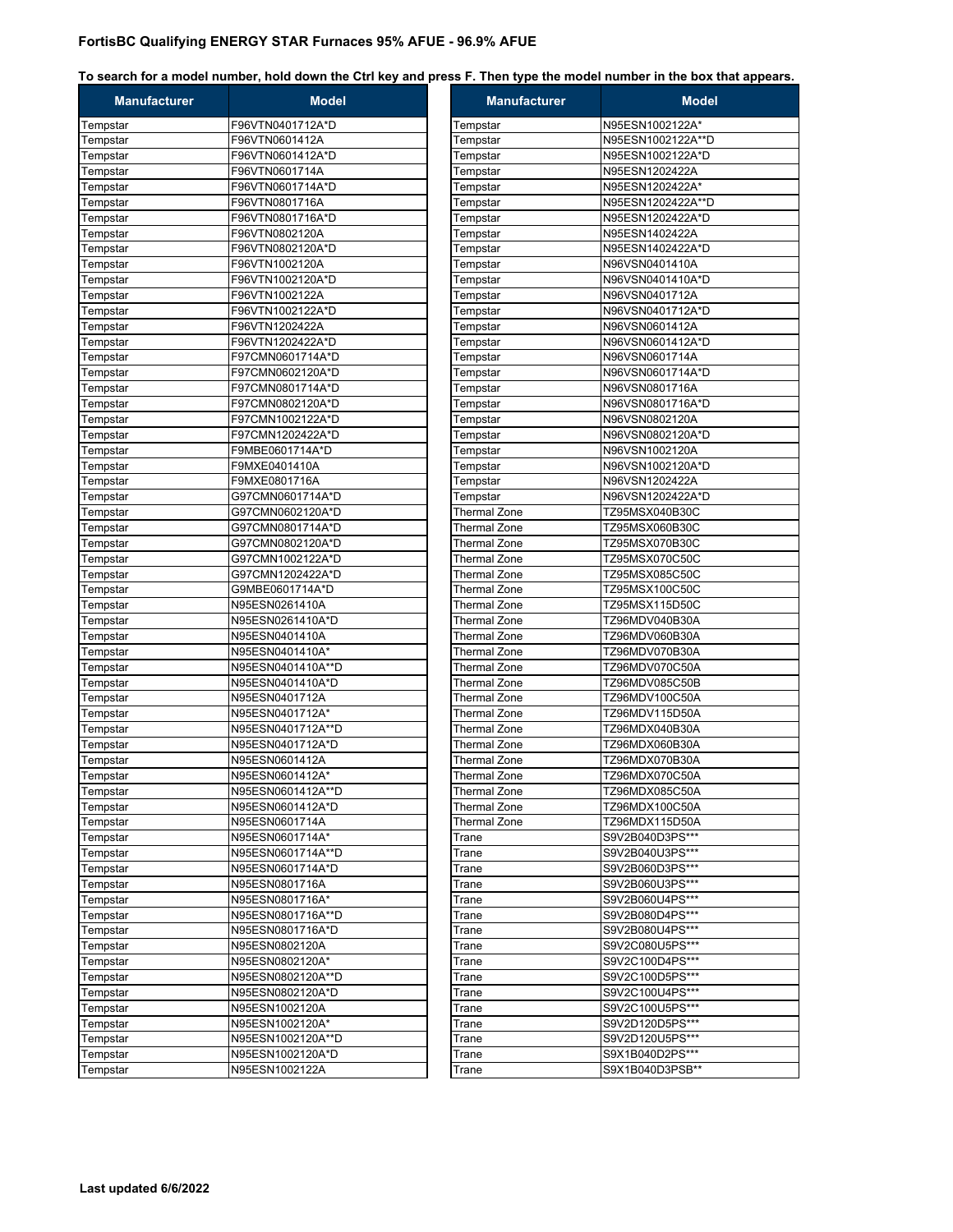| <b>Manufacturer</b> | <b>Model</b>    | <b>Manufacturer</b> | <b>Model</b>      |
|---------------------|-----------------|---------------------|-------------------|
| Trane               | S9X1B040U3PSB** | WeatherKing         | W96VA0852521MSB   |
| Trane               | S9X1B060D3PS*** | WeatherKing         | W96VA1002521MSA   |
| Trane               | S9X1B060D3PSB** | WeatherKing         | W96VA1152524MSA   |
| Trane               | S9X1B060U4PSB** | Weathermaker        | PG95ESAA30026A    |
| Trane               | S9X1B080D4PS*** | Weathermaker        | PG95ESAA30026A*D  |
| Trane               | S9X1B080D4PSB** | Weathermaker        | PG95ESAA30040A    |
| Trane               | S9X1B080U3PS*** | Weathermaker        | PG95ESAA30040A*   |
| Trane               | S9X1B080U4PS*** | Weathermaker        | PG95ESAA30040A**D |
| Trane               | S9X1B080U4PSB** | Weathermaker        | PG95ESAA30040A*D  |
| Trane               | S9X1C080U5PSB** | Weathermaker        | PG95ESAA36040B    |
| Trane               | S9X1C100D5PS*** | Weathermaker        | PG95ESAA36040B*   |
| Trane               | S9X1C100D5PSB** | Weathermaker        | PG95ESAA36040B**D |
| Trane               | S9X1C100U4PS*** | Weathermaker        | PG95ESAA36040B*D  |
| Trane               | S9X1C100U5PSB** | Weathermaker        | PG95ESAA36060A    |
| Trane               | S9X1D120D5PS*** | Weathermaker        | PG95ESAA36060A*   |
| Trane               | S9X1D120D5PSB** | Weathermaker        | PG95ESAA36060A**D |
| Trane               | S9X1D120U5PS*** | Weathermaker        | PG95ESAA36060A*D  |
| Trane               | S9X1D120U5PSB** | Weathermaker        | PG95ESAA42060B    |
| Trane               | S9X2B040D3PSB** | Weathermaker        | PG95ESAA42060B*   |
| Trane               | S9X2B040U3PSB** | Weathermaker        | PG95ESAA42060B**D |
| Trane               | S9X2B060D3PSB** | Weathermaker        | PG95ESAA42060B*D  |
| Trane               | S9X2B060U4PSB** | Weathermaker        | PG95ESAA48080B    |
| Trane               | S9X2B080D4PSB** | Weathermaker        | PG95ESAA48080B*   |
| Trane               | S9X2B080U4PSB** | Weathermaker        | PG95ESAA48080B**D |
| Trane               | S9X2C080U5PSB** | Weathermaker        | PG95ESAA48080B*D  |
| Trane               | S9X2C100D5PSB** | Weathermaker        | PG95ESAA60080C    |
| Trane               | S9X2C100U5PSB** | Weathermaker        | PG95ESAA60080C*   |
| Trane               | S9X2D120D5PSB** | Weathermaker        | PG95ESAA60080C**D |
| Trane               | S9X2D120U5PSB** | Weathermaker        | PG95ESAA60080C*D  |
| Trane               | TDH2B060A9V3V** | Weathermaker        | PG95ESAA60100C    |
| Trane               | TDH2B060A9V3V** | Weathermaker        | PG95ESAA60100C*   |
| Trane               | TDH2B080A9V3V** | Weathermaker        | PG95ESAA60100C**D |
| Trane               | TDH2C100A9V4V** | Weathermaker        | PG95ESAA60100C*D  |
| Trane               | TDH2C100A9V4V** | Weathermaker        | PG95ESAA66120D    |
| Trane               | TDH2D120A9V5V** | Weathermaker        | PG95ESAA66120D*   |
| Trane               | TDH2D120A9V5V** | Weathermaker        | PG95ESAA66120D**D |
| Trane               | TDHMB060BCV3VB* | Weathermaker        | PG95ESAA66120D*D  |
| Trane               | TDHMB080ACV3VB* | Weathermaker        | PG95ESAA66140D    |
| Trane               | TDHMC100ACV4VB* | Weathermaker        | PG95ESAA66140D*D  |
| Trane               | TDHMD120BCV5VB* | Weathermaker        | PG96VTAA30040A    |
| Trane               | TUH2C100A9V4V** | Weathermaker        | PG96VTAA30040A*D  |
| Trane               | TUH2D120A9V5V** | Weathermaker        | PG96VTAA36040B    |
| Trane               | TUH2D120A9V5V** | Weathermaker        | PG96VTAA36040B*D  |
| Trane               | TUHMC100ACV4V** | Weathermaker        | PG96VTAA36060A    |
| WeatherKing         | W95TC0401317MSA | Weathermaker        | PG96VTAA36060A*D  |
| WeatherKing         | W95TC0601317MSA | Weathermaker        | PG96VTAA42060B    |
| WeatherKing         | W95TC0701317MSA | Weathermaker        | PG96VTAA42060B*D  |
| WeatherKing         | W95TC0701521MSA | Weathermaker        | PG96VTAA48080B    |
| WeatherKing         | W95TC0851521MSA | Weathermaker        | PG96VTAA48080B*D  |
| WeatherKing         | W95TC1001521MSA | Weathermaker        | PG96VTAA60080C    |
| WeatherKing         | W95TC1151524MSA | Weathermaker        | PG96VTAA60080C*D  |
| WeatherKing         | W96TA0402317MSA | Weathermaker        | PG96VTAA60100C    |
| WeatherKing         | W96TA0602317MSA | Weathermaker        | PG96VTAA60100C*D  |
| WeatherKing         | W96TA0702317MSA | Weathermaker        | PG96VTAA66120D    |
| WeatherKing         | W96TA0702521MSA | Weathermaker        | PG96VTAA66120D*D  |
| WeatherKing         | W96TA0852521MSA | Westinghouse        | FG7TC 060*-*B*    |
| WeatherKing         | W96TA1002521MSA | Westinghouse        | FG7TC 120*-*D*    |
| WeatherKing         | W96TA1152524MSA | Westinghouse        | FG7TL 060*-*B*    |
| WeatherKing         | W96VA0402317MSA | Westinghouse        | FG7TL 080*-*C*    |
| WeatherKing         | W96VA0602317MSA | Westinghouse        | KG7TC 060*-*B*    |
| WeatherKing         | W96VA0702317MSA | Westinghouse        | KG7TC 120*-*D*    |
| WeatherKing         | W96VA0702521MSA | Westinghouse        | KG7TL 060*-*B*    |
|                     |                 |                     |                   |